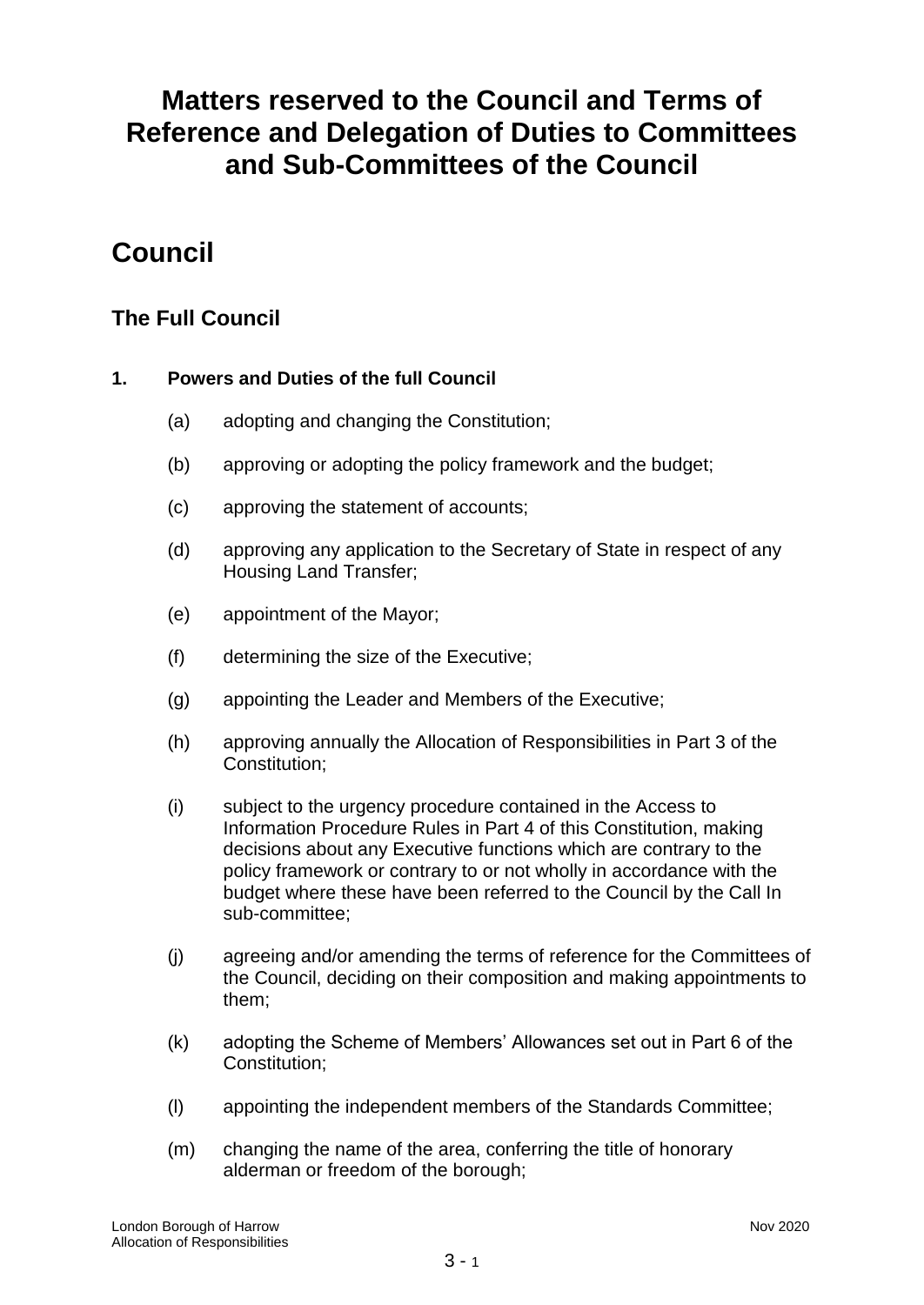- (n) confirming the appointment of the Head of Paid Service or the dismissal of the Head of Paid Service, Chief Finance Officer or Monitoring Officer;
- (o) to confirm the dismissal of the Head of Paid Service, Chief Finance Officer or Monitoring Officer, to impose a lesser sanction or to refer the matter back to the Chief Officers' Employment Panel;
- (p) deciding whether to reject or uphold an appeal against a disciplinary sanction (including dismissal) imposed on an officer by the Chief Officers' Employment Panel;
- (q) making, amending, revoking, re-enacting or adopting by-laws and promoting or opposing the making of local legislation or personal bills;
- (r) to determine the meaning of "significant" in relation to "key" decisions (Article 13 refers);
- (s) deciding whether to make a delegation of a non-Executive function or accept a delegation of a non-Executive function from another Authority;
- (t) to receive reports and consider recommendations from the Executive, Scrutiny, Standards and other Committees as appropriate; and
- (u) making appointments of Members to outside bodies; and
- (v) all other matters which by law must be reserved to Council.
- Note: The items listed in Schedule 3A -1 in this part of the Constitution may not be the responsibility of the Executive and will be discharged by the Council, one of its Committees or an officer.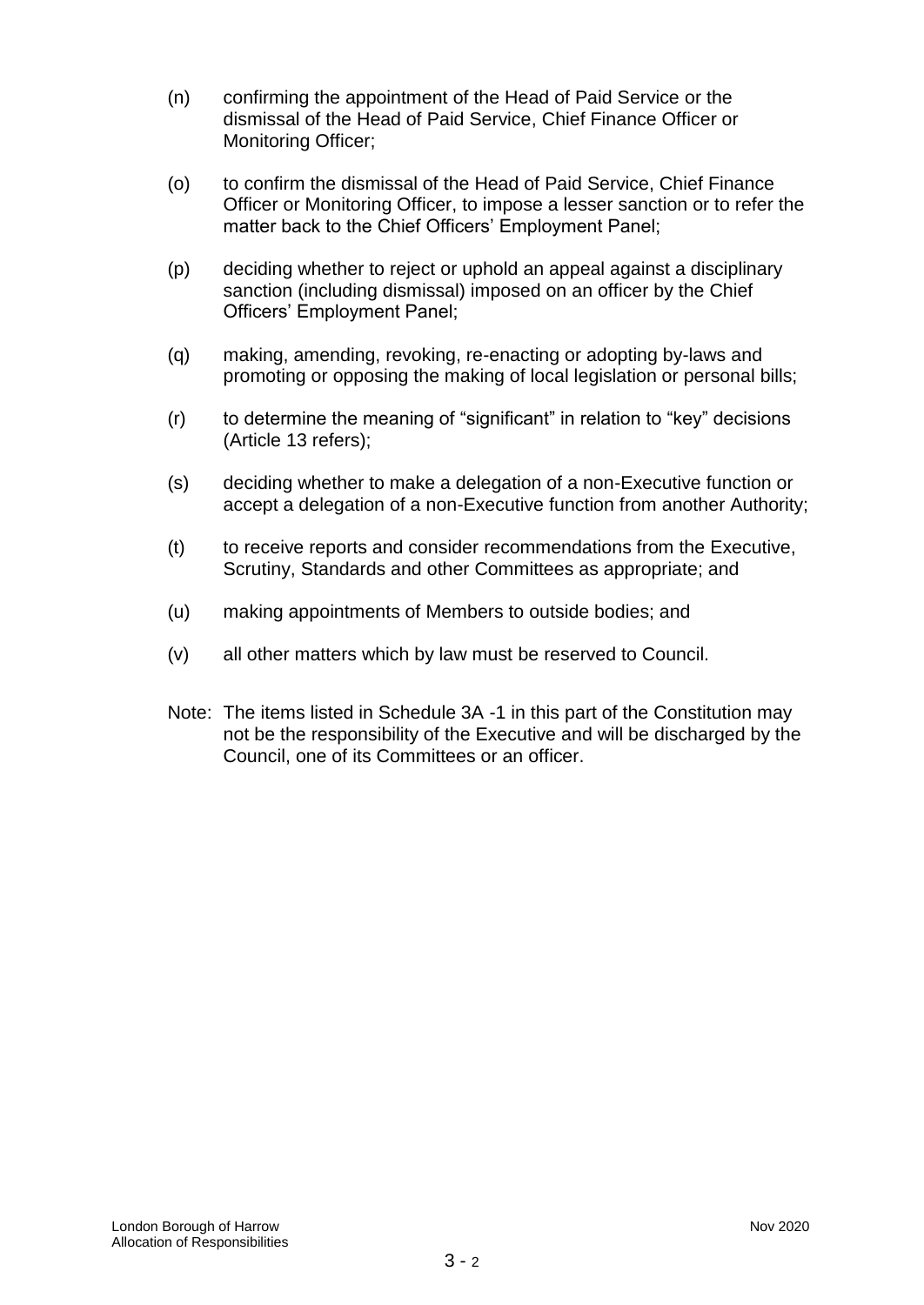# **Committees / Sub-Committees of the Council**

**Appeals Committee**

**Governance, Audit, Risk Management and Standards Committee**

**Health and Wellbeing Board**

**Independent Panel**

**Licensing and General Purposes Committee** 

**Chief Officers' Employment Panel**

**Licensing Panel**

**Personnel Appeals Panel**

**Social Services Appeals Panel**

#### **Overview and Scrutiny Committee**

**Call-In Sub-Committee**

**Call-in Sub-Committee (Education)**

**Health and Social Care Scrutiny Sub-Committee**

**Performance & Finance Sub-Committee**

**Pension Board**

**Pension Fund Committee**

**Planning Committee**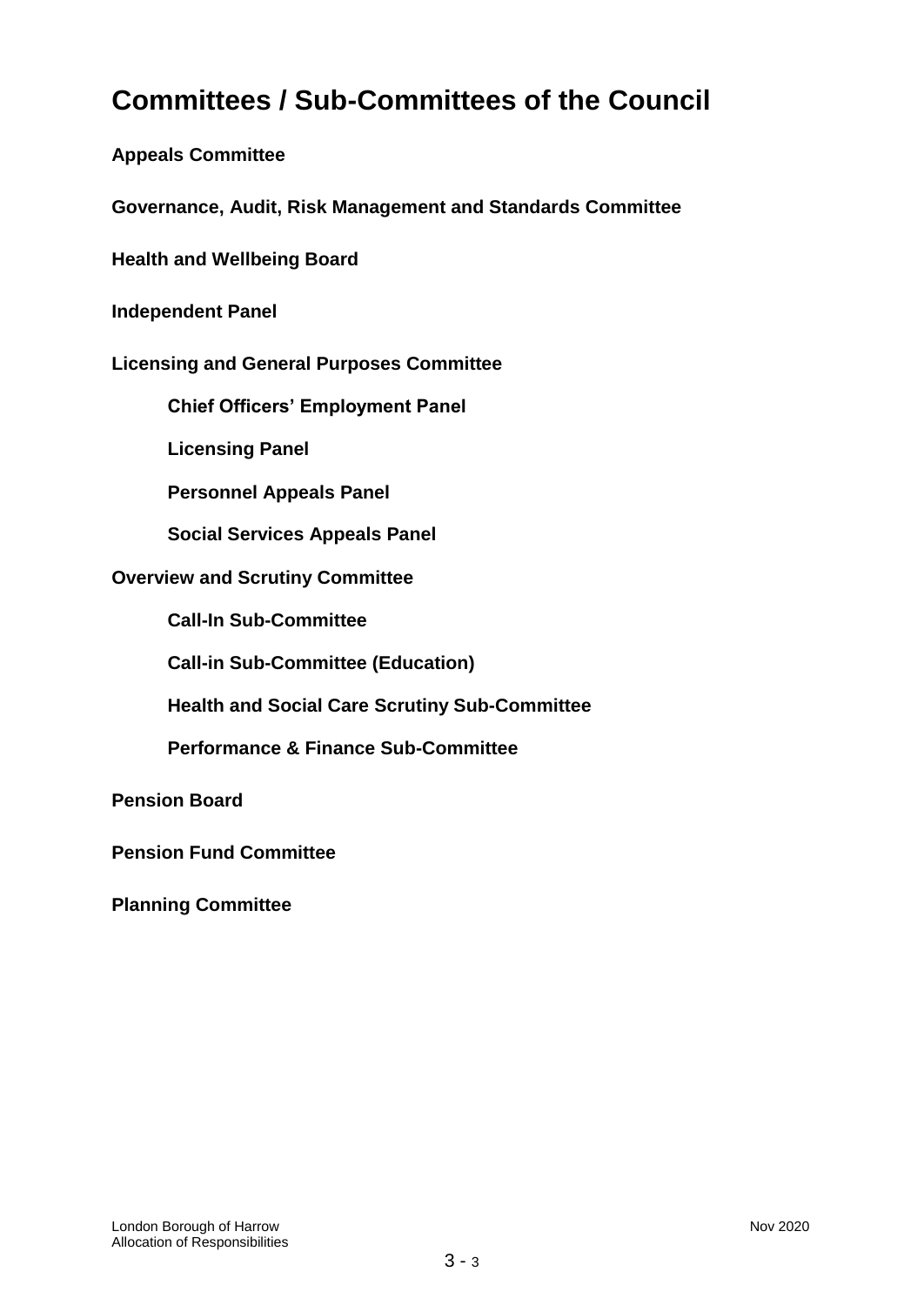# **Appeals Committee**

The Appeals Committee is comprised of 5 members, including one member of the Executive, who are not also members of the Chief Officers' Employment Panel. The Committee shall hear appeals by the Head of Paid Service, Chief Finance Officer and Monitoring Officer under the relevant disciplinary procedure against action taken against them short of dismissal.

The Committee may uphold the decision or reduce or remove the action.

# **Governance, Audit, Risk Management and Standards Committee**

#### **1. Statement of purpose**

- 1.1 The Governance, Audit, Risk Management and Standards Committee is a key component of Harrow Council's corporate governance. It provides an independent and high-level focus on the audit, assurance and reporting arrangements that underpin good governance and financial standards.
- 1.2 The purpose of the committee is to provide independent assurance to the members of the adequacy of Harrow Council's governance, risk management and control frameworks and oversees the financial reporting and annual governance processes. It oversees internal audit and external audit, helping to ensure efficient and effective assurance arrangements are in place. It also acts as the Standards Committee.
- 1.3 The Governance, Audit, Risk Management and Standards Committee has the following powers and duties:

#### **2. Governance**

- 2.1 To review the council's corporate governance arrangements against the good governance framework, including the ethical framework and consider the local code of governance.
- 2.2 To review the Annual Governance Statement (AGS) prior to approval and consider whether it properly reflects the risk environment and supporting assurances and legal and financial advice, taking into account internal audit's opinion on the overall adequacy and effectiveness of the council's framework of governance, risk management and control.
- 2.3 To monitor the progress of agreed actions to close significant governance gaps.
- 2.4 To consider the council's arrangements to secure value for money and review assurances and assessments on the effectiveness of these arrangements.
- 2.5 To consider the council's framework of assurance and ensure that it adequately addresses the risks and priorities of the council.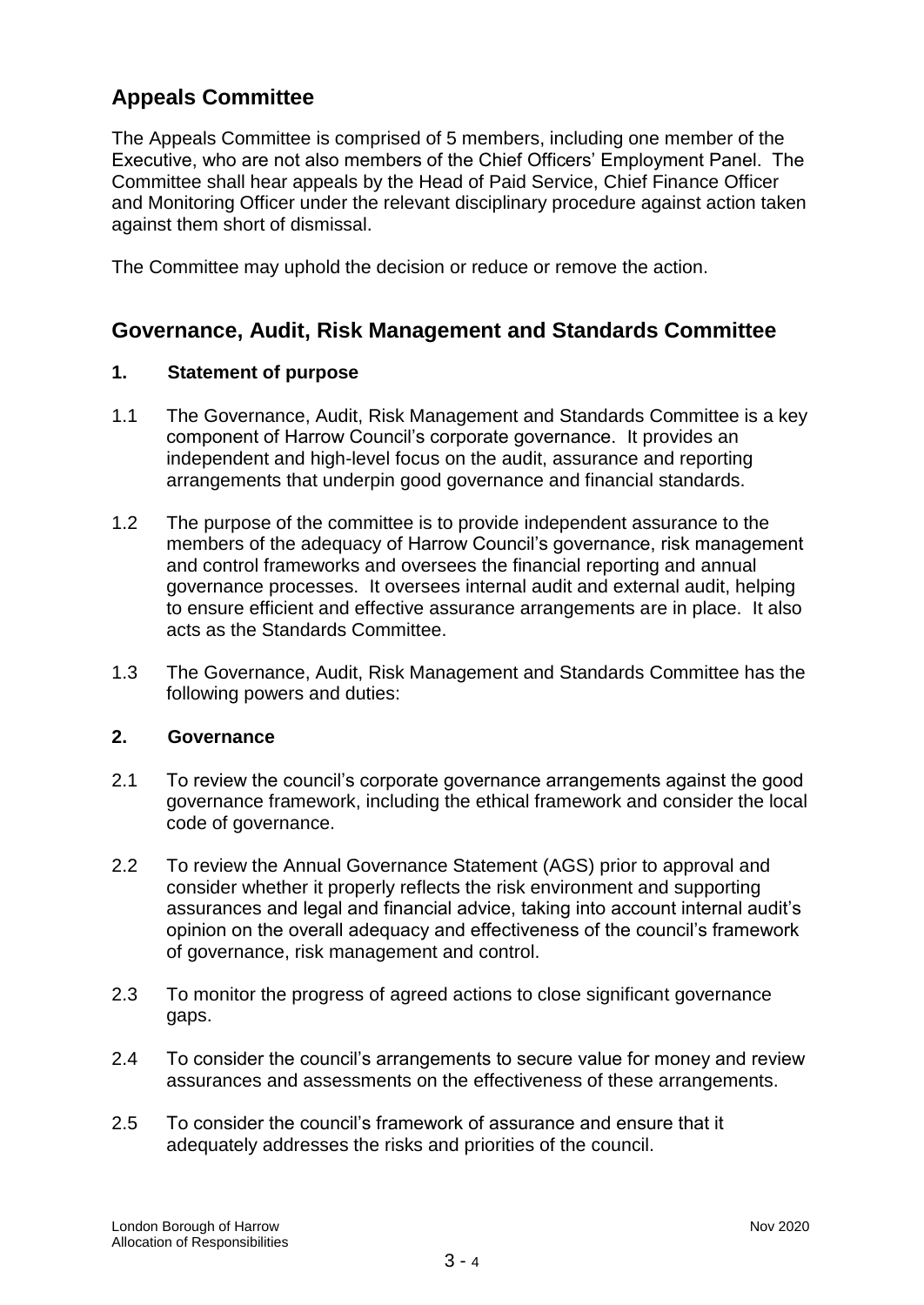2.6 To review the governance and assurance arrangements for significant partnerships.

### **3. Risk Management**

- 3.1 To review the Council's risk management strategy.
- 3.2 To monitor the effective development and operation of risk management in the council via the review of the Council's Corporate Risk Register on a regular basis.
- 3.3 To monitor progress in addressing risk-related issues reported to the committee.

## **4. Countering Fraud and Corruption**

- 4.1 To review the assessment of fraud risks and potential harm to the council from fraud and corruption.
- 4.2 To monitor the counter-fraud strategy, actions and resources and the Council's approach to tackling fraud and corruption and promote an anti-fraud culture.
- 4.3 To review and approve the annual Corporate Anti-Fraud Team Plan.
- 4.4 To consider reports from the Head of Internal Audit/ Corporate Anti-Fraud Manager on the Corporate Anti-Fraud Team's performance at mid-year and at year-end.

### **5. Internal audit**

- 5.1 To approve the internal audit charter and support the independence of Internal Audit.
- 5.2 To review proposals made in relation to the appointment of external providers of internal audit services and to make recommendations.
- 5.3 To approve the risk-based internal audit plan, including internal audit's resource requirements, the approach to using other sources of assurance and any work required to place reliance upon those other sources.
- 5.4 To approve significant interim changes to the risk-based internal audit plan and resource requirements.
- 5.5 To make appropriate enquiries of both management and the Head of Internal Audit to determine if there are any inappropriate scope or resource limitations.
- 5.6 To consider any impairments to independence or objectivity arising from additional roles or responsibilities outside of internal auditing of the Head of Internal Audit.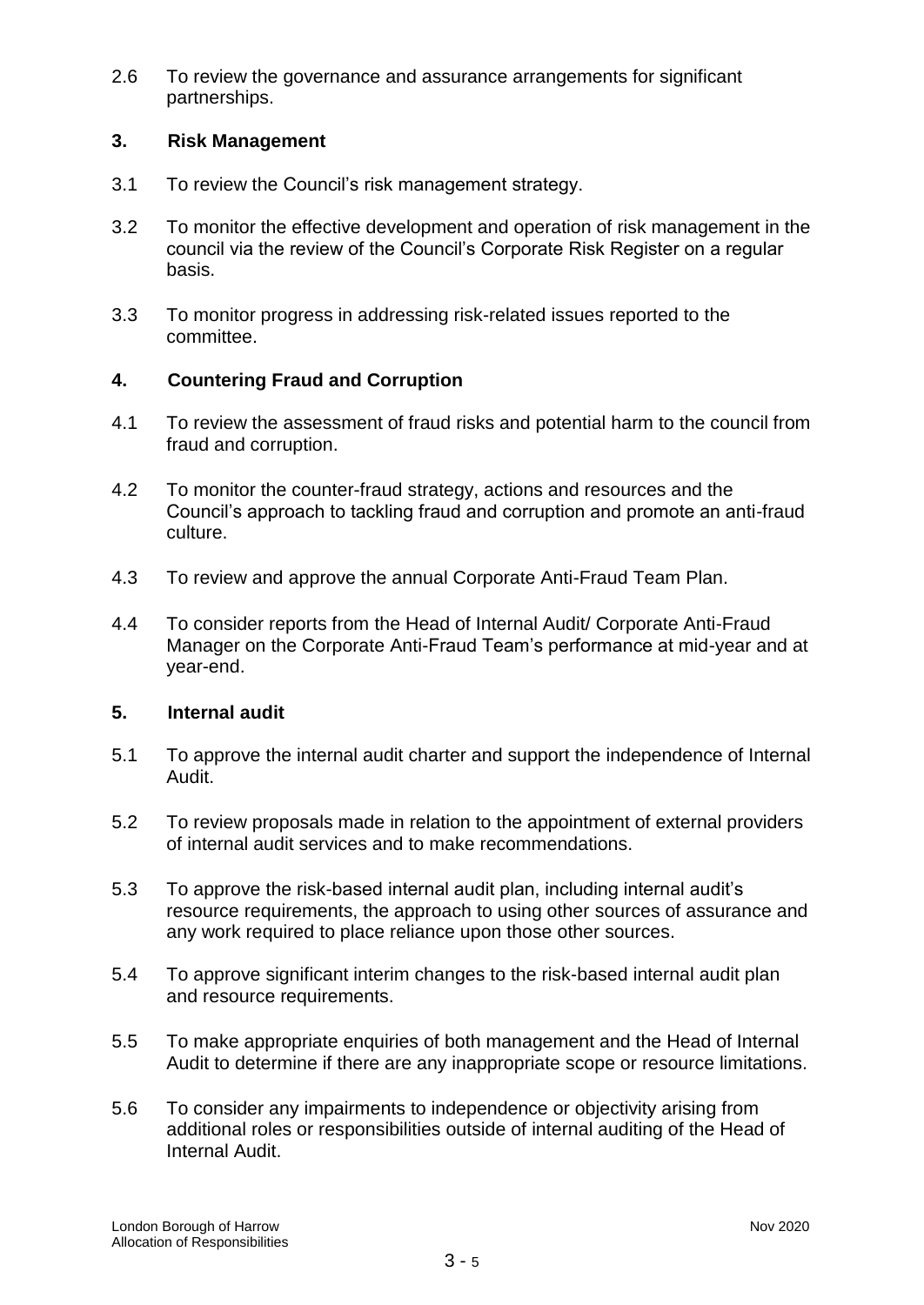- 5.7 To approve and periodically review safeguards to limit such impairments.
- 5.8 To consider reports from the Head of Internal Audit on internal audit's performance at mid-year and year-end, including the performance of external providers of internal audit services.<sup>1</sup>
- 5.9 To consider Red and Red/Amber assurance reports and summaries of specific internal audit reports as requested.
- 5.10 To contribute to the Quality Assurance Improvement Programme and in particular, to the external quality assessment of internal audit that takes place at least once every five years.
- 5.11 To consider the report on the effectiveness of internal audit contained within the AGS.
- 5.12 To provide free and unfettered access to the GARMS Committee Chair for the Head of Internal Audit, including the opportunity for a private meeting with the committee.

## **6. External audit**

- 6.1 To support the independence of external audit through consideration of the external auditor's annual assessment of its independence and review of any issues raised by Public Sector Audit Appointments (PSAA).
- 6.2 To consider the external auditor's annual letter, relevant reports and the report to those charged with governance.
- 6.3 To consider specific reports as agreed with the external auditor.
- 6.4 To comment on the scope and depth of external audit work and to ensure it gives value for money.
- 6.5 To advise and recommend on the effectiveness of relationships between external and internal audit and other inspection agencies or relevant bodies.

1

<sup>&</sup>lt;sup>1</sup> These will include:

a) updates on the work of internal audit including key findings, issues of concern and action in hand as a result of internal audit work

b) annual report on the results of the internal audit Quality Assurance Improvement Programme (QAIP) c) statement of the level of conformance with the Public Sector Internal Audit Standards (PSIAS) and reports on instances where the internal audit function does not conform to the PSIAS, considering whether the nonconformance is significant enough that it must be included in the AGS.

d) The opinion on the overall adequacy and effectiveness of the council's framework of governance, risk management and control together with the summary of the work supporting the opinion – these will assist the committee in reviewing the AGS.

e) the level of management response to internal audit recommendations and progress on implementation of recommendations and to recommend action where internal audit recommendations are not being implemented.

f) the action taken where the Head of Internal Audit has concluded that management has accepted a level of risk that may be unacceptable to the authority or there are concerns about progress with the implementation of agreed actions.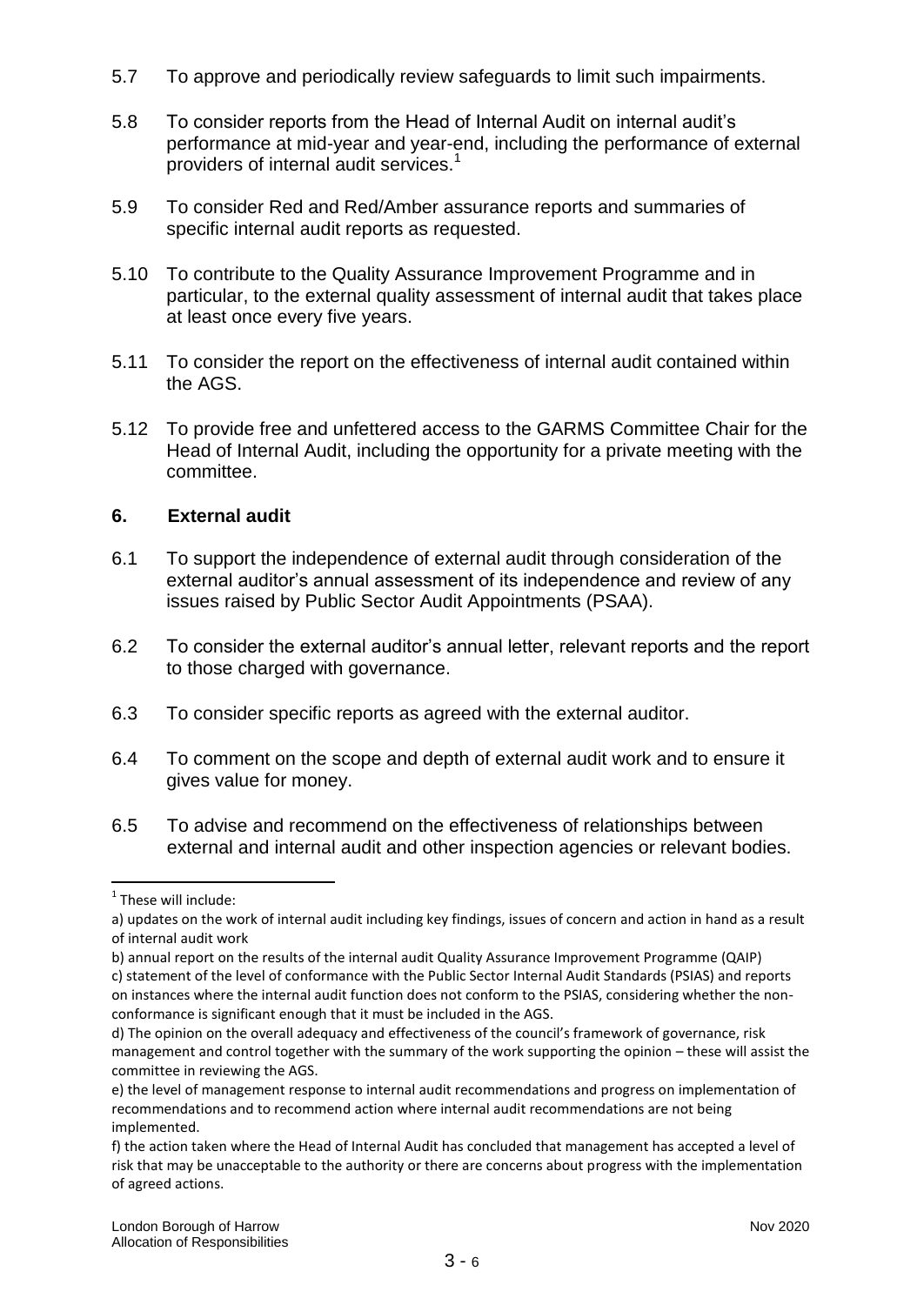- 6.6 To scrutinise/comment on the External Audit plan and fees.
- 6.7 To monitor progress against the External Audit plan and receive summaries of audit work completed and key recommendations.
- 6.8 To review the management response to external audit recommendations and progress on implementation of recommendations.
- 6.9 To recommend action where external audit recommendations are not being implemented.

# **7. Financial reporting**

- 7.1 To review the annual statement of accounts prior to approval and satisfy themselves that appropriate steps have been taken to meet statutory and recommended professional practices. Specifically to:
	- review the narrative report to ensure consistency with the statements and the financial challenges and risks facing the authority in the future
	- review whether the narrative report is readable and understandable by a lay person
	- review the key messages from each of the financial statements and evaluating what that means for the authority in future years
	- monitor trends and review for consistency with what is known about financial performance over the course of the year
	- review the suitability of accounting policies and treatments
	- seek explanations for changes in accounting policies and treatments
	- review major judgemental areas, eg provisions or reserves
	- seek assurances that preparations are in place to facilitate the external audit.
- 7.2 To consider the external auditor's report to those charged with governance on issues arising from the audit of the accounts.

### **8. Treasury Management**

8.1 To review the Treasury Management strategy and monitor progress on treasury management in accordance with CIPFA codes of practice.

### **9. Health & Safety**

9.1 To review the Council's Health and Safety arrangements and oversee progress on Health and Safety.

### **10. Accountability arrangements**

10.1 To report to those charged with governance on the committee's findings, conclusions and recommendations concerning the adequacy and effectiveness of their governance, risk management and internal control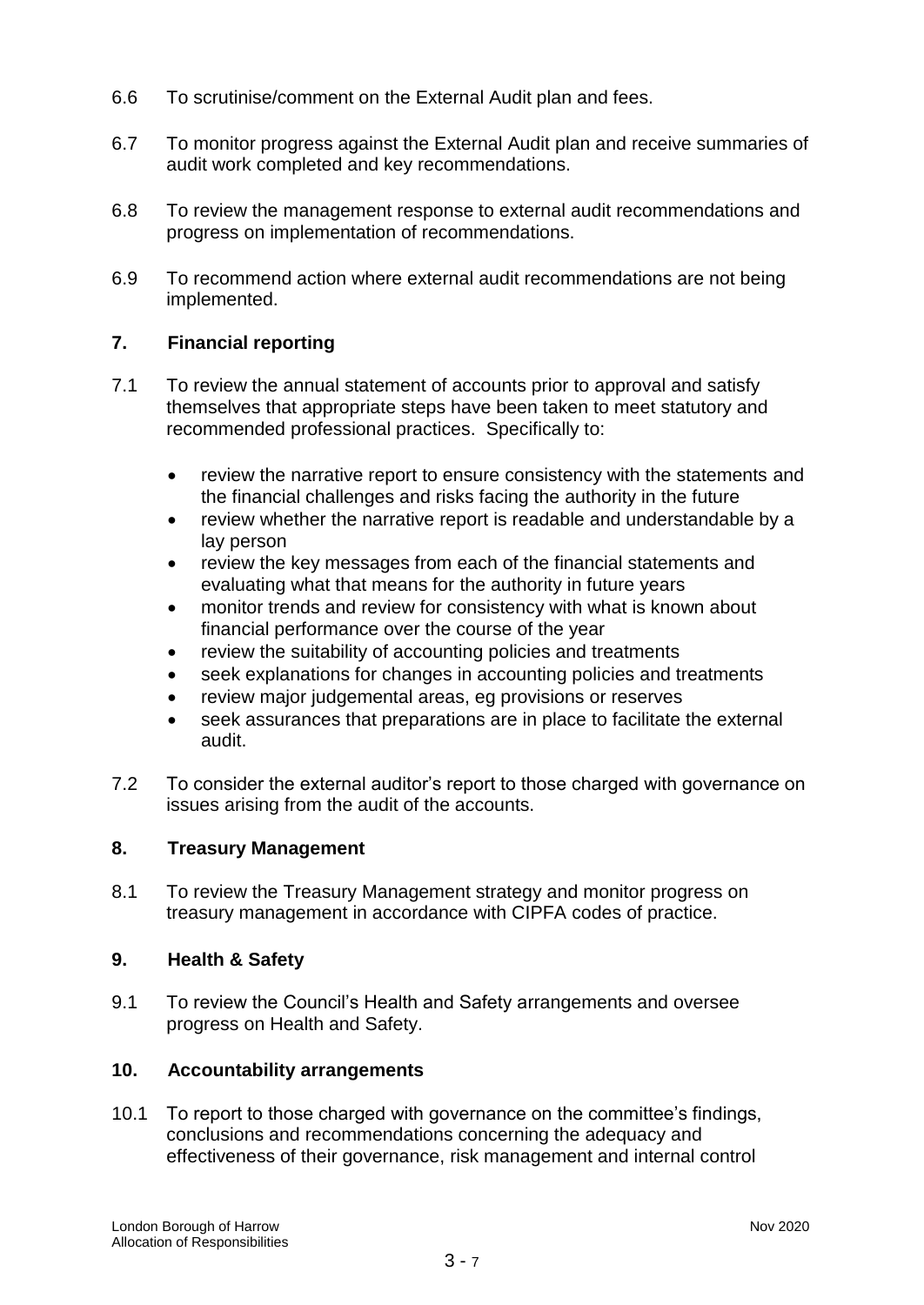frameworks, financial reporting arrangements, and internal and external audit functions.

- 10.2 To report to full council on an annual basis on the committee's performance in relation to the terms of reference and the effectiveness of the committee in meeting its purpose.
- 10.3 To publish an annual report on the work of the committee.

## **11. Standards**

- 11.1 Promoting and maintaining high standards of conduct by Councillors, co-opted members and "church" and parent governor representatives.
- 11.2 Assisting Councillors, co-opted members and "church" and parent governor representatives to observe the Members' Code of Conduct.
- 11.3 Advising the Council on the adoption or revision of the Members' Code of Conduct.
- 11.4 Monitoring the operation of the Members' Code of Conduct.
- 11.5 Developing and recommending local protocols to the Council to supplement the Members' Code of Conduct.
- 11.6 Enforcing local protocols and applying sanctions in respect of breaches as appropriate.
- 11.7 Advising, training or arranging to train Councillors, co-opted members and "church" and parent governor representatives on matters relating to the Members' Code of Conduct.
- 11.8 Granting dispensations to Councillors, co-opted members and "church" and parent governor representatives from requirements relating to interests set out in the Members' Code of Conduct.
- 11.9 To keep under review and amend, as appropriate, the Protocol on Councillor/Officer Relations.
- 11.10 To keep under review the Officer Code of Conduct and, after consultation with unions representing staff, make recommendations to Council for amendment or addition.
- 11.12 To receive reports and keep a general overview of probity matters arising from ombudsman investigations, Monitoring Officer reports, reports of the Chief Financial Officer and Audit Commission.
- 11.13 To have oversight of the Council's Whistleblowing Policy.
- 11.14 To agree the policy for decisions on payments to those adversely affected by Council maladministration (under section 92 Local Government Act 2000).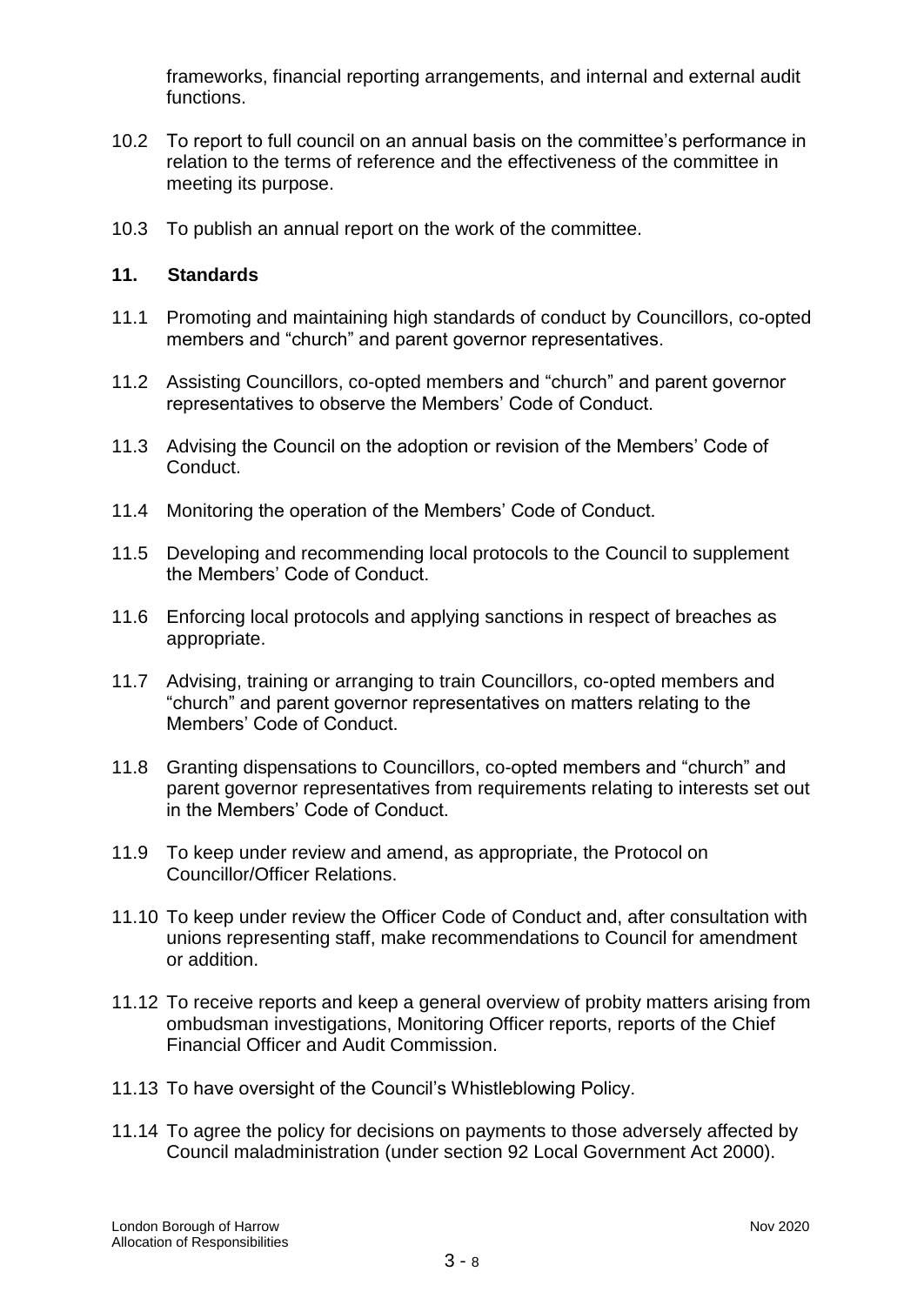- 11.15 To establish sub-committees and working groups to deal with complaints that a member or a co-opted member has failed to comply with the Council's Code of Conduct.
- 11.16 To consider any application received from any officer of the Authority for exemption from political restriction under Sections 1 and 2 of the Local Government and Housing Act 1989 in respect of the post held by that officer and may direct the Authority that the post shall not be considered to be a politically restricted post and that the post be removed from the list maintained by the Authority under Section 2(2) of that Act.
- 11.17 Upon the application of any person or otherwise, consider whether a post should be included in the list maintained by the Authority under Section 2(2) of the 1989 Act, and may direct the Authority to include a post in that list.
- 11.18 On referral from the Monitoring Officer, to decide whether to take action against a member for breach of the Code of Conduct and if so, to decide what action should be taken.

## **12. Membership rules**

- 12.1 An Elected Mayor, the Leader or a member of the Executive may not be Members;
- 12.2 The Chair of the Committee must not be a Member of the Executive;
- 12.3 The appointment of co-opted/independent members can be considered;
- 12.4 The Independent Persons are not members of GARMS and shall be invited to meetings only if there is a Standards item on the agenda.

# **Health and Wellbeing Board**

### **1. Accountability**

The Health and Wellbeing Board is set up in accordance with section 102 of the Health and Social Care Act 2012. The Council can choose to delegate decision making powers to the Health and Wellbeing Board. Any recommendations are subject to the agreement of the Leader of the Council if they are not covered by the delegated authority.

Members of the Board will be required to abide by the Code of Conduct.

### **2. Purpose of the Board**

- 2.1. The Government proposes that statutory health and wellbeing boards will have 3 main functions:
	- to assess the needs of the local population and lead the statutory joint strategic needs assessment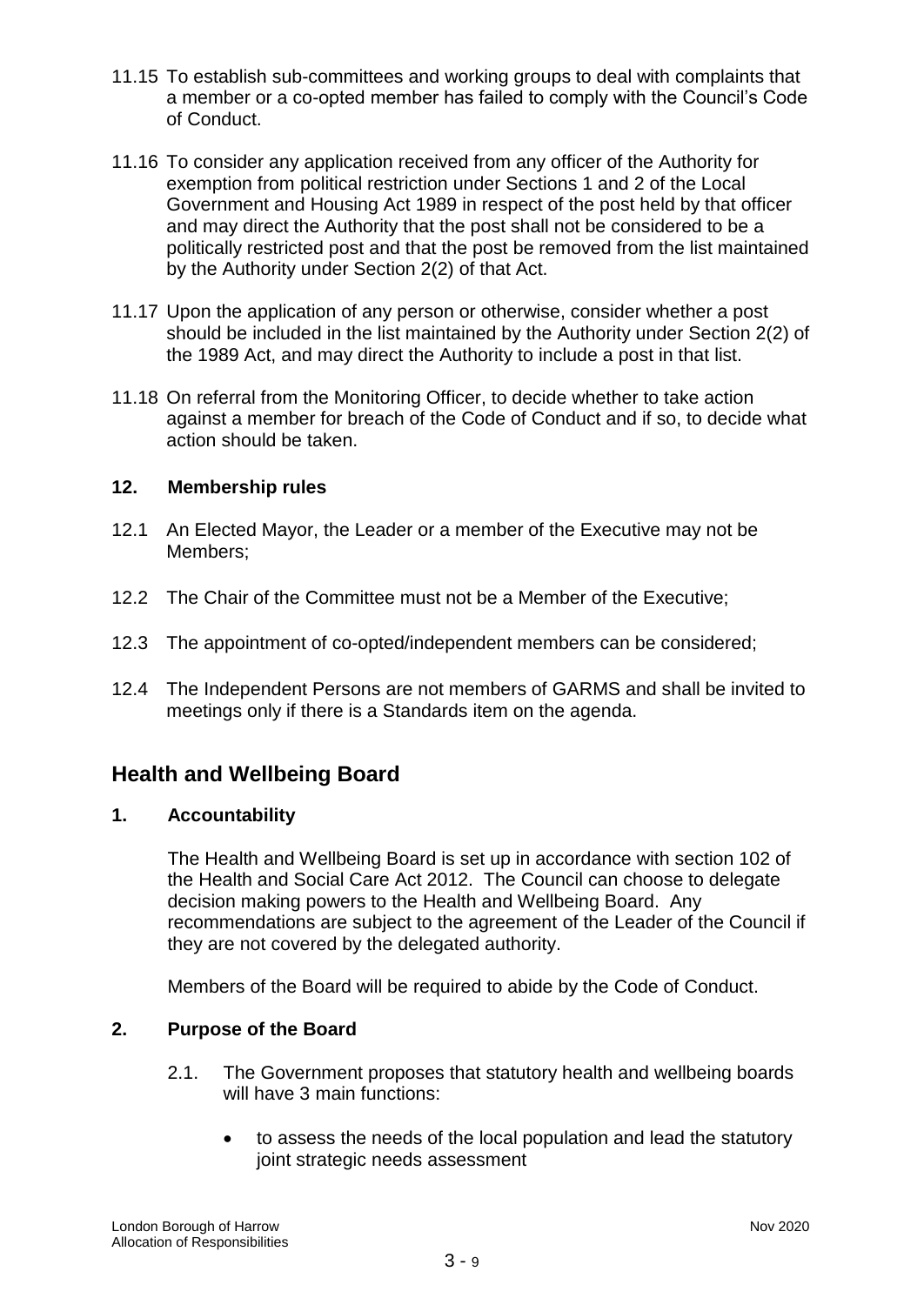- to promote integration and partnership across areas, including through promoting joined up commissioning plans across NHS, social care and public health
- to support joint commissioning and pooled arrangements, where all parties agree this makes sense

The Board will cover both adult and children's issues.

- 2.2. The purpose of the Board is to improve health and wellbeing for the residents of Harrow and reduce inequalities in outcomes. The Board will hold partner agencies to account for delivering improvements to the provision of health, adult and children's services social care and housing services.
- 2.3. Scrutiny of the Board's activities will be performed by the Council's Health Scrutiny Committee.

## **3. Key Responsibilities**

- 3.1. The key responsibilities of the Health and Wellbeing Board shall be:
	- 3.1.1. To agree health and wellbeing priorities for Harrow
	- 3.1.2. To develop the joint strategic needs assessment
	- 3.1.3. To develop a joint health and wellbeing strategy
	- 3.1.4. To promote joint commissioning
	- 3.1.5. To ensure that Harrow Council and the CCG commissioning plans have had sufficient regard to the Joint Health and Wellbeing strategy
	- 3.1.6. To consider how to best use the totality of resources available for health and wellbeing.
	- 3.1.7. To oversee the quality of commissioned health services
	- 3.1.8. To provide a forum for public accountability of NHS, public health, social care and other health and wellbeing services
	- 3.1.9. To monitor the outcomes of the public health framework, social care framework and NHS framework introduced from April 2013)
	- 3.1.10. To authorise Harrow's Clinical Commissioning Group annual assessment
	- 3.1.11. To produce a Pharmaceutical Needs Assessment and revise every three years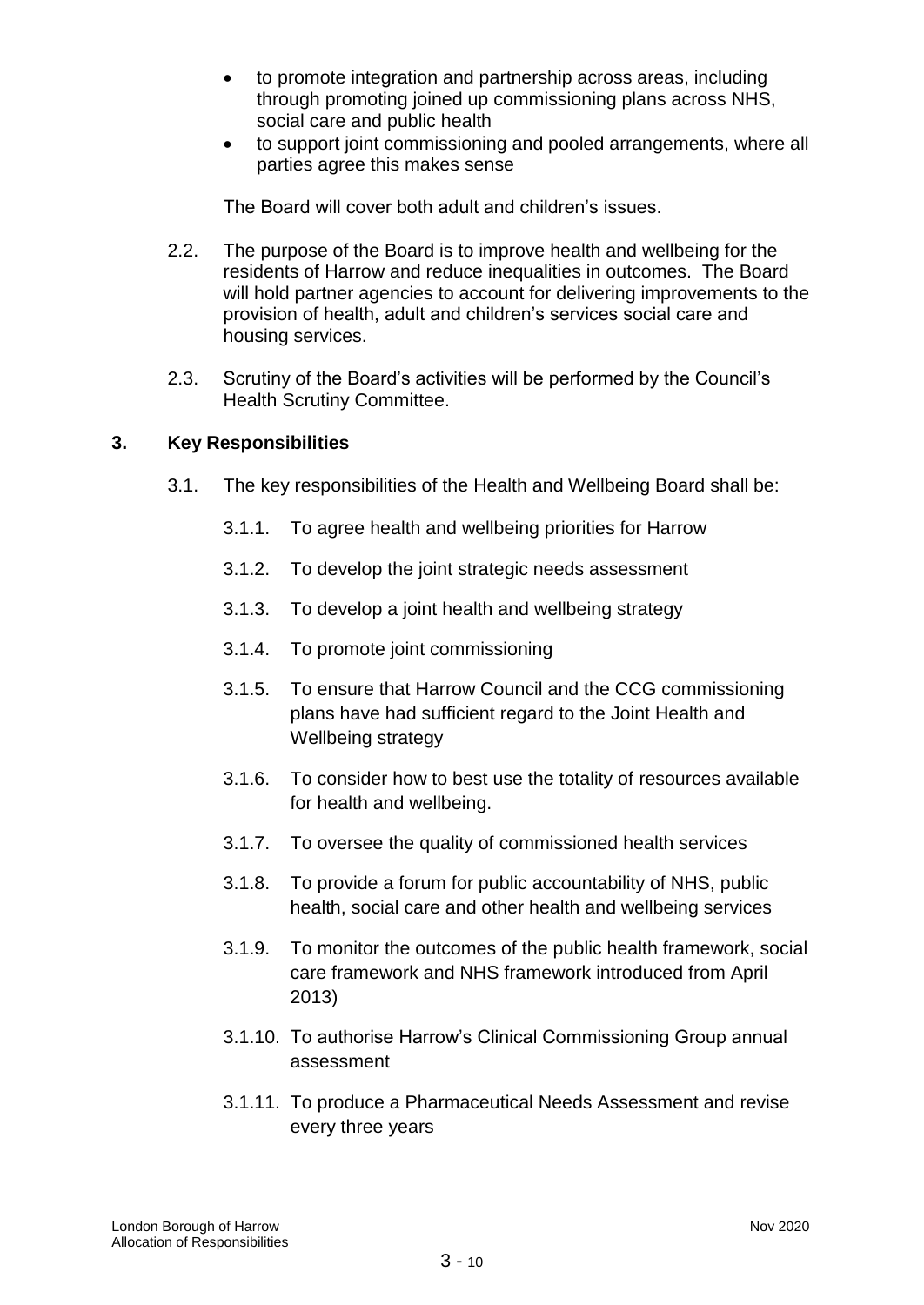3.1.12. Undertake additional responsibilities as delegated by the local authority or the Clinical Commissioning Group e.g. considering wider health determinants such as housing, or be the vehicle for lead commissioning of learning disabilities services.

# **4. Membership**

- 4.1. The Chair of the Board will be nominated by the Leader of Harrow Council; or a nominated deputy.
- 4.2. The voting membership will be:
	- Members of the Council nominated by the Leader of the Council (5)
	- Chair of the Harrow Clinical Commissioning Group (vice chair)
	- GP representative of the Harrow Clinical Commissioning Group
	- A further representative of the Harrow Clinical Commissioning **Group**
	- CCG Accountable Officer or nominee
	- Representative of Healthwatch Harrow
- 4.3.The following Advisors will be non-voting members:
	- Director of Public Health
	- Chief Officer, Voluntary and Community Sector
	- Senior Officer of Harrow Police
	- Chair of the Harrow Safeguarding Children and Adult Board
	- Chief Operating Officer CCG
	- Corporate Director, People
	- Director Adult Social Services
	- 4.4. The voluntary and community sector representative shall be nominated by the Voluntary Community Sector Forum on an annual basis.
	- 4.5. Members are appointed annually. Members of the Board shall each name a reserve who will have the authority to make decisions in the event that they are unable to attend a meeting.
	- 4.6. Board members shall sign a register of attendance at each meeting and should not normally miss more than one meeting within a financial year.
	- 4.7. The chair of the Clinical Commissioning Group will serve as the vice chair of the Health and Wellbeing Board.
	- 4.8. Key providers in Harrow will be invited to attend meetings as required depending on the subject under discussion.
	- 4.9. Other agencies and organisations will be invited as the Integrated Care Partnership (ICP) develops to enable good outcomes to be delivered for Harrow's citizens.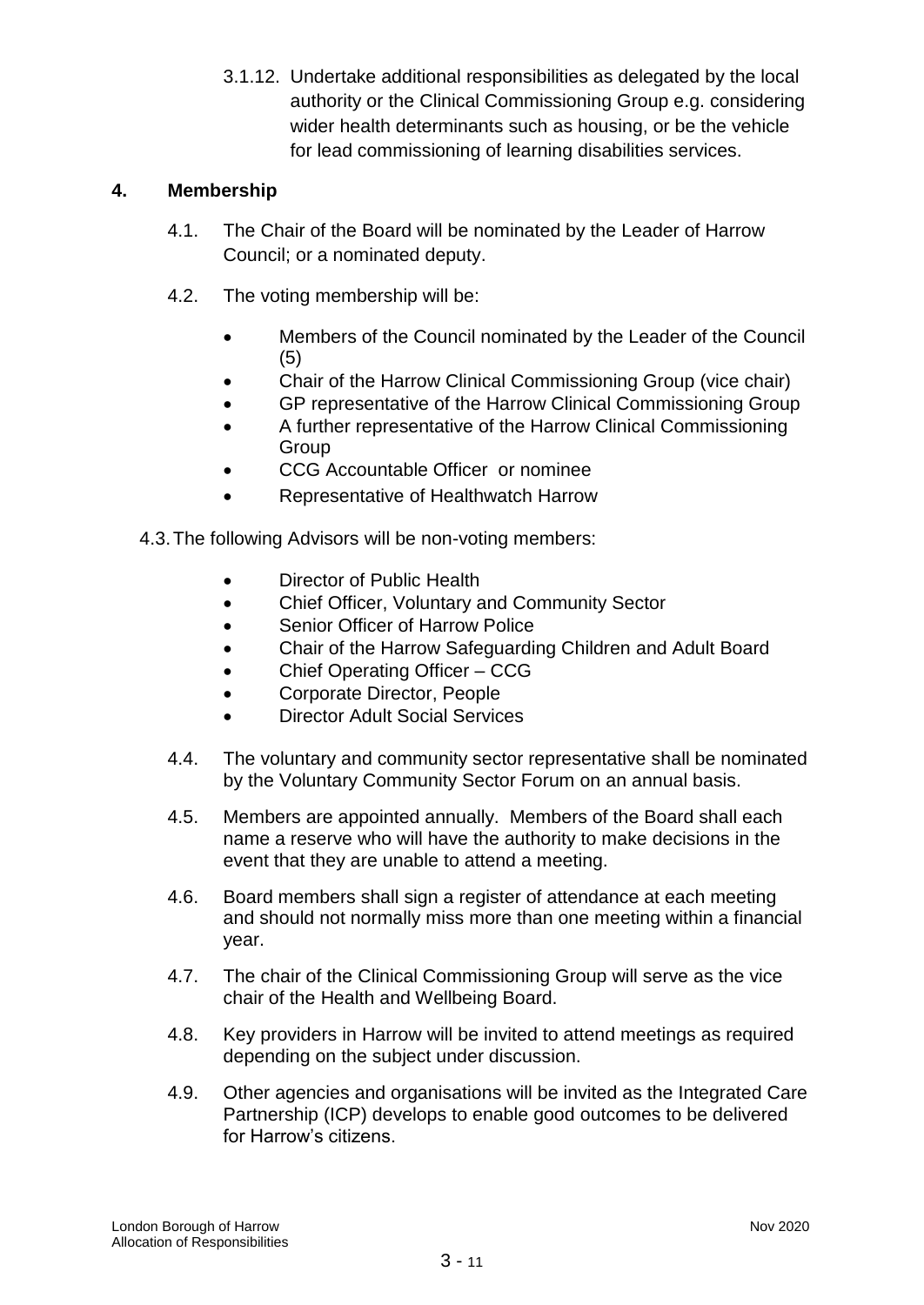# **4.10. Participation of the NHS England**

- 4.10.1. NHS England must appoint a representative to join Harrow's Health and Wellbeing Board for the purpose of participating in the Boards preparation of the JSNA and JHWS.
- 4.10.2. The Health and Wellbeing Board can request the participation of the NHS England representative when the Health and Wellbeing Board is considering a matter that relates to the exercise or proposed exercise of the commissioning functions of NHS England in relation to Harrow.

# **4.11. Meeting Frequency**

- 4.11.1. The Board shall meet bi monthly subject to review
- 4.11.2. An extraordinary meeting will be called when the Chair considers this necessary and/or in the circumstances where the Chair receives a request in writing by 50% of the voting membership of the Board

# **4.12. Health and Wellbeing Board Executive**

- 4.12.1. The purpose of the Health and Wellbeing Board Executive is to:
	- Develop and deliver a programme of work based on the Joint Commissioning priorities and the Joint Health and Wellbeing Strategy
	- Shape future years joint commissioning
	- Shape the agenda for future HWB meetings
	- Engage and understand the views of different organisations (including providers)
	- Bring together a collective view of partners and providers to the bi-monthly Health and Wellbeing Board
	- Share Commissioning Intentions and common priorities
	- Govern and quality assure the Health and Wellbeing Board work programme
	- Be aware and discuss emerging policy and strategy
	- Problem Solving
- 4.12.2. The meetings of the Executive will be scheduled to meet before the Board.
- 4.12.3. Membership will consist of senior representatives from both the Council and Clinical Commissioning Group, including the Directors of Adults, Children's, and Public Health services, the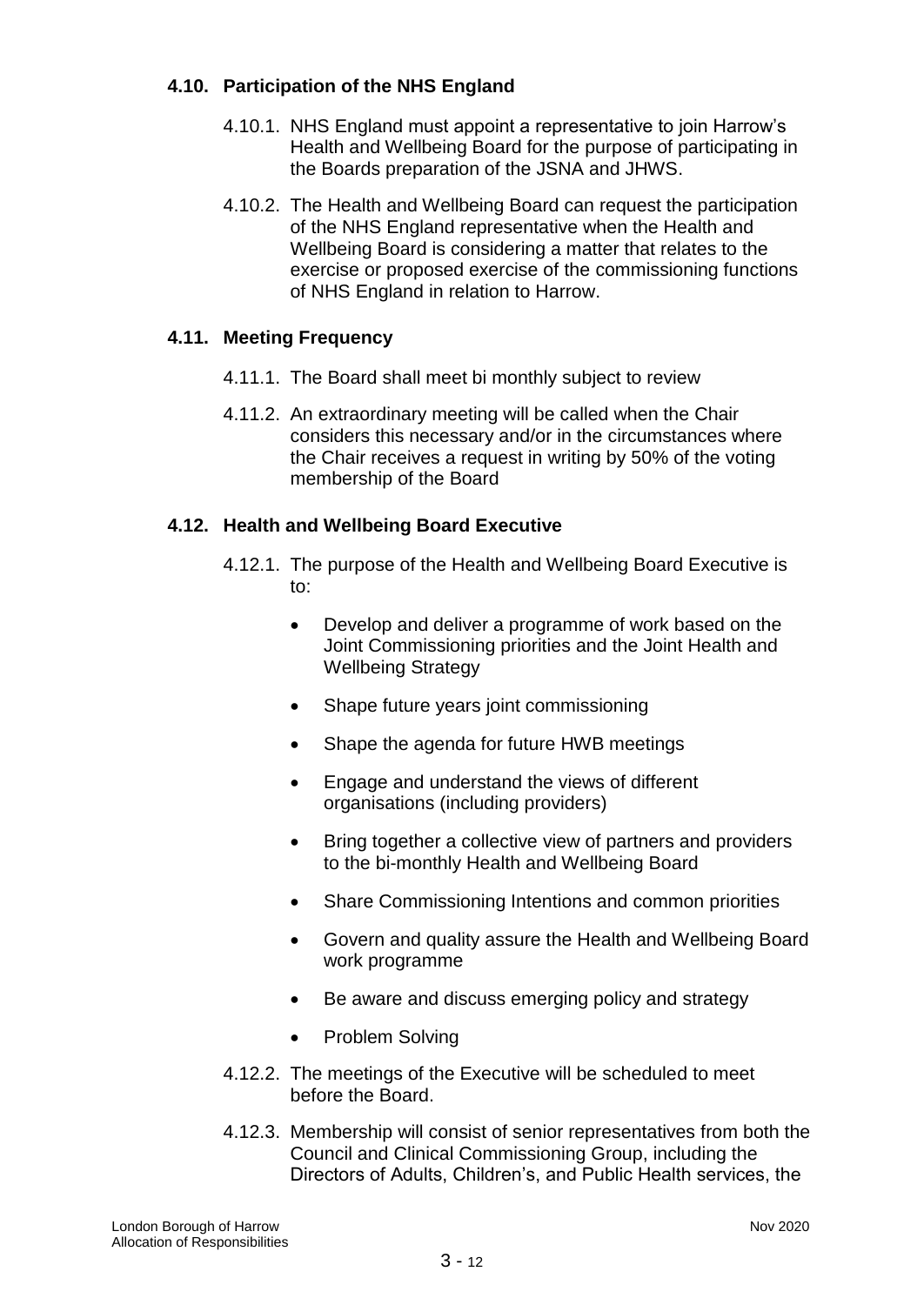Chair of Harrow Clinical Commissioning Group, Accountable Officer, Chief Operating Officer, GP Clinical Directors, and finance officers.

4.12.4. The chairing of the Executive will alternate between the council's Corporate Director of People Services and the Chief Operating Officer, Harrow CCG.

#### **4.13. Local Safeguarding Boards**

- 4.13.1. The Council's two Local Safeguarding Boards have a horizontal link to the Health and Wellbeing Board and include:
	- 4.13.1.1. Local Safeguarding Adults Board
	- 4.13.1.2. Harrow Local Children's Safeguarding Board

#### **4.14. Conduct of Meetings**

- 4.14.1. Meetings of the Board will be held in public except where the public are excluded from the meeting by resolution in accordance with Access to Information Act.
- 4.14.2. The quorum of the Board shall be 50% of the voting membership – however there must be attendance of at least one voting member from both the Council and the Clinical Commissioning Group. Should the quorum not be secured the meeting will not take place.
- 4.14.3. Decisions shall be made on the basis of a show of hands of a majority of voting members present. The Chairman will have a second or casting vote.
- 4.14.4. Each meeting will have provision for the public to ask questions. There will be a total limit of 15 minutes for the asking and answering of public questions.
- 4.14.5. Harrow Council Democratic Services will service the meetings including the preparation and circulation of agenda and the production of minutes.
- 4.14.6. Minutes of the meetings will be available on the website of the council.
- 4.14.7. The chair shall sign off the minutes as a true and accurate record of the meeting.
- 4.14.8. Agendas and supporting papers will be available on the website of the council at least five working days before the meeting.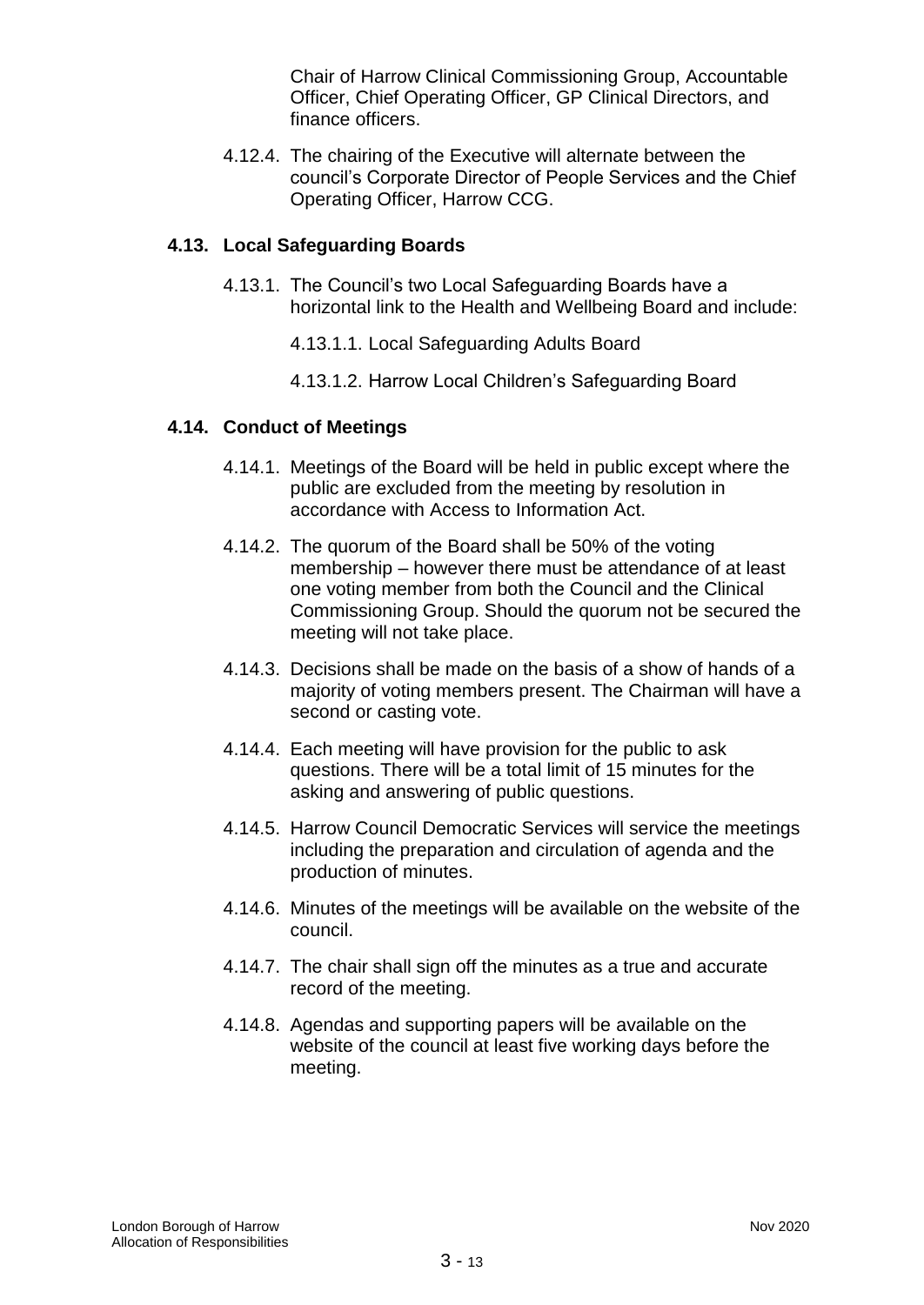# **Independent Panel**

The Independent Panel shall consist of 2 independent persons appointed under s.27(7) of the Localism Act 2011. The Panel has the following duties:

- (a) to consider reports recommending dismissal made by the Independent Investigator and the Chief Officers' Employment Panel in accordance with the disciplinary procedure applying to the Head of Paid Service, Chief Finance Officer and Monitoring Officer;
- (b) to prepare a report to Council stating whether it agrees or disagrees with the recommendation to dismiss, including its reasons.

# **Licensing and General Purposes Committee**

The powers and the duties of the Licensing and General Purposes Committee are:

- (a) To consider all matters which the Local Authorities (Functions and Responsibilities) (England) Regulations 2000 and 2001 (as amended) listed by Committee in the Schedule to this document, which are required not to be the responsibility of the Executive, save for those matters delegated to other Committees of the Council**;**
- (b) To carry out the functions under any relevant statutory provision within the meaning of Part I (Health, safety and welfare in connection with work, and control of dangerous substances) of the Health and Safety at Work Act 1974, to the extent that those functions are discharged otherwise than in the authority's capacity as an employer;
- (c) To keep under review and to determine the arrangements for the holding of elections and any referendums within the Borough and to initiate or respond to any proposals to the change of ward, constituency or Borough boundaries;
- (d) The determination of applications under the Council's Personal Injury Allowance Scheme.
- (e) To determine all matters and duties on the authority imposed by legislation, regulations orders, codes, and similar provisions for:
	- All activities under the Licensing Act 2003
	- Food safety and control.
	- Animal health, welfare, safety and control.
	- Gaming, betting, lotteries and related amusements
	- Crime and disorder issues related to the above duties.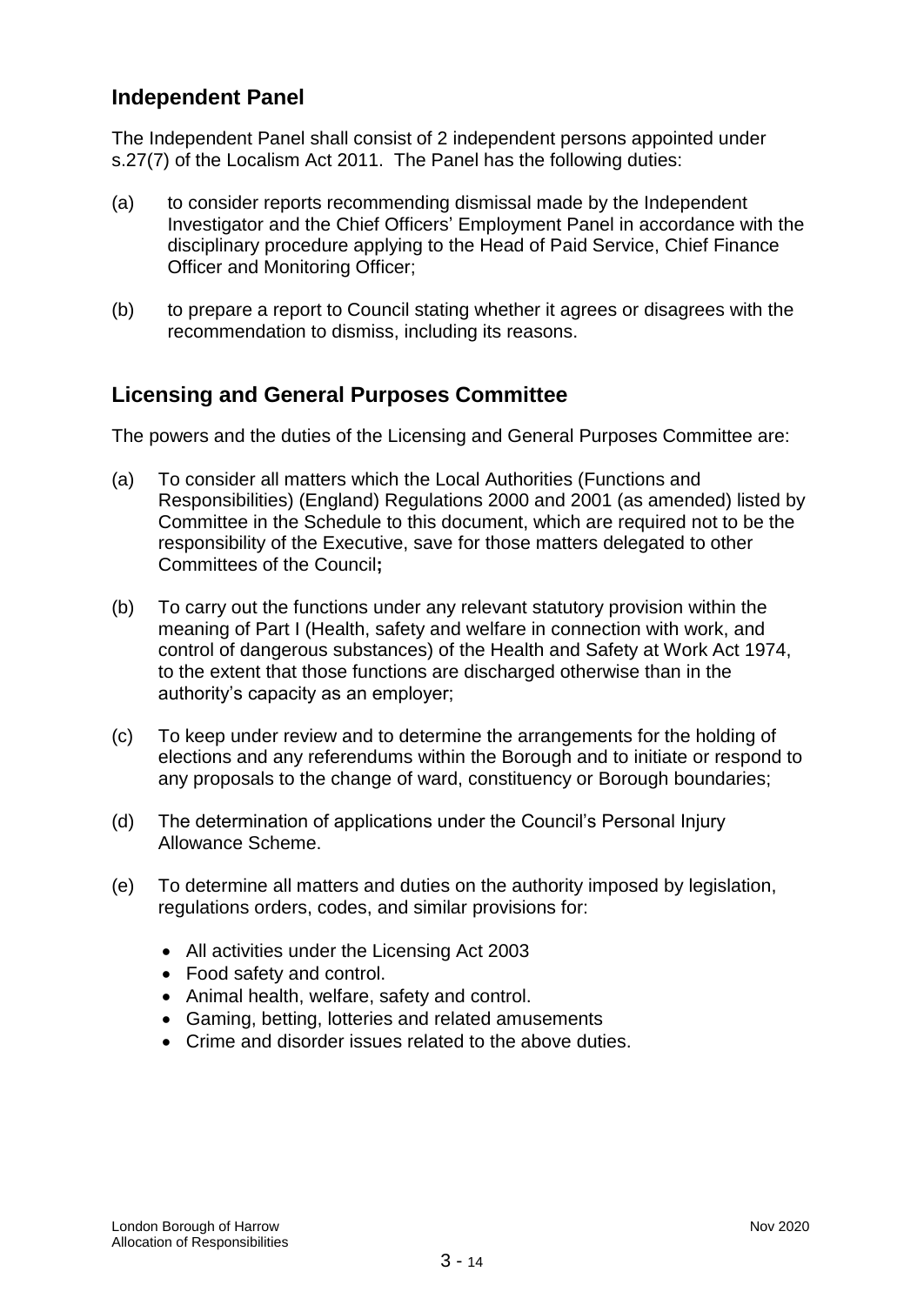# **Chief Officers' Employment Panel**

The Chief Officers' Employment Panel, which shall include one member of the Executive, has the following powers and duties:

- (a) to make recommendations to Council on the appointment of the Head of Paid Service;
- (b) to appoint and dismiss Chief Officers excluding the dismissal of the Chief Financial Officer and Monitoring Officer;
- (c) to make recommendations to Council on the dismissal of the Head of Paid Service, Chief Finance Officer or Monitoring Officer in cases of redundancy, permanent ill health or the expiry of a fixed term contract;
- (d) to consider whether to impose a disciplinary sanction on a chief officer;
- (e) to consider matters and take action as required or permitted under the disciplinary procedure for the Head of Paid Service, Chief Finance Officer and Monitoring Officer including:
	- to suspend such an officer and to review such suspension
	- to appoint an independent investigator, agree terms of remuneration and working methods
	- to appoint external advisers
	- to consider the report of an independent investigator and in relation to that report:
		- o to hold a hearing if appropriate to consider the report
		- o to impose action short of dismissal on an officer
		- o to decide to take no further action
		- o to recommend informal resolution or other appropriate procedures
		- o to refer back to the independent investigator for further investigation and report
		- o to propose dismissal of an officer to Council (in which case the matter should be referred to the Independent Panel prior to referral to Council)
- (f) to decide whether any objections made by a member of the Executive are material and well-founded and, if it decides that they are, to take appropriate action;
- (g) to consider grievances by the Head of Paid Service, and appeals by a chief officer against decisions made by the Head of Paid Service in relation to a grievance made by the officer;
- (h) to approve remuneration packages of £100,000 or over for any Council post; and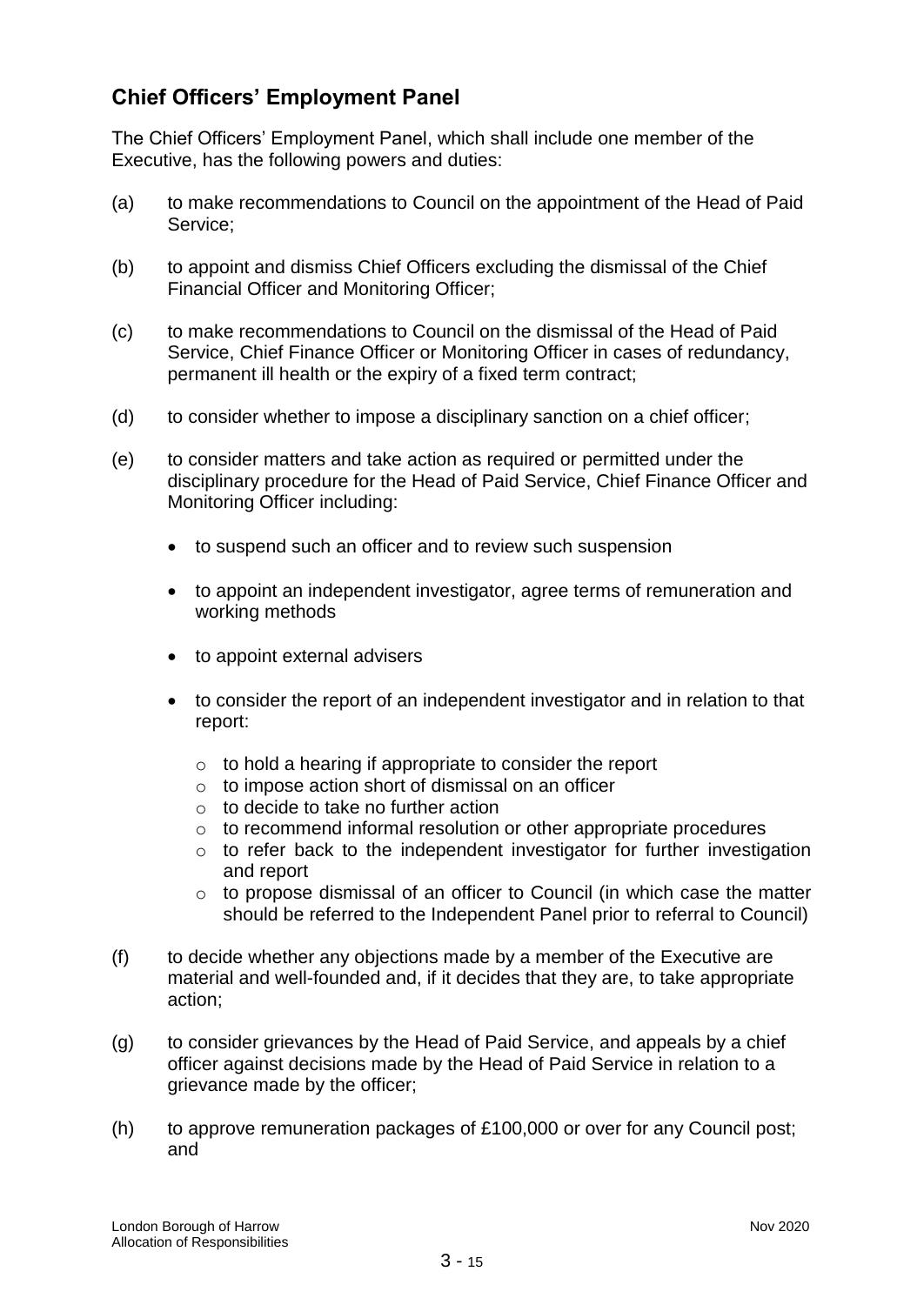- (i) to report back to Council for information purposes on all such approved remuneration packages.
- (j) to approve any severance packages for Officers of £100,000 or over irrespective of the grade of Officer.
- (k) to report back to Council for information purposes on all such approved severance packages.

# **Licensing Panel**

- (i) To determine applications and to make Orders in respect of:
	- licences, permits, registrations and certificates;
	- Rights of way, footpaths and bridleways and the enjoyment of the highway;
	- Street naming and numbering;
	- Markets and fairs and other street trading;
	- Car park orders and variations;
	- Registration of common land, town greens and variations of rights of common;

where objections have been received.

- (ii) To determine applications and to make Orders in respect of:
	- Safety certificates for sports grounds;
	- Matters regarding film classification;
	- Rules and Regulations established by the authority;
	- Fees issues within the terms of reference of the Panel:
	- Applications under Part II and Schedule 3 of the Local Government (Miscellaneous Provisions Act 1982) as amended from time to time.
- (iii) To determine waivers and variations on matters determined by the Licensing and General Purposes Committee, Cabinet or Council.
- (iv) Specific delegations under the Licensing Act 2003 and Gambling Act 2005 are set out in the Licensing Policy and Statement of Principles under Gambling Act 2005.
- (v) Without prejudice to the generality of the above sections, in the case of alcohol control provisions in the Licensing Act 2003 as might be amended, and related legislation, regulations, orders, guidance, etc, to determine the following matters:

Applications for personal licences where:

- Representations have been made, but remain unresolved.
- Applicants have relevant unspent convictions.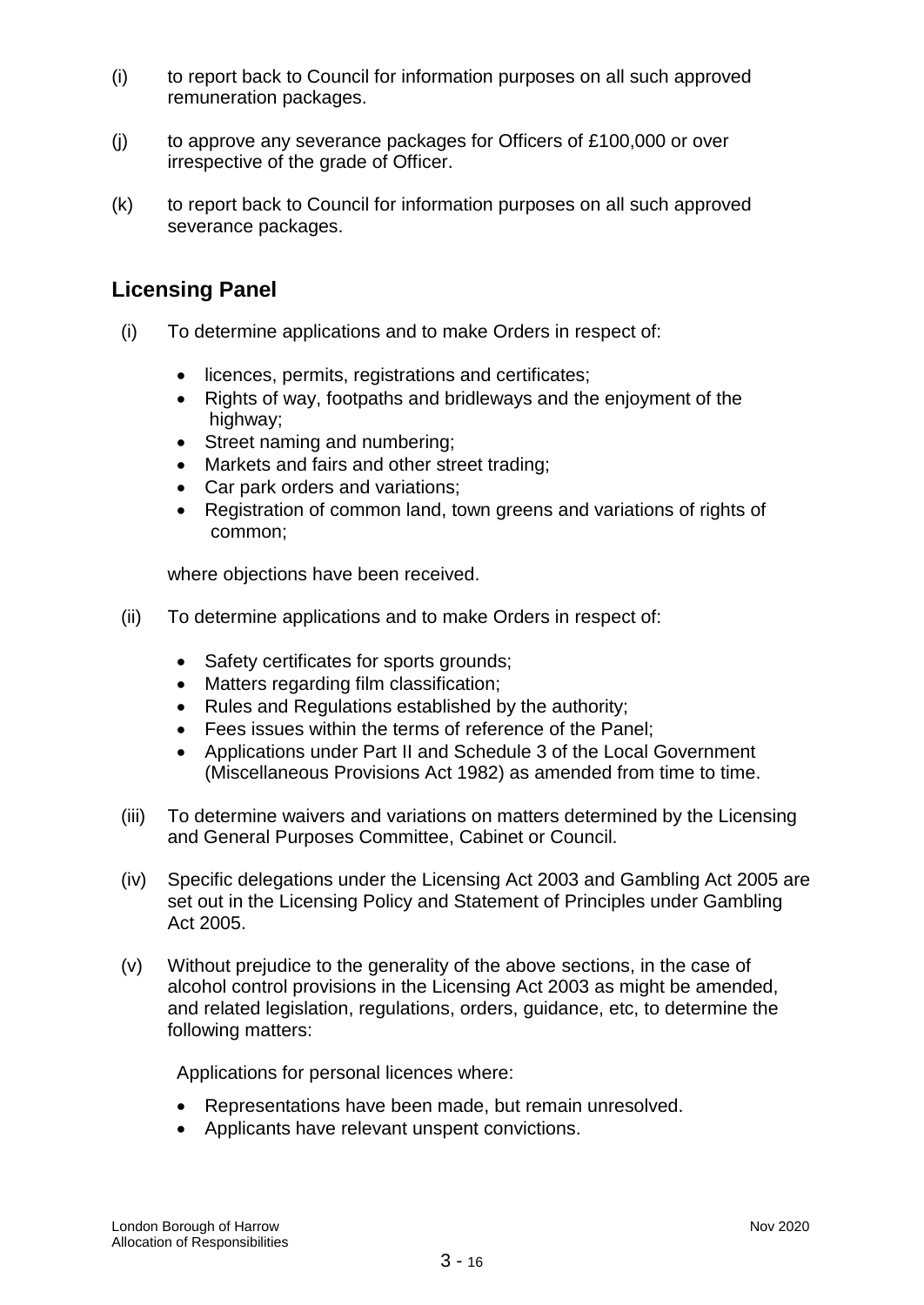Matters relating to the licensing, certification and authorisation at premises where:

- Representations have been made to an application, but remain unresolved.
- There is an unresolved police representation to an application to vary a designated personal licence holder, or to the transfer of a premises licence.
- There is an unresolved police representation to the application for an interim authority, or to a Temporary Event Notice.
- An application is made for the review of a premises licence or club premises certificate.
- Matters of an exceptional nature that in the officer's opinion justify consideration by the Licensing Panel.

[Appeals against decisions of the Licensing Panel must be made to the Magistrates' Court.]

# **Personnel Appeals Panel**

The Personnel Appeals Panel has the following powers and duties:

To consider and decide upon appeals against disciplinary action.

# **Social Services Appeals Panel**

The Social Services Appeals Panel has the following powers and duties:

- (a) To review in accordance with the Children (Secure Accommodation) Regulations 1991 the keeping of children in secure accommodation;
- (b) In accordance with the Mental Health Act 1983, to decide whether to discharge patients from guardianship;
- (c) In accordance with procedures and guidance given under the Children Act 1989 and the National Health Service and Community Care Act 1990, and when requested to do so by a dissatisfied complainant, to review decisions made relating to complaints.

**Note:** Appeals Panels reviewing the keeping of a child in secure accommodation will be chaired by an Independent Person. Appeals hearing complaints under the Children Act 1989 and the National Health Service and Community Care Act 1990 will comprise 3 Independent Persons

# **Overview and Scrutiny Committee**

The Overview and Scrutiny Committee has the following power and duties:

1. To oversee an agreed work programme that can help secure service improvement through in-depth investigation of poor performance and the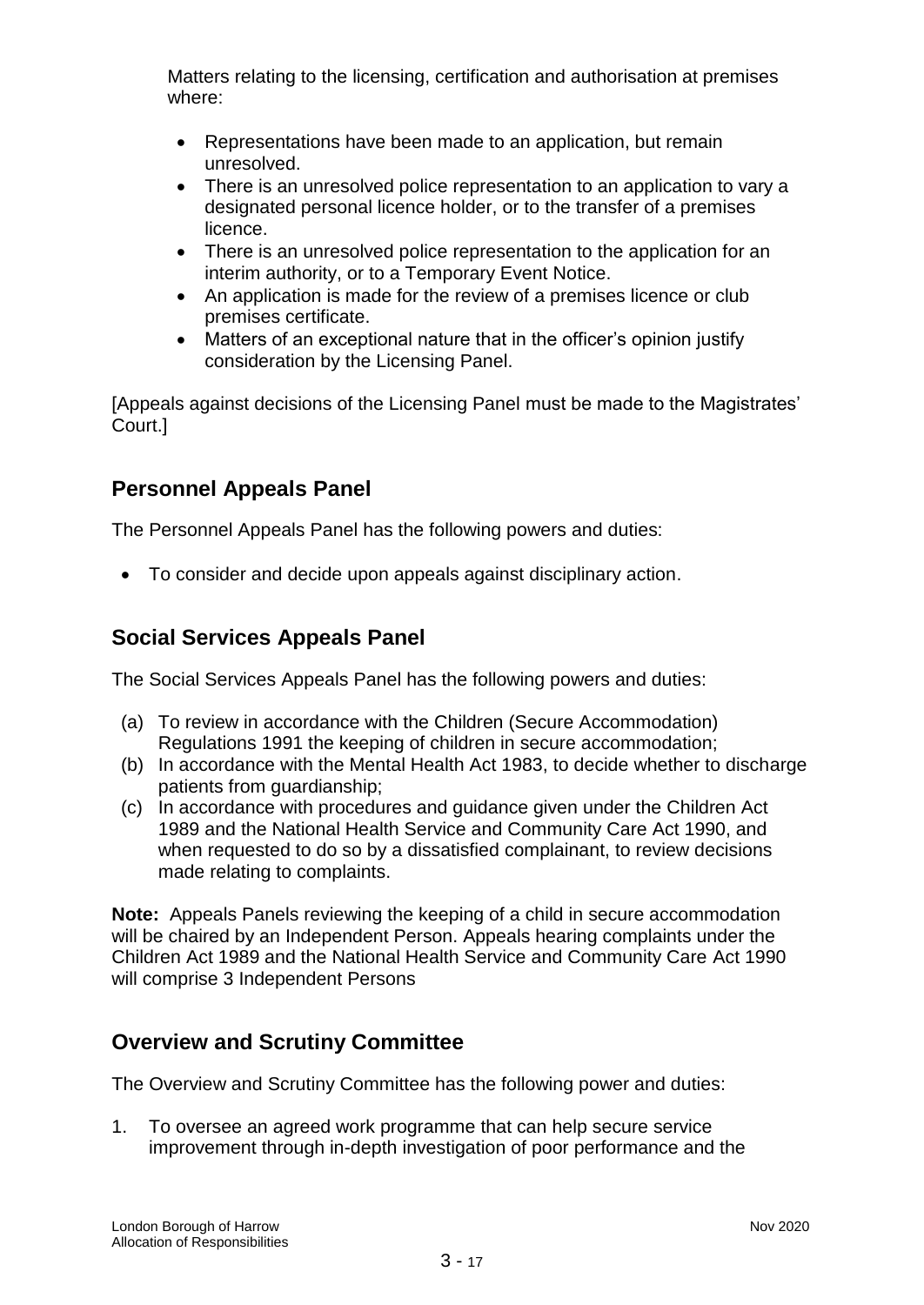development of an effective strategy/policy framework for the council and partners;

- 2. To have general oversight of the council's scrutiny function;
- 3. To offer challenge and critical support to the Executive's policy development function and the long-term strategic direction of the borough;
- 4. To anticipate policy changes and determine their potential impact on residents and to recommend changes where these are appropriate;
- 5. To consider the council and partners' strategic approach to service delivery, using, where necessary, the power of overview and scrutiny committees to receive information from partner agencies and to require partner authorities to respond to reports and recommendations from the Committee, as set out under Part Five of the Local Government and Public Involvement in Health Act 2007;
- 6. To undertake detailed investigation of service/financial performance in order to recommend policy changes to the Executive and to commission investigations by the Performance and Finance Sub-Committee;
- 7. To have regard, in carrying out its functions, to the requirement to involve local representatives, as set out in Part Seven of the Local Government and Public Involvement in Health Act 2007;
- 8. To report scrutiny findings and recommendations to the Executive within 8 weeks of being published or to its next meeting, whichever is the sooner, in accordance with the council's constitution
- 9. To consider items included in the Forward Plan;
- 10. To consider Councillor Call for Action in terms of
	- a. Local Government Matters (Section 119, Local Government and Public Involvement in Health Act 2007)
	- b. Local Crime & Disorder Matters (Section 19, Police & Justice Act 2006)
- 11. To discharge the functions conferred by Section 21(f) of the Local Government Act 2000 of reviewing and scrutinising, in accordance with regulations under Section 7 of the Health and Social Care Act 2001, matters relating to the planning, provision and operation of health services in Harrow.
- 12. To respond to consultations from local health trusts, Department of Health and any organisation which provides health services outside the local authority's area to inhabitants within it.
- 13. To review and make appropriate recommendations on an annual basis for the arrangements for processing applications for support from the voluntary sector, including grants, concessionary lettings, use of the community premises and other council premises, and discretionary rate relief.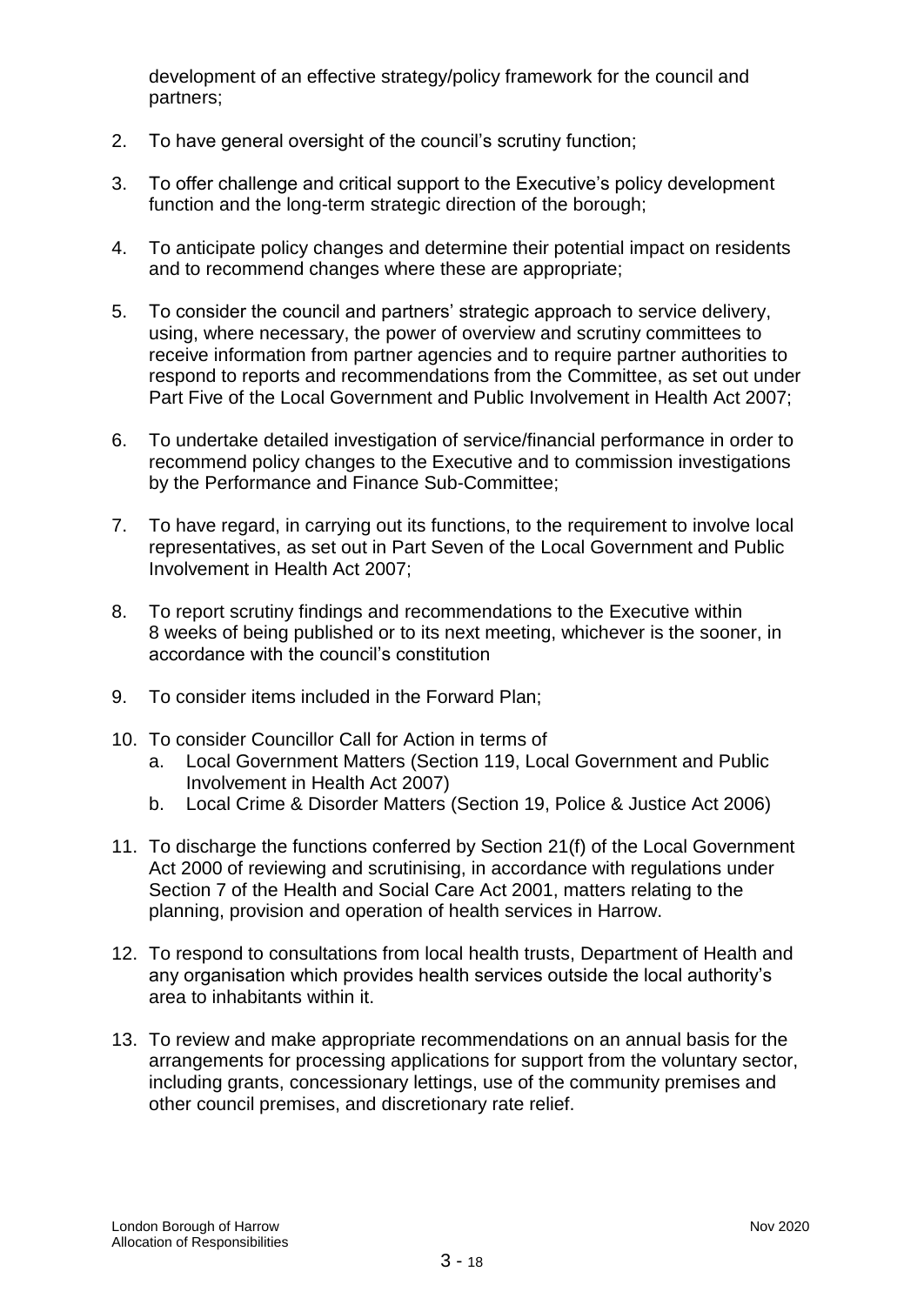# **Call-In Sub-Committee**

The Call-In Sub-Committee has the following powers and duties:

- (a) to examine decisions of the Executive which are taken but not implemented, and which are 'called in' in accordance with the Committee Procedure Rules;
- (b) to refer matters called in to the decision taker with reasons and recommendations for changes;
- (c) to refer Executive decisions to full Council if they consider they are contrary to the policy framework or contrary to or not wholly in accordance with the budget.

# **Call-In Sub-Committee – Education**

The Call-In Sub-Committee has the following powers and duties in relation to Education Matters:

- (a) to examine decisions of the Executive which are taken but not implemented, and which are 'called in' in accordance with the Committee Procedure Rules;
- (b) to refer matters called in to the decision taker with reasons and recommendations for changes;
- (c) to refer Executive decisions to full Council if they consider they are contrary to the policy framework or contrary to or not wholly in accordance with the budget

# **Health and Social Care Scrutiny Sub-Committee**

The Health and Social Care Scrutiny Sub-Committee has the following powers and duties:

- 1. To be the key driver of the scrutiny function's health and social care scrutiny programme and maintain relationships with health and social care colleagues and partners in relation to shared stated priorities, in consultation with the Overview & Scrutiny Committee.
- 2. To be responsible in accordance with Regulation 28 of the Local Authority (Public Health and Wellbeing Boards and Health Scrutiny) Regulations 2013 for scrutiny of the Council's health functions other than the power under Regulation 23(9) to make referrals to the Secretary of State.
- 3. To recommend to Council that a referral be made to the Secretary of State under Regulation 23(9) of the Local Authority (Public Health, Health and Wellbeing and Health Scrutiny) Regulations 2013.
- 4. To have specific responsibility for scrutiny of the following functions: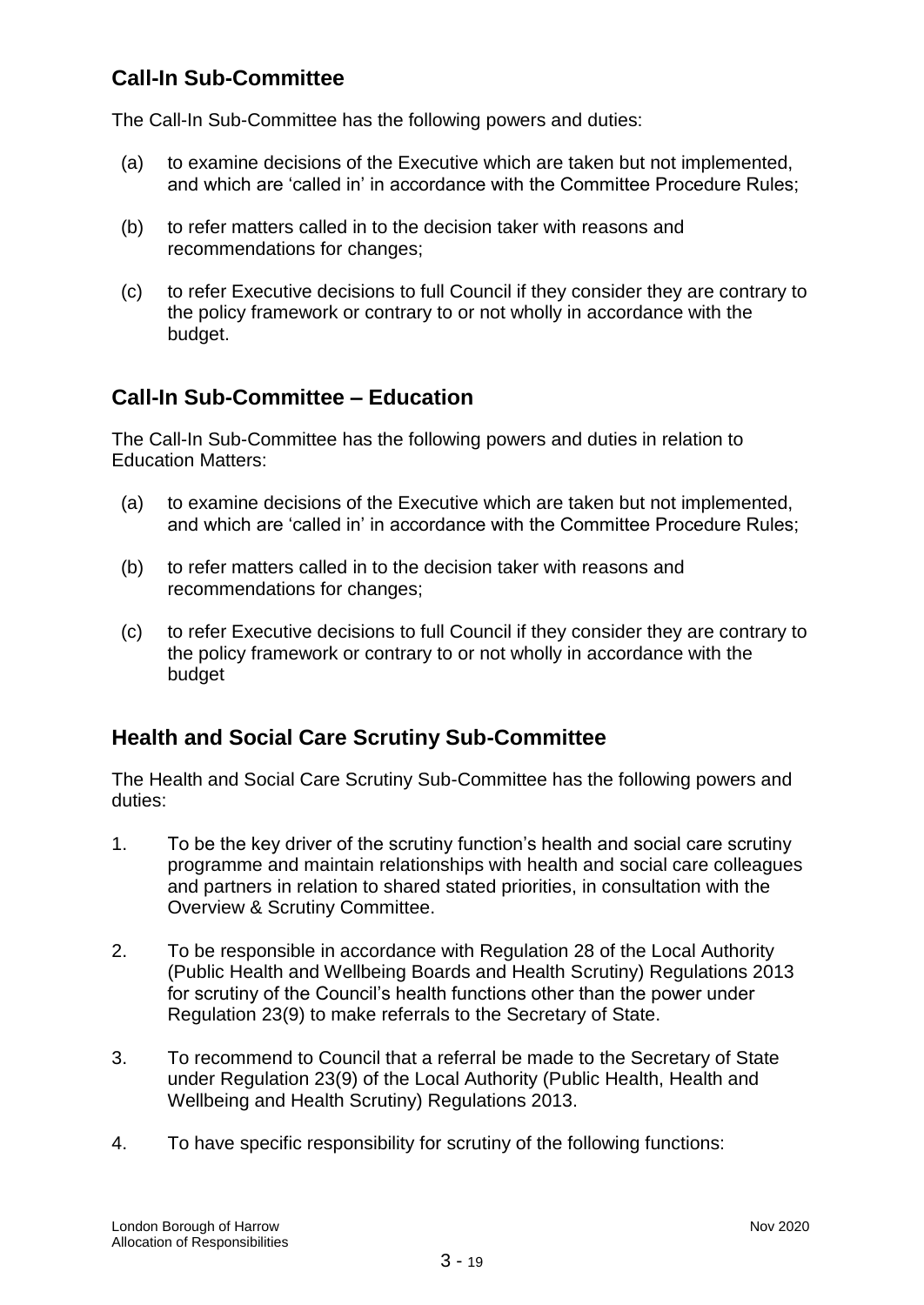- Health and social care infrastructure and service
- NHS England, Clinical Commissioning Groups (CCGs) and the Health and Wellbeing Board
- Public Health
- Other policy proposals which may have an impact on health, public health, social care and wellbeing
- Collaborative working with health agencies
- Commissioning and contracting health services
- 5. To review the planning, provision and operation of Health services in Harrow and ensure compliance with Regulation 21(1) of the Local Authority (Public Health, Health and Wellbeing Boards and Health Scrutiny) Regulations 2013 by inviting and taking account of information and reports from local health providers and other interested parties including the local HealthWatch.
- 6. Where a referral is made through the local HealthWatch arrangements, to comply with Regulation 21(3) of the Local Authority (Public Health, Health and Wellbeing Boards and Health Scrutiny) Regulations 2013 by ensuring that the referral is acknowledged within 20 days and that the referrer is informed of any action taken.
- 7. Where appropriate, to consider and make recommendations for response to NHS consultations on proposed substantial developments/variations in health services that would affect the people of LB Harrow.
- 8. Where appropriate, to consider and make recommendations for response to consultations from local health trusts, Department of Health, Care Quality Commission and any organisation which provides health services outside the local authority's area to inhabitants within it.
- 9. Continue to seek the development of relationship with NHS England, CCGs, Health and Wellbeing Boards, Care Quality Commission, HealthWatch and the Local Medical Council.

(Note: Members of the Executive or members of the Health and Wellbeing Board may not be members of the Health and Social Care Scrutiny Sub Committee. Any health matter requiring an urgent decision/comment before the next meeting of the Health & Social Care Sub-Committee will be considered by the Overview and Scrutiny Committee if that is sooner).

# **Performance and Finance Sub-Committee**

The Performance and Finance Sub-Committee has the following powers and duties:

- 1. To be the key driver of the scrutiny function's work programme and the body responsible for monitoring the performance of the council and partners in relation to their stated priorities;
- 2. To consider/monitor, on an exception basis, the financial and service performance of the organisation;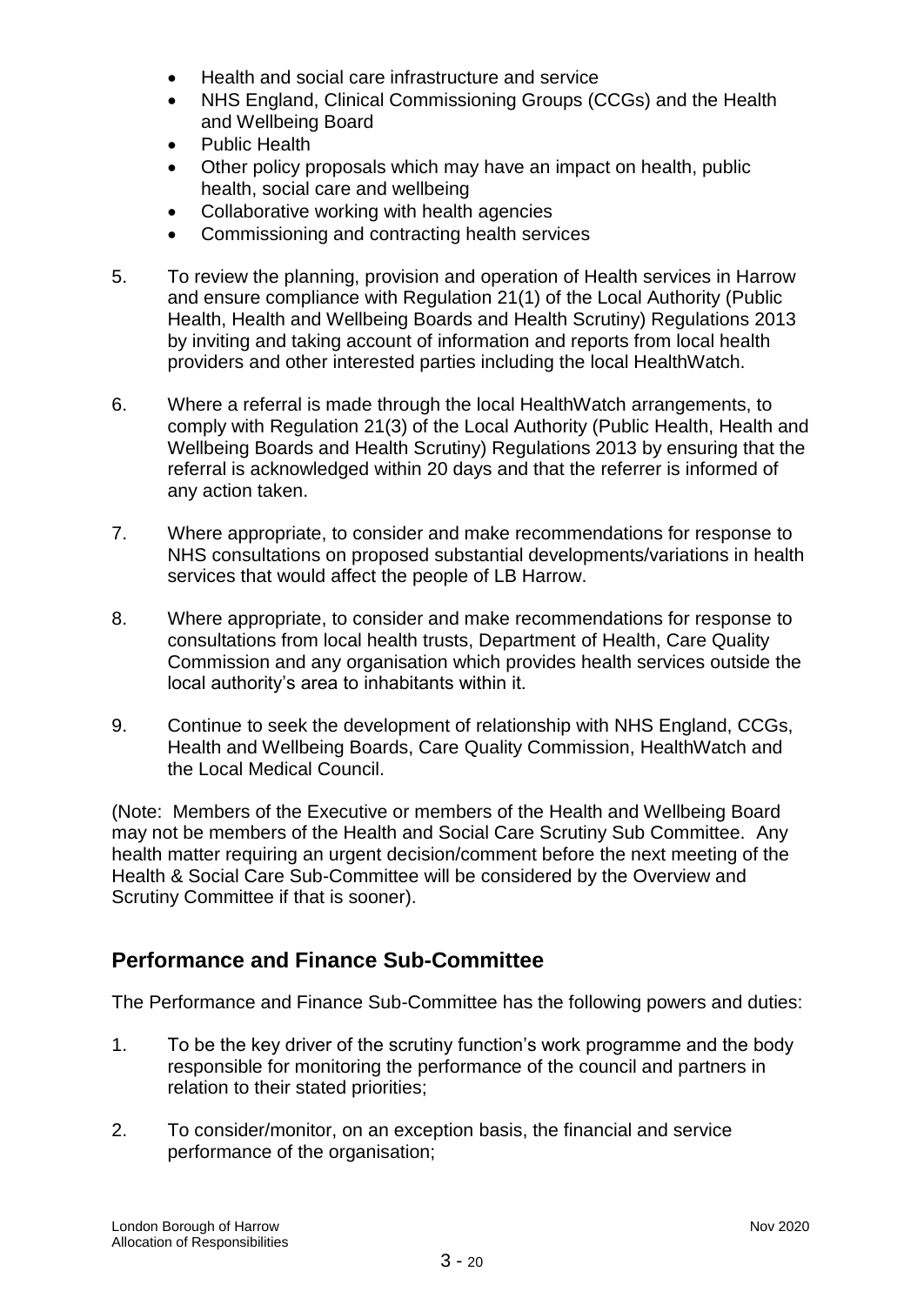- 3. To consider/monitor the performance of the council's partners;
- 4. To undertake specific investigation of identified 'hot spots' through Q&A, reports or challenge panels – subject to endorsement by the Overview and Scrutiny Committee;
- 5. To refer 'hot spots' to the Overview and Scrutiny Committee for more detailed investigation where necessary;
- 6. To consider such urgent items as are appropriate ad hoc, Councillor Calls for Action, area scrutiny.

# **Pension Board**

The Pension Board has the following powers and duties:

#### 1. **Introduction**

The purpose of this document is to set out the Terms of Reference for the local Pension Board (the Board) of the London Borough Harrow Pension Fund (the Fund).

#### 2. **Powers of the Board**

The Board will exercise all its powers and duties in accordance with the law and this Terms of Reference.

#### 3. **Role of the Board**

The role of the Board, as defined by sections 5(1) and (2) of the Public Service Pensions Act 2013, is to assist the Administering Authority (London Borough of Harrow) as Scheme Manager in ensuring the effective and efficient governance and administration of the Local Government Pension Scheme (LGPS) including:

- securing compliance with the LGPS regulations and other legislation relating to the governance and administration of the LGPS;
- securing compliance with requirements imposed in relation to the LGPS by the Pensions Regulator; and
- such other matters the LGPS regulations may specify.

The Administering Authority retains ultimate responsibility for the administration and governance of the scheme. The role of the Board is to support the Administering Authority to fulfil that responsibility.

In its role, The Board will have oversight of the administration of the fund including:

- a. The effectiveness of the decision making process
- b. The direction of the Fund and its overall objectives
- c. The level of transparency in the conduct of the Fund's activities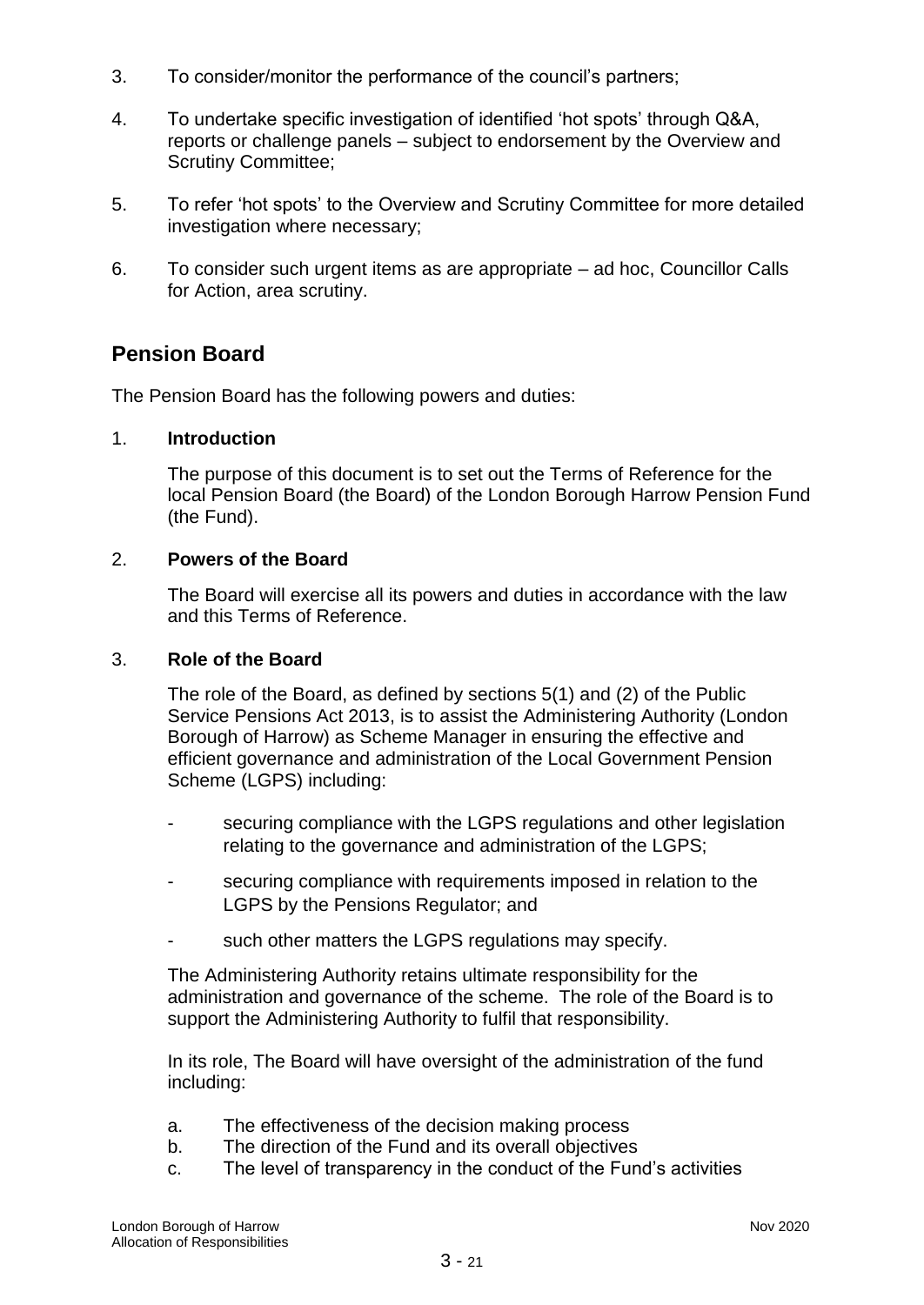d. The administration of benefits and contributions

The Board will provide the Scheme Manager with such information as it requires to ensure that any Member of the Board or person to be appointed to the Board does not have a conflict of interest.

The Board will ensure it effectively and efficiently complies with the Code of Practice on the Governance and Administration of Public Service Pension Schemes issued by the Pensions Regulator. It will help to ensure that the Fund is managed in the same way.

The Board shall meet sufficiently regularly to discharge its duties and responsibilities effectively.

### 4. **Membership**

The Board shall consist of 5 members and be constituted as follows:

- (i) 2 Employer representatives Administering Authority (1), other scheduled and admitted bodies [ie organisations other than the Administering Authority who, under the regulations, can participate in the LGPS $(1)$ ;
- (ii) 2 Scheme Member representatives active members (1), pensioners (1); and
- (iii) 1 independent member

Elected Members and officers involved in the management and administration of the Fund are not permitted to become Board members.

Only the Employer and Scheme Member representatives will have voting rights.

Each member of the Board will serve for a period of three years, subject to compliance with conditions of appointment. Members will be appointed on a rotational basis with effect April 2017.

The Chair and Deputy Chair of the Board will be elected by the Board at its first meeting and will serve for a period of three years. Should the elected Chair be an Employer representative the Deputy Chair must be a Scheme Member representative and vice versa.

The Chair will ensure that meetings are properly conducted and the decision of the Chair on all points of procedure and order shall be final.

The Board may, with the approval of the Administering Authority, co-opt persons with sufficient skills and experience to advise and support them. Co-optees are not Board members and do not have voting rights.

Each Board Member should endeavour to attend all Board meetings during the year. In the event of consistent non-attendance by any Board Member the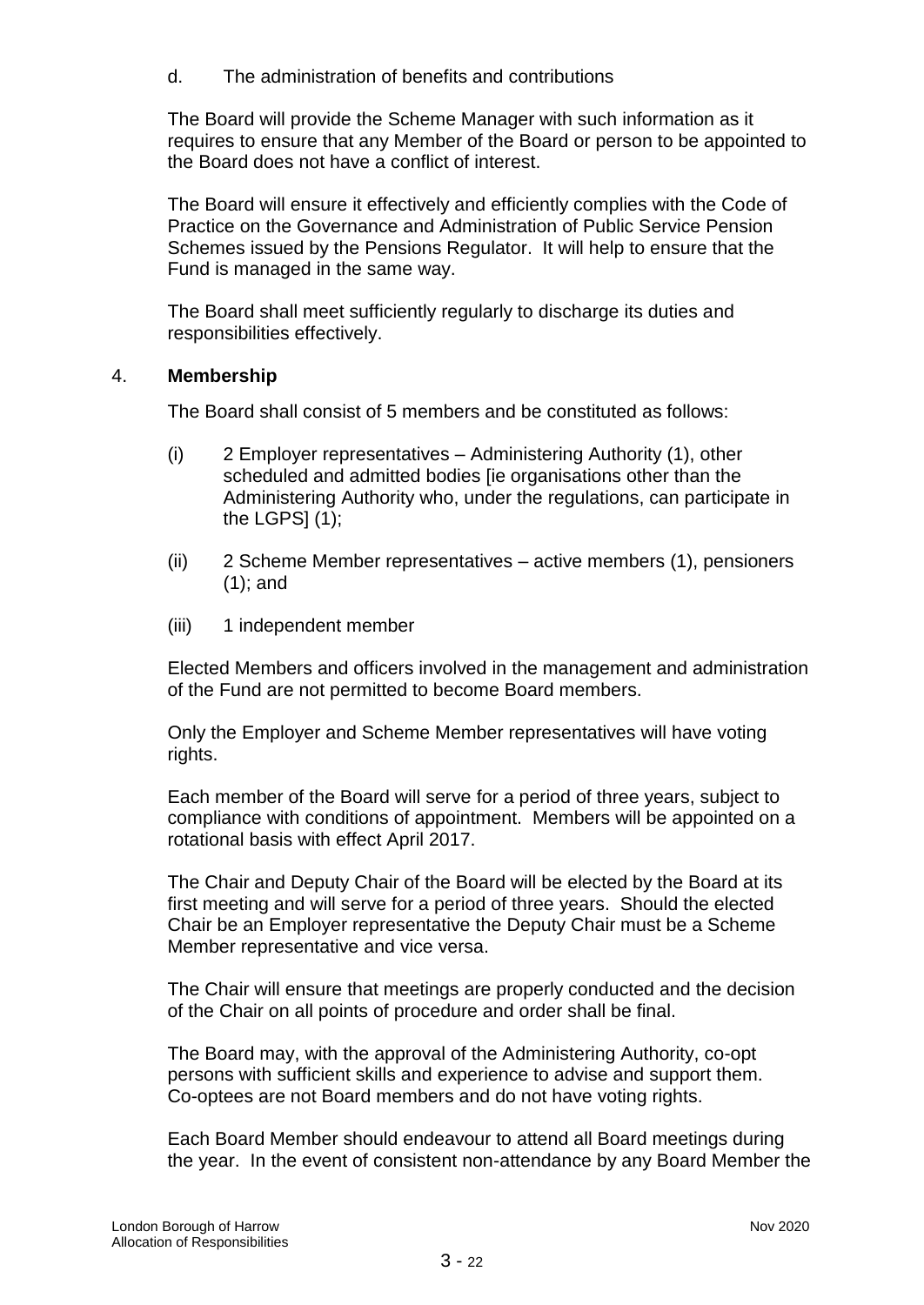tenure of that membership should be reviewed by the other Board members in liaison with the Scheme Manager.

Other than by ceasing to be eligible as set out above, a Board member may only be removed from office during a term of appointment by the unanimous agreement of all other members and with the agreement of the Scheme Manager. Should any member of the Board cease to be a member of the relevant group for which he/she has been appointed he/she will automatically cease to be a member of the Board and the Administering Authority will conduct a replacement process.

## 5. **Appointment of Board members**

All Board members will be appointed by Full Council. It is a statutory requirement that the Administering Authority must be satisfied that a person to be appointed as an Employer or Scheme Member representative has the relevant experience and capacity to represent employers or scheme members (as appropriate)

- Administering Authority to nominate one Employer representative
- The second Employer representative to be nominated by the scheduled and admitted bodies. If more than one is nominated, Council will determine who is to be appointed.
- (i) Scheme Member representatives to be selected through a process administered by the Administering Authority with a recommendation to **Council**
- (ii) Independent member applications to be invited by public advertisement with a recommendation by the s151 Officer to Council.

### 6. **Standards of conduct and conflicts of interest**

All members of the Board are expected to act in accordance with the Code of Conduct for Councillors where applicable and the Pensions Regulator's Code of Practice. In accordance with s5(5) Public Service Pension Act 2013, a Board member must not have a financial or other interest that could prejudice him/her in carrying out his/her Board duties. This does not include a financial or other interest arising merely by virtue of being a member of the LGPS.

The policy for identifying conflicts of interest is set out in a separate policy document.

### 7. **Knowledge and Skills**

Following appointment each member of the Board should be conversant with:

- The legislation and associated guidance of the LGPS
- Any document recording policy about the administration of the LGPS which is for the time being adopted by the Fund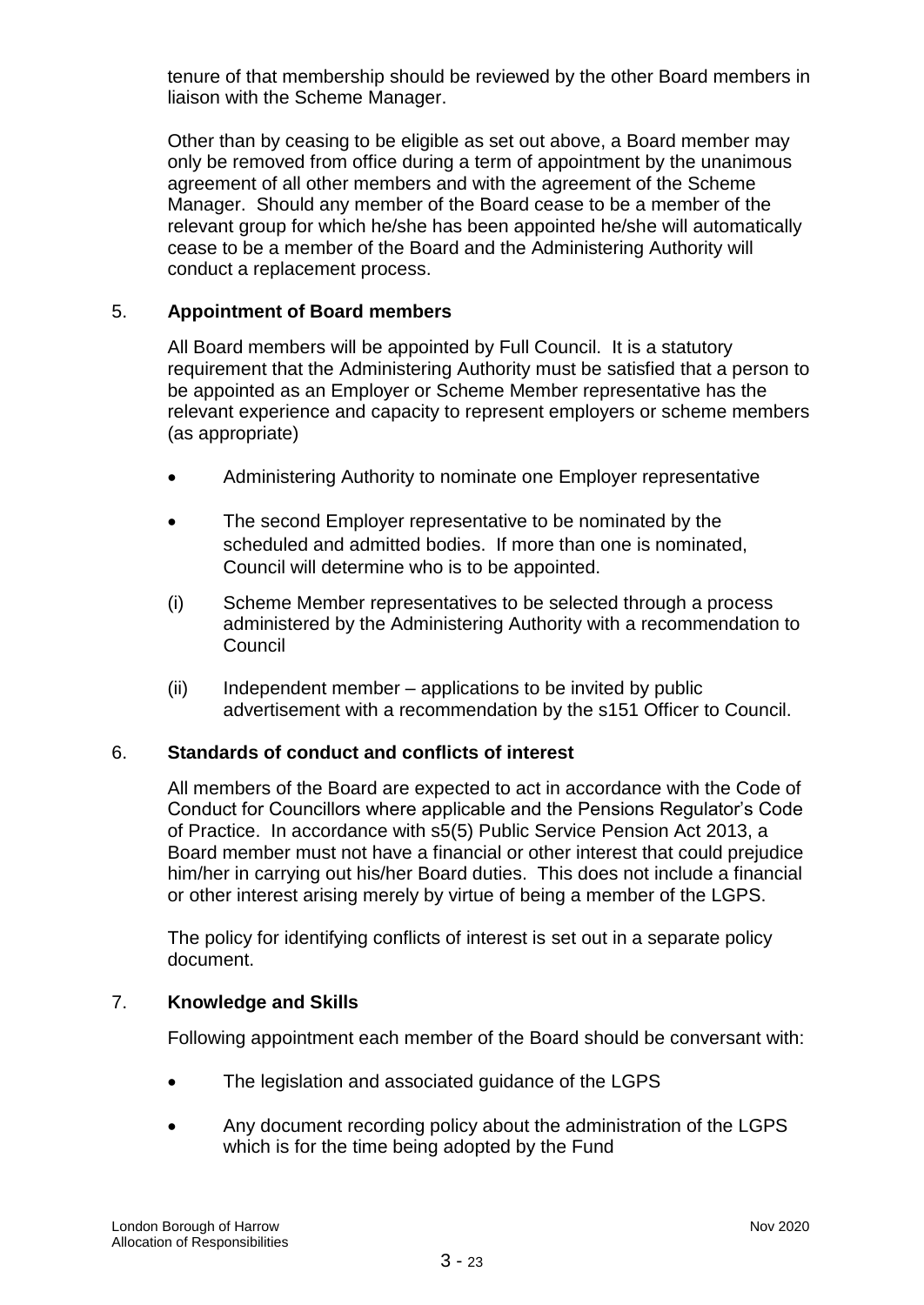The Administering Authority will provide a training programme which all Board members will be required to attend.

It is for individual Board members to be satisfied that they have the appropriate degree of knowledge and understanding to enable them, properly, to exercise their functions as a Member of the Board and therefore, must comply with the Board's Knowledge and Understanding and Training Policy.

#### 8. **Accountability**

The Board will collectively and individually be accountable to the Scheme Manager.

The Board will refer all relevant recommendations and decisions to the Pension Fund Committee of the Administering Authority and, where appropriate, to Full Council. It will present a report on its work to the Full Council once a year.

#### 9. **Decision making**

Each voting member of the Board will have an individual voting right but it is expected that the Board will, as far as possible, reach a consensus. The Chair of the Board, so long as he/she has voting rights, will have the final deciding vote.

#### 10. **Quorum**

A quorum will comprise three of the five members of which at least one shall be an Employer representative and one a Scheme Member representative.

#### 11. **Meetings**

The Board shall meet at least twice a year but no more than four times.

The Chair of the Board, in consultation with the Administering Authority will prepare an agenda for each meeting of the Board. The administration of the Board will be in accordance with the normal procedures of the London Borough of Harrow.

An extraordinary meeting will be called when the Chair considers this necessary and/or in circumstances where the Chair receives a request in writing by 50% of the voting membership of the Board

### 12. **Publication of Pension Board Information**

The Administering Authority will publish up to date information on the Council's website including:

- The names of the Board member
- The Board's Terms of Reference
- Papers, agendas and minutes of Board meetings.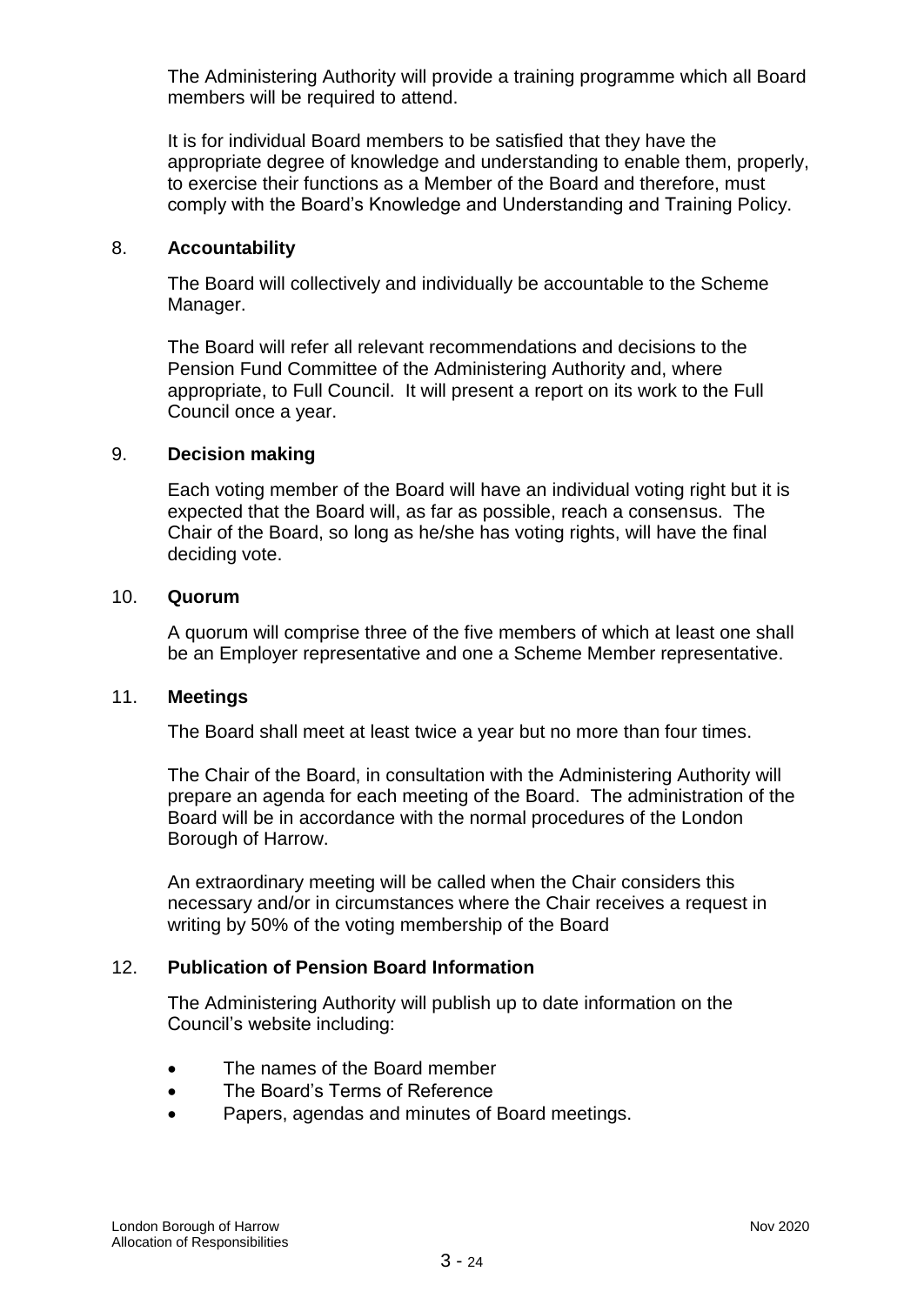### 13. **Advice to the Board**

The Board will be supported in its role and responsibilities by the Administering Authority through advice and support as appropriate.

#### 14. **Expense Reimbursement**

Each member of the Board and any co-opted persons, excluding elected Councillors of the London Borough of Harrow and Council Officers will be reimbursed at a rate of £445 per annum (exclusive of VAT if payable). All members of the Board and any co-opted persons will be paid "out-of-pocket" expenses when carrying out the functions of the Board including approved training.

#### 15. **Definitions**

The undernoted terms shall have the following meaning when used in this document:

| <b>Administering Authority</b>         | London Borough of Harrow                                                                                                                                                                        |
|----------------------------------------|-------------------------------------------------------------------------------------------------------------------------------------------------------------------------------------------------|
| <b>Board or Pension Board</b>          | The local Pension Board for the London Borough of<br>Harrow, Administering Authority for the London<br>Borough of Harrow Pension Fund as required under<br>the Public Service Pensions Act 2013 |
| <b>Board Member</b>                    | A member of the Board including Employer<br>representatives, Scheme Member representatives<br>and an independent member                                                                         |
| Code of Practice                       | The Pensions Regulator's [draft] Code of Practice<br>no 14 entitled "Governance and administration of<br>public service pension schemes."                                                       |
| <b>Conflicts of Interest</b>           | As defined in the Public Service Pensions Act 2013                                                                                                                                              |
| <b>Conflicts of Interest</b><br>Policy | The policy on conflicts of interest as adopted by the<br><b>Board</b>                                                                                                                           |
| Employer<br>Representative             | A person appointed to the Board for the purpose of<br>representing employers for the Scheme                                                                                                     |
| Fund                                   | The London Borough of Harrow Pension Fund<br>within the Scheme administered and maintained by<br>the Scheme Employer                                                                            |
| <b>Independent Member</b>              | A Member of the Board who is neither an Employer<br>Representative nor a Member Representative                                                                                                  |
| Knowledge and<br>Understanding and     | The training policy as adopted by the Board                                                                                                                                                     |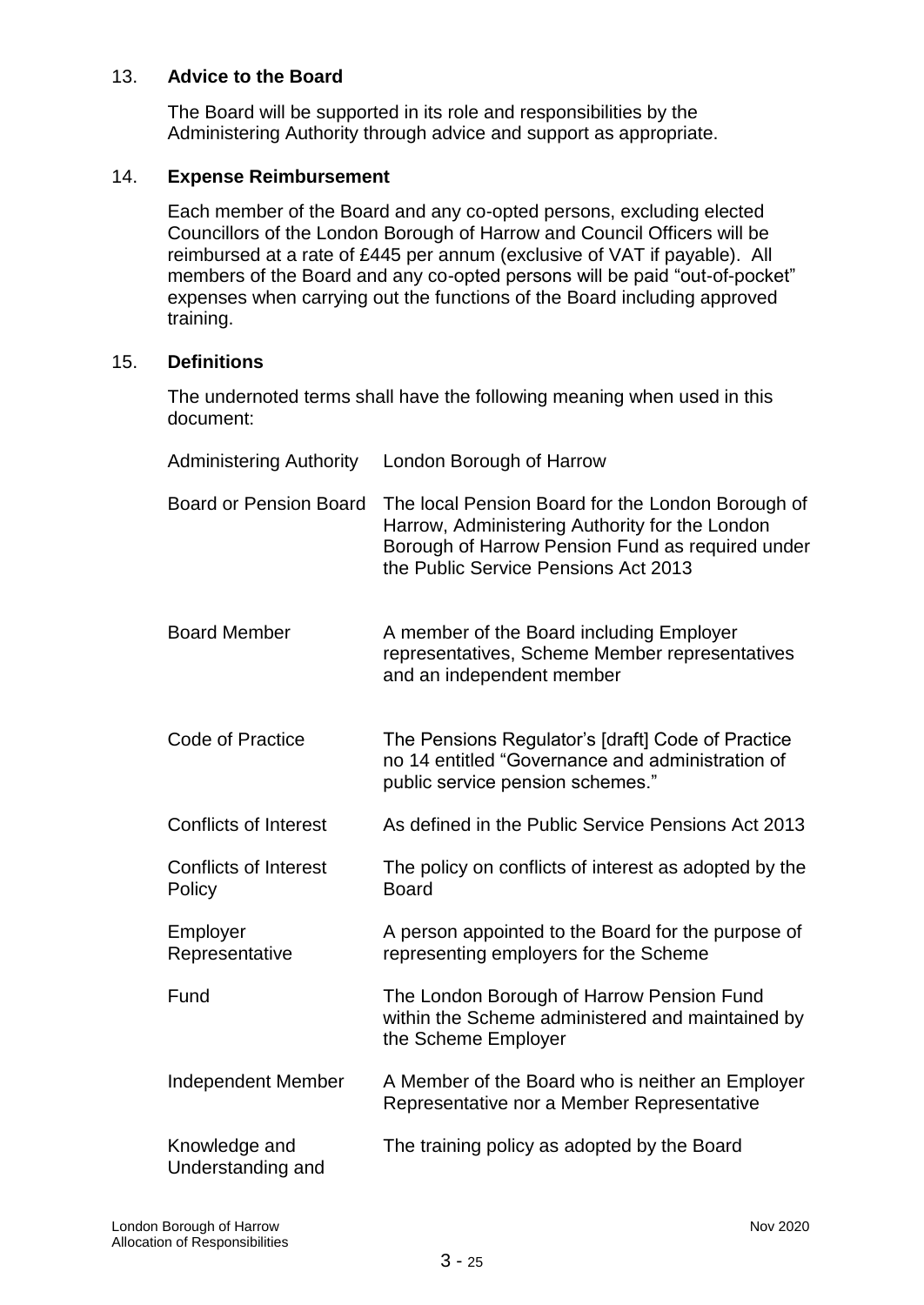| <b>Administering Authority</b> | London Borough of Harrow                                                                                                                                                                                                                                                                                                           |
|--------------------------------|------------------------------------------------------------------------------------------------------------------------------------------------------------------------------------------------------------------------------------------------------------------------------------------------------------------------------------|
| <b>Training Policy</b>         |                                                                                                                                                                                                                                                                                                                                    |
| <b>LGPS</b>                    | The Local Government Pension Scheme as<br>constituted by the Local Government Pension<br>Scheme Regulations 2013, the Local Government<br>Pension Scheme (Transitional Provisions, Savings<br>and Amendment) Regulations 2014 and The Local<br>Government Pension Scheme (Management and<br>Investment of Funds) Regulations 2009. |
| Member Representative          | A person appointed to the Board for the purpose of<br>representing members of the Scheme                                                                                                                                                                                                                                           |
| Scheme                         | The Local Government Pension Scheme as defined<br>under LGPS                                                                                                                                                                                                                                                                       |
| Scheme Manager                 | London Borough of Harrow as administering<br>authority of the London Borough of Harrow Pension<br>Fund                                                                                                                                                                                                                             |

#### 16. **Interpretation**

Any uncertainty or ambiguity or interpretation required relating to any matters contained in this document shall be resolved by reference to the Scheme Manager.

[Note: The terms of reference approved by Council on 13 November 2014 were amended under delegated authority as a result of the Local Government Pension Scheme (Amendment) (Governance) Regulations 2015 which removed the voting rights of the Independent Member.]

# **Pension Fund Committee**

The Pension Fund Committee has the following powers and duties:

- 1. to exercise on behalf of the Council, all the powers and duties of the Council in relation to its functions as Administering Authority of the LB Harrow Pension Fund (the fund), save for those matters delegated to other Committees of the Council or to an Officer;
- 2. the determination of applications under the Local Government Superannuation Regulations and the Teachers' Superannuation Regulations;
- 3. to administer all matters concerning the Council's pension investments in accordance with the law and Council policy;
- 4. to establish a strategy for the disposition of the pension investment portfolio; and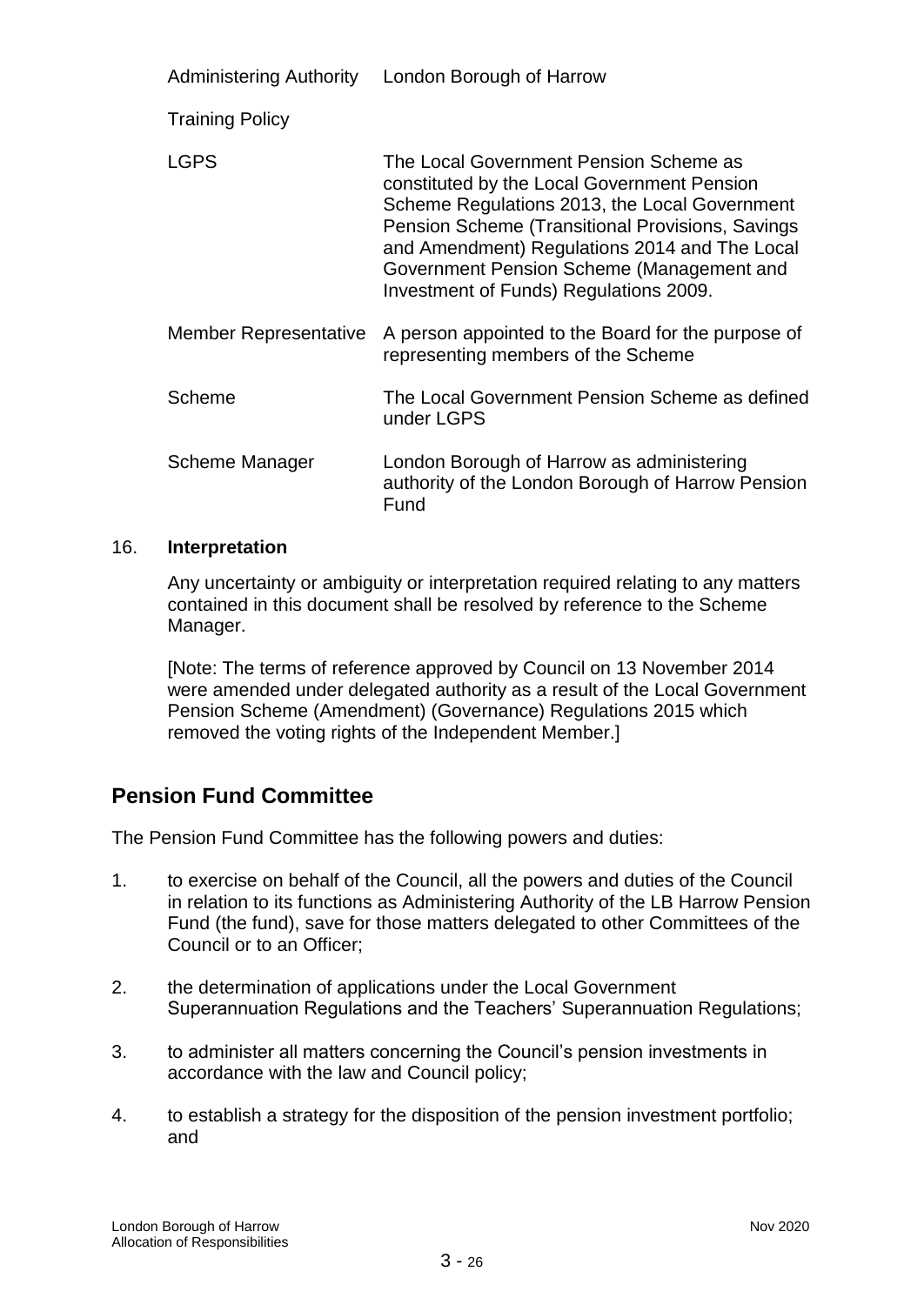- 5. to appoint and determine the investment managers' delegation of powers of management of the fund;
- 6. to determine cases that satisfy the Early Retirement provision under Regulation 26 of the Local Government Pension Scheme Regulations 1997 (as amended), and to exercise discretion under Regulations 8 of the Local Government (Early Termination of Employment) (Discretionary Compensation) (England and Wales) Regulations 2000 (as amended, subject to the conditions now agreed in respect of all staff, excluding Chief Officers;
- 7. to apply the arrangements set out in (6) above to Chief Officers where the application has been recommended by the Chief Executive, either on the grounds of redundancy, or in the interests of the efficiency of the service, and where the application was instigated by the Chief Executive in consultation with the leaders of the political groups.

# **Planning Committee**

The Planning Committee has the following powers and duties:

- 1. To exercise the functions of the council as local planning authority under the Town and Country Planning Act 1990 and other planning and subordinate legislation with the exception that:
	- a) the preparation, maintenance and updating of the Local Development Framework; and
	- b) the consideration of any policy matter concerning the planning of the Borough, including the development of major sites but not the determination of any planning application;

shall be matters to be determined by the Cabinet.

- 2. To determine applications for certificates under section 17 of the Land Compensation Act 1961.
- 3. To consider and, if appropriate, serve Article 4 Directions removing permitted development rights in accordance with the Town and Country Planning General (Permitted Development) Order 1990.
- 4. To determine and enforce building regulations.
- 5. All other functions relating to town and country planning and development control as set out in the Local Authorities (Functions and Responsibilities) (England) Regulations 2000 (as amended) listed by Committee in the schedule to this document.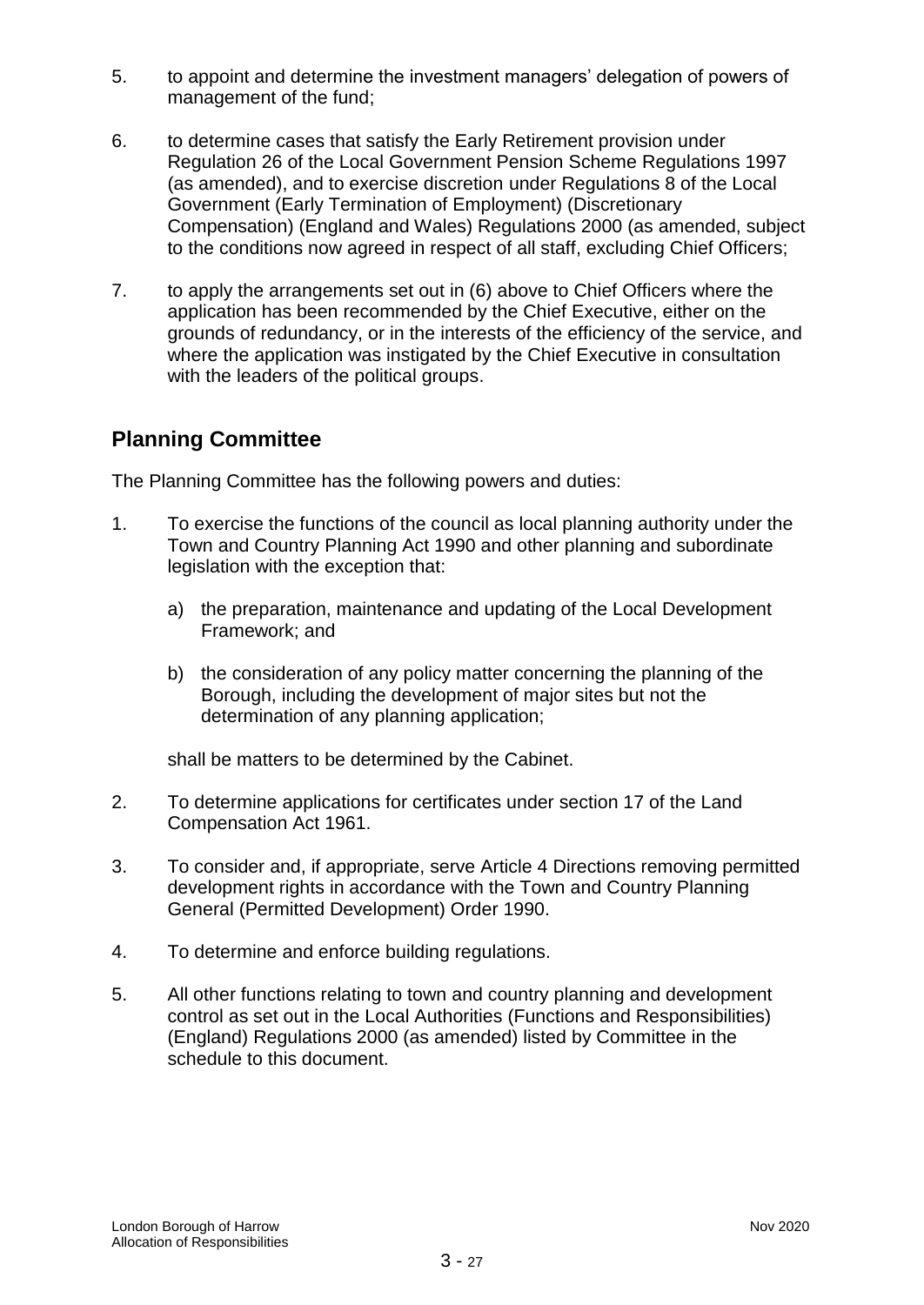# **Other Statutory Committees**

# **Standing Advisory Council for Religious Education**

SACRE is established under section 390 of the Education Act 1996. It is not a formal committee of the Council. The terms of reference and membership are set out below. Under section 392(7) of the Act, SACRE may regulate its own proceedings and hence the Council's committee procedure rules do not apply to SACRE.

### **Terms of reference**

- (1) As requested by the local authority or of its own volition, to advise the local authority on matters connected with:
	- a. religious worship in community schools or foundation schools which do not have a religious character, and
	- b. Religious education, in accordance with the Agreed Syllabus

The matters referred to above include, in particular, teaching methods, choice of materials and teacher training.

- (2) To deal with applications from schools for a determination on whether the statutory requirement for Christian collective worship should apply.
- (3) To determine the manner and form of applications under (2) above.
- (4) To convene from time to time an Agreed Syllabus Conference to review the agreed syllabus. The representative groups on SACRE, other than Group D, may at any time require a review of the agreed syllabus. Each of the three representative groups concerned shall have a single vote on the question of whether to require such a review.
- (5) To publish an annual report as to the exercise of their functions and any action taken by representative groups on the council under (4) above during the preceding year.

### **Membership**

- Group A Representatives of Christian and other religious denominations (22)
- Group B Representatives of the Church of England (3)
- Group C Representatives of Teachers (6)
- Group D Representatives of the Local Education Authority (3)

SACRE may also include co-opted members (that is, persons co-opted as members of SACRE by members of SACRE who have not themselves been so co-opted).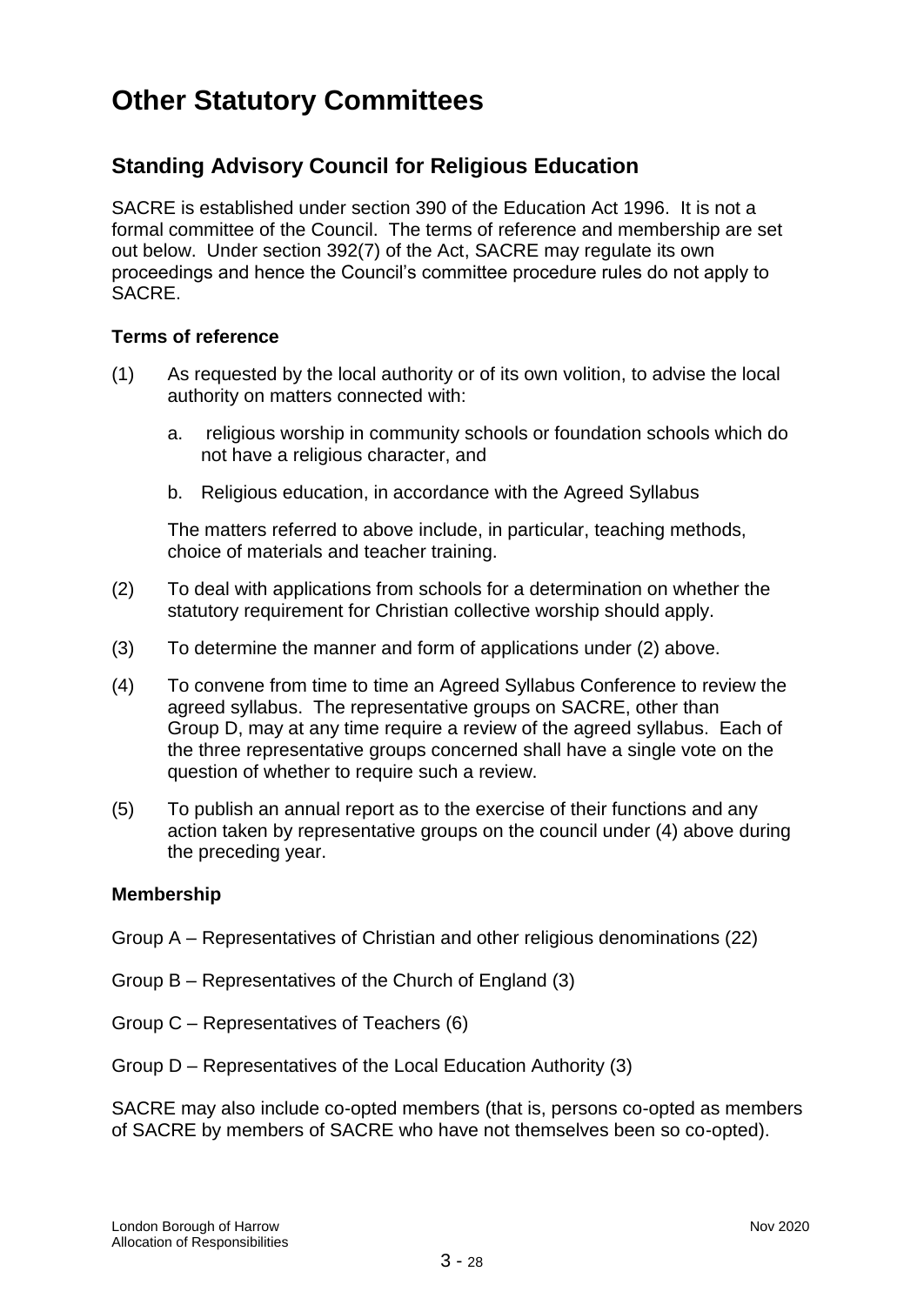Any member who fails to attend three consecutive members of SACRE shall cease to be a member of the Council unless, at the third such meeting, SACRE approves the reason for non-attendance.

An adviser nominated by the Corporate Director, People Services shall also be invited to attend meetings of SACRE.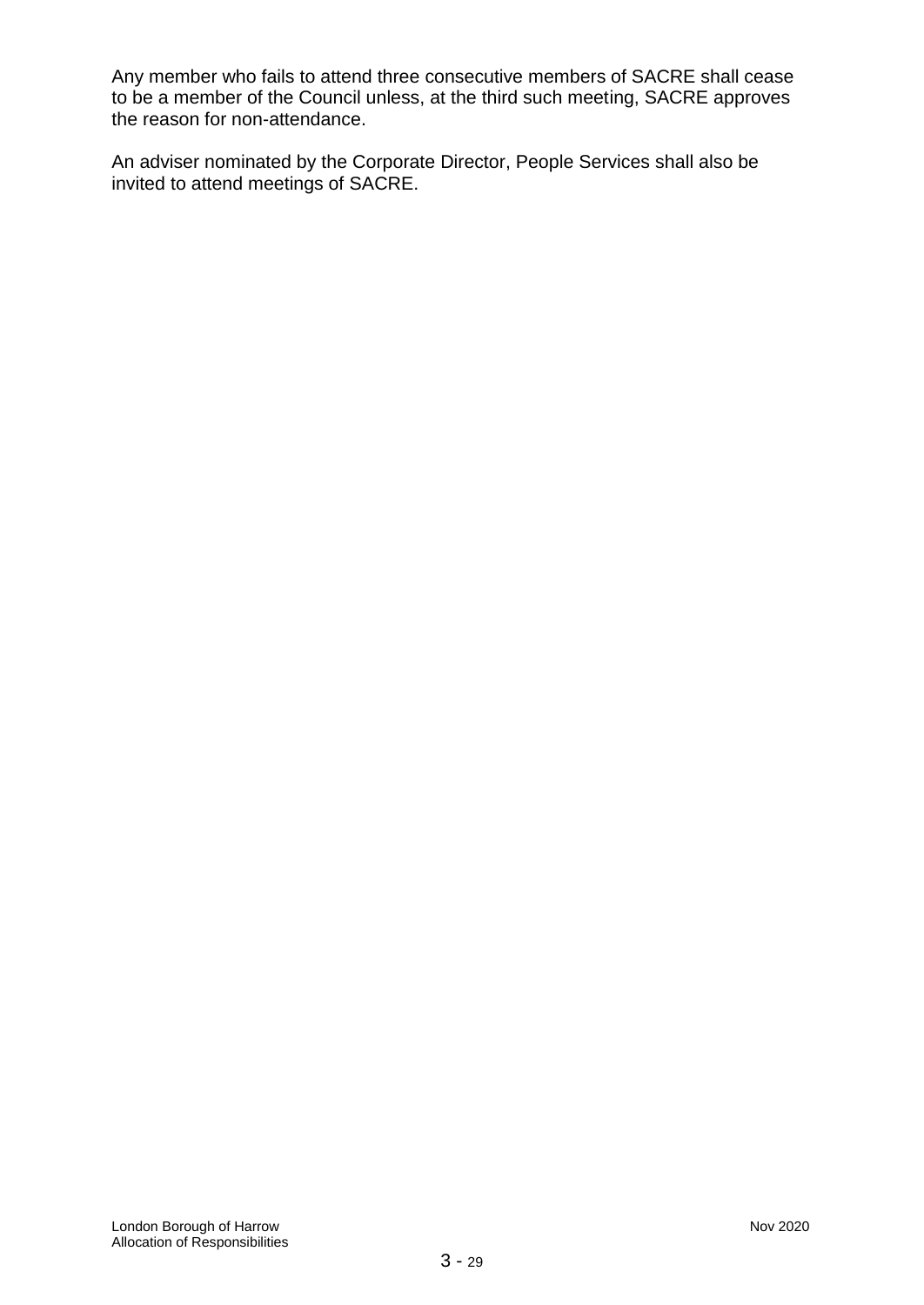# **Terms of Reference and Delegation of Duties to the Cabinet, Portfolio Holders Advisory Panels and Consultative Forums**

# **Executive (Cabinet)**

## **The Cabinet is responsible for the following functions:**

- (1) Development of proposals for the budget (including the capital and revenue budgets, the fixing of the Council Tax Base*,* and the level of Council Tax) and the financial strategy for the Council;
- (2) Monitoring the implementation of the budget and financial strategy;
- (3) Recommending major new policies (and amendments to existing policies) to the Council for approval as part of the Council's Policy Framework and implementing those approved by Council;
- (4) Preparation and agreement of other policies and plans for implementation by Portfolio Holders and others;
- (5) Approval and management of the Council's Capital Programme and Strategy;
- (6) All key decisions namely:
	- (i) an executive decision which is likely to result in the Council incurring expenditure which is, or the making of savings which are, significant having regard to the budget for the service or function to which the decision relates; or
	- (ii) an executive decision which is likely to be significant in terms of its effects on communities living or working in an area of two or more wards of the Borough.

A decision is significant for the purposes of (i) above if it involves expenditure or the making of savings of an amount in excess of £1m for capital expenditure or £500,000 for revenue expenditure or, where expenditure or savings are less than the amounts specified above, they constitute more than 50% of the budget attributable to the service in question.

- (7) Award of contracts over £500,000 and all matters reserved to the Executive under the Contract Procedure Rules
- (8) Virements between budgets as required by the Financial Regulations;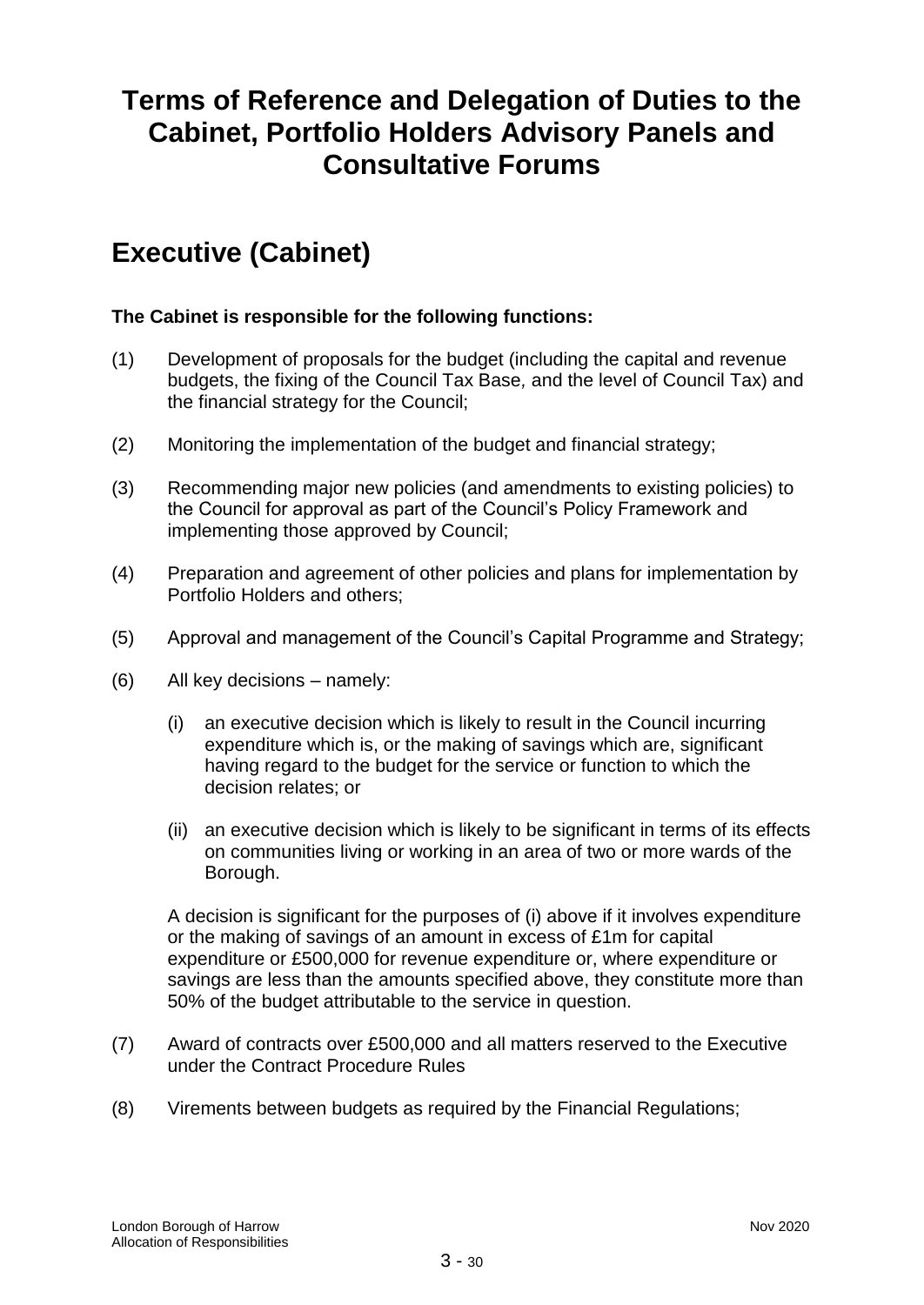- (9) Making all non-key decisions which either fall outside Cabinet policy or agreed Executive guidelines, or have been referred to the Executive by the relevant Portfolio Holder or Corporate Director;
- (10) Determination of recommendations and references from the Council or any of its Committees or sub-committees and which the Cabinet considers are appropriate for collective decision;
- (11) Approval of HRA Rents.

# **Role and Areas of Responsibility of Portfolio Holders (Cabinet Members)**

### **General Responsibilities**

- (1) All Portfolio Holders are responsible for the effective management and delivery of executive functions within their area of responsibility and within the following framework:
	- The Council's overall strategic, corporate and policy objectives and all statutory and other plans and strategies approved by the Council the approved revenue and capital budgets
	- The law and the Council's Constitution
	- The decisions made at full meetings of the Cabinet.
- (2) All Portfolio Holders share the responsibility for ensuring:
	- The development, co-ordination, promotion and implementation of the Council's statutory plans and strategies and for the setting of the Council's Objectives;
	- That the Council delivers value for money in all that it does;
	- The delivery of Public Health responsibilities;
	- The oversight, development, monitoring and promotion of all executive services provided by the Council within the appropriate performance management framework;
	- That suitable and proper arrangements are made for the procurement, development, monitoring and promotion of all services relating to executive functions, which are provided under contract to the Council;
	- The promotion of the interests of the Borough, and of all the residents, businesses, other organisations and stakeholders within Harrow;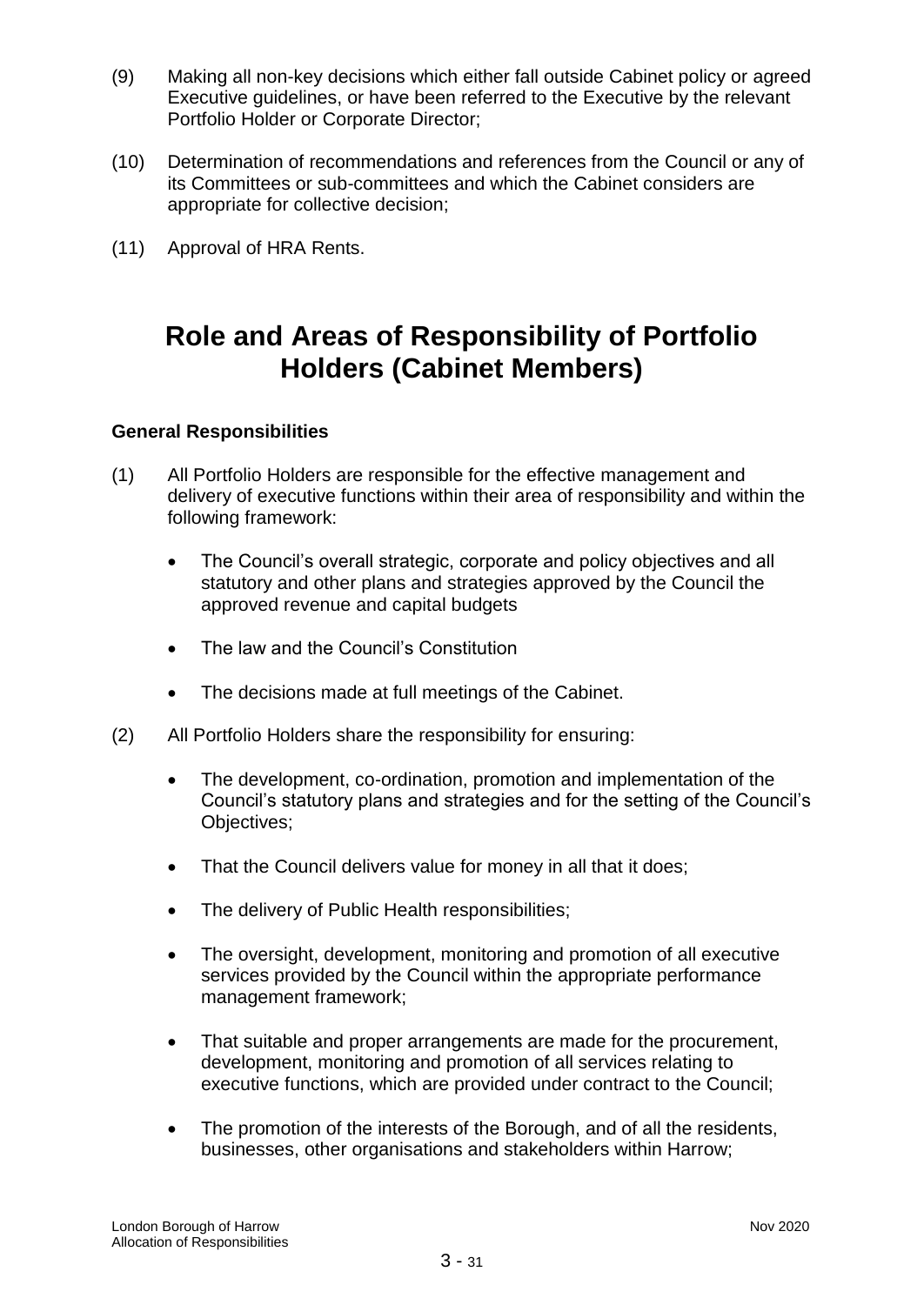- That the Council takes a community leadership role across the public, voluntary and business sectors involving the development of good and effective working links with all sectors;
- The promotion and implementation of an effective equal opportunities policy;
- The promotion of services which are sustainable, improve community cohesion and community safety, make for more open government, provide opportunities for resident participation in delivering outcomes and include new methods of community engagement;
- That proper arrangements are made for consultation and participation with residents and service users in decision making;

# **The Leader of the Council and Portfolio Holder for Strategy, Regeneration, Partnerships, Devolution & Customer Services**

The Leader of the Council shall have the following responsibilities:

- When present to chair meetings of the Cabinet;
- Appoint and dismiss Portfolio Holders and the Deputy Leader
- Appoint to and dismiss from committees of the Cabinet
- Determine from time to time the roles and areas of responsibility of Portfolio **Holders**
- In the absence of a Portfolio Holder, or on written notice to that Portfolio Holder, to exercise any of that Portfolio Holder's functions him/herself or arrange the discharge of those functions by another Portfolio Holder or a Corporate Director
- Champion the Borough locally, nationally and internationally and act as an advocate for its residents
- Work with the Government to maximise opportunities for devolution, fairer funding and growth
- Lead the development and implementation of the Council's Corporate Plan and Budget
- Oversee Access Harrow and the implementation of the Customer Services **Strategy**
- Lead the Council's Strategy to address all forms of inequality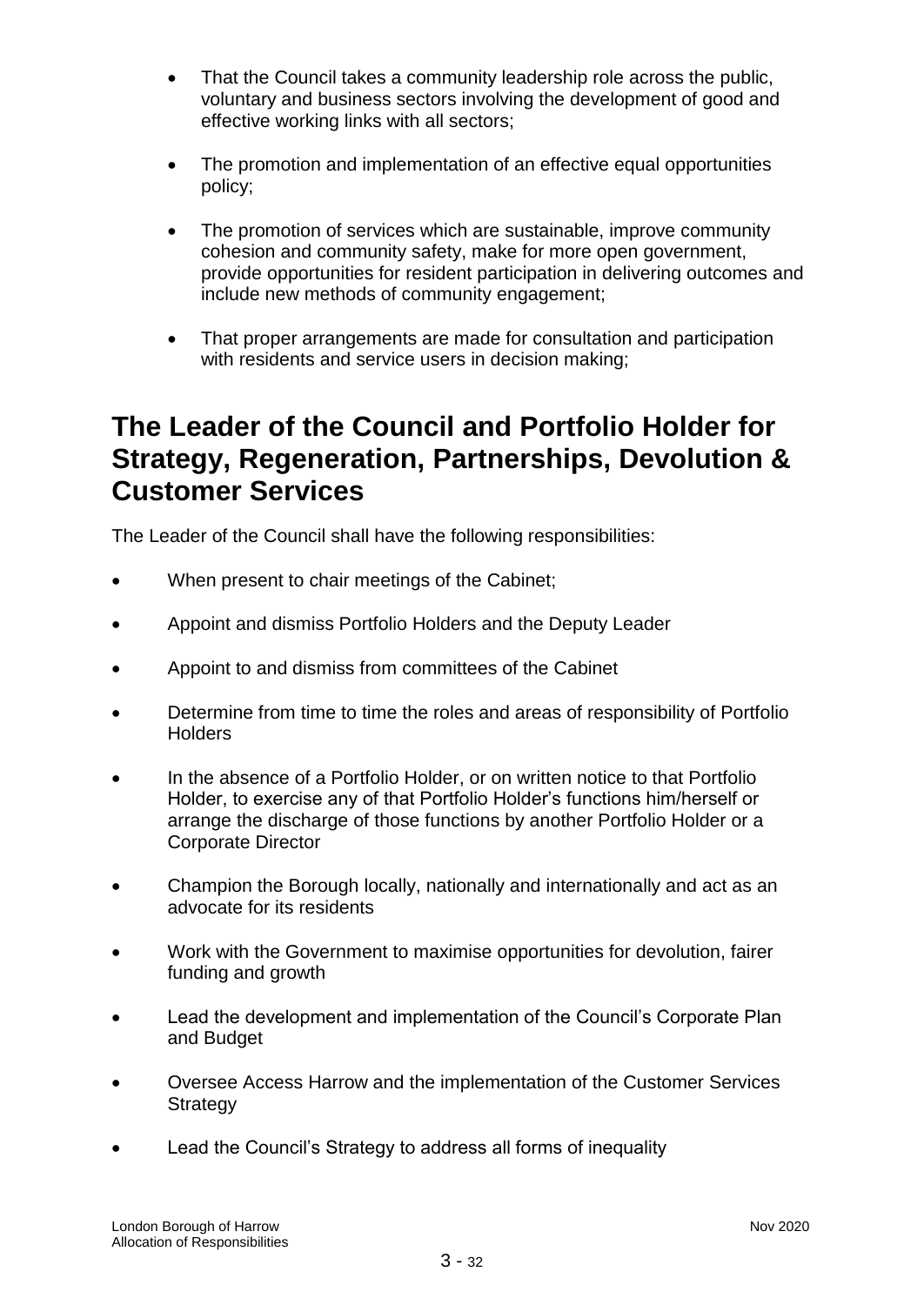- To be responsible for the strategic direction of regeneration and the development of local and regional plans;
- Liaise with Government Departments, the Greater London Authority, London Councils, West London Alliance and other local and public bodies
- Champion the Council's media relations and promote its brand and reputation
- Ensure that the decisions and activities of the Council comply with the highest possible ethical standards and that all Members of the Council adhere to the Code of Conduct.

# **Deputy Leader of the Council**

The Deputy Leader of the Council shall have overall responsibility for:

- Undertaking the responsibilities and delegated powers of the Leader of the Council, to the extent permitted by the Constitution, in the absence of the Leader;
- The chairing of meetings of the Executive in the absence of the Leader of the Council.

# **Portfolio Holder - Adults and Public Health**

To be responsible for the development and strategic direction of the Council's Adults Social Care and Public Health functions, including:

- Championing the safeguarding of vulnerable adults;
- Overseeing compliance with both relevant statutory duties and performance targets;
- Working in partnership with service inspectors, health bodies, the voluntary sector and service clients;
- Championing service projects including commercialisation opportunities;
- Representing service interests on the Health & Well-Being Board;
- Supporting the joint commissioning of services;
- Promoting wellbeing across the Council.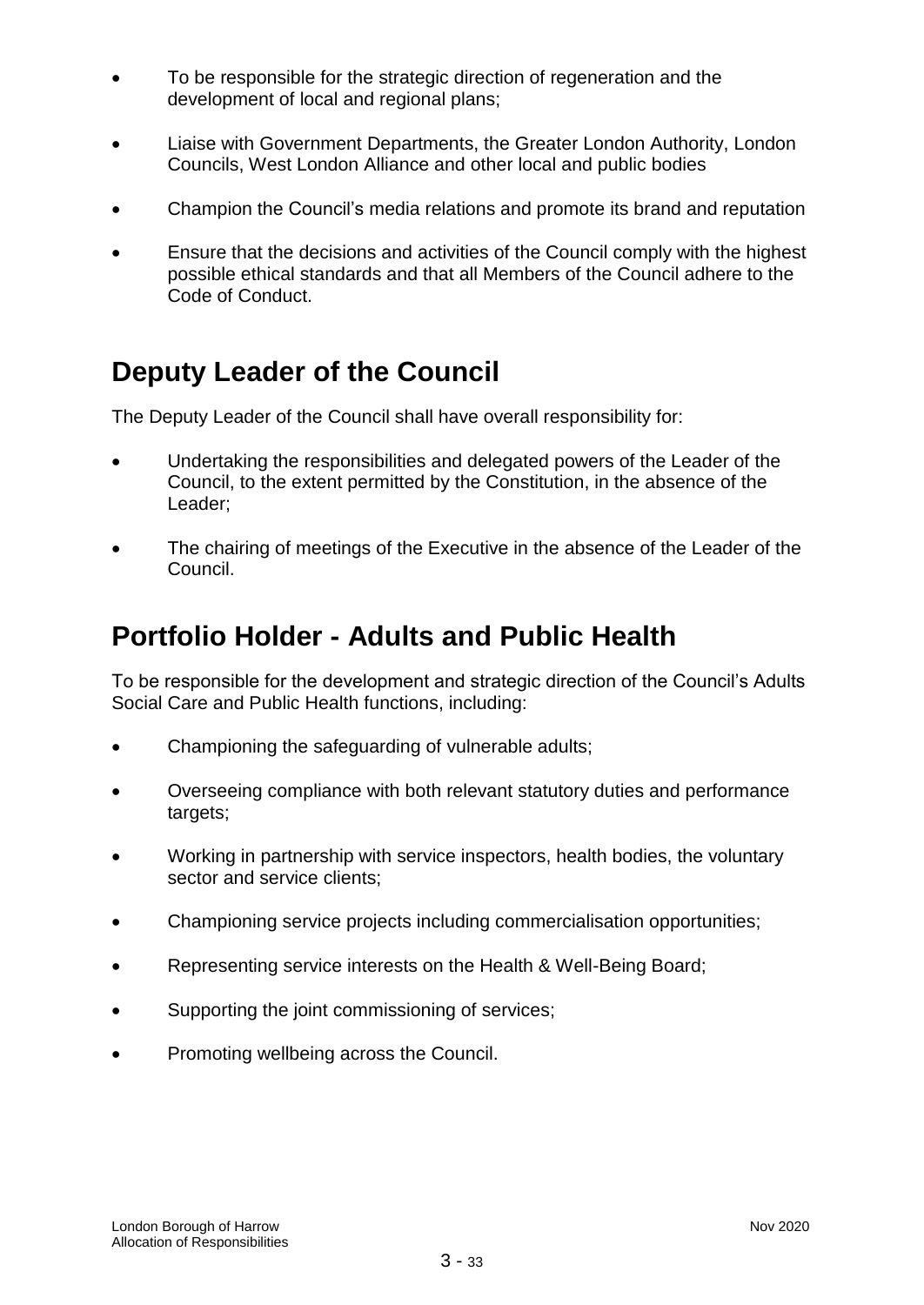# **Portfolio Holder for Community Cohesion, Crime and Enforcement**

- To work with community groups, and statutory agencies to both maintain and improve community cohesion and community safety, reduce crime, mitigate its effect and reduce fear of crime;
- This will include championing the Council's commitment to social inclusion and fairness and Representation on appropriate partnerships, boards and groups;
- To be responsible for all associated enforcement activity.

# **Portfolio Holder for Community Engagement and Accessibility**

- To inspire Harrow's residents to build upon the many assets that exist at the heart of their communities, and to ensure they are appropriately consulted and involved in the Council's decisions, plans and activities;
- This will include working with community groups, businesses, the voluntary sector and statutory agencies.

# **Portfolio Holder for Environment and Equalities**

To be responsible for the development and strategic direction of the Council's environment services, and equalities, including:

- Overseeing compliance with relevant statutory duties and performance targets;
- Championing service projects including commercialisation opportunities;
- Developing the role of community champions;
- Supporting the joint commissioning of services;
- Support the development of the Council's equalities framework and monitor progress to drive improvement and ensuring the Council promotes equality of opportunity in all of its work.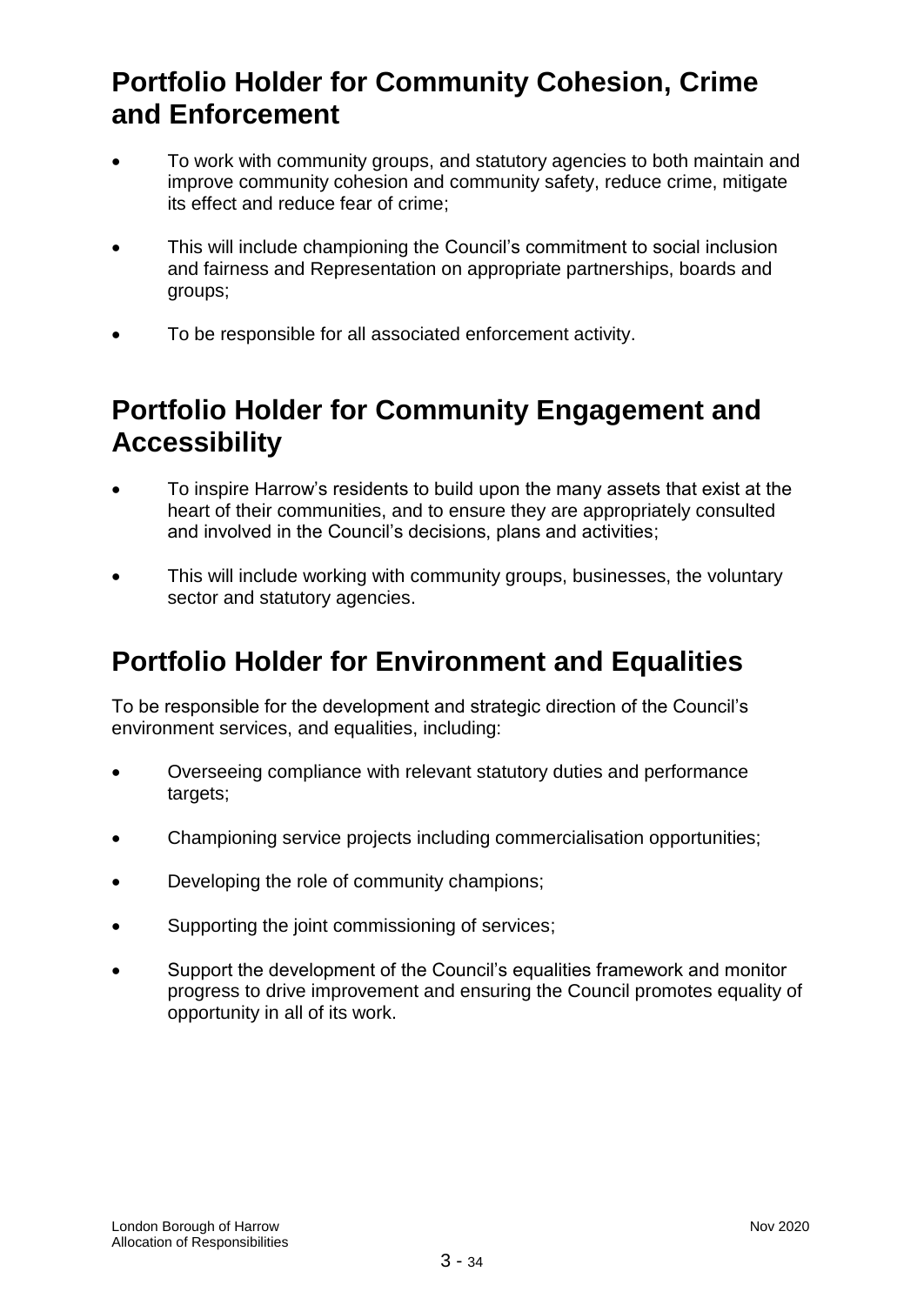# **Portfolio Holder for Finance and Resources**

To be responsible for the financial strategy of the Council, including

- Developing and promoting its annual and long term budgets and policy frameworks including those for the housing revenue account;
- Ensuring financial controls and processes are effective;
- Keeping under review fees and charges levied by the Council;
- Championing effective risk management and business continuity activity;
- Promoting commercial opportunities;
- Ensuring coherent strategies for People and IT are adopted and implemented;
- Ensuring the Council has effective processes to monitor and manage the performance of its services;
- Overseeing the procurement, management and extension of major contracts (ie over £1m pa) and the settlement of claims against the Council over £1m.

# **Portfolio Holder – Housing**

To be responsible for the development and strategic direction of the Council's housing services including:

- Ensuring the viability and cost effectiveness of the Housing Revenue Account;
- Enabling the provision of affordable homes and supporting the improvement of housing in the borough, working with private developers, landlords and housing associations as appropriate;
- Maximising opportunities to engage tenants and leaseholders and ensuring their feedback shapes services;
- Oversee the discharge of the Council's duties to the homeless.

# **Portfolio Holder – Business, Property and Leisure**

To be responsible for the strategic direction and the promotion of employment opportunities in the Borough including:

- Liaising with local and national government bodies and the business community;
- Protecting Harrow's built heritage and green spaces;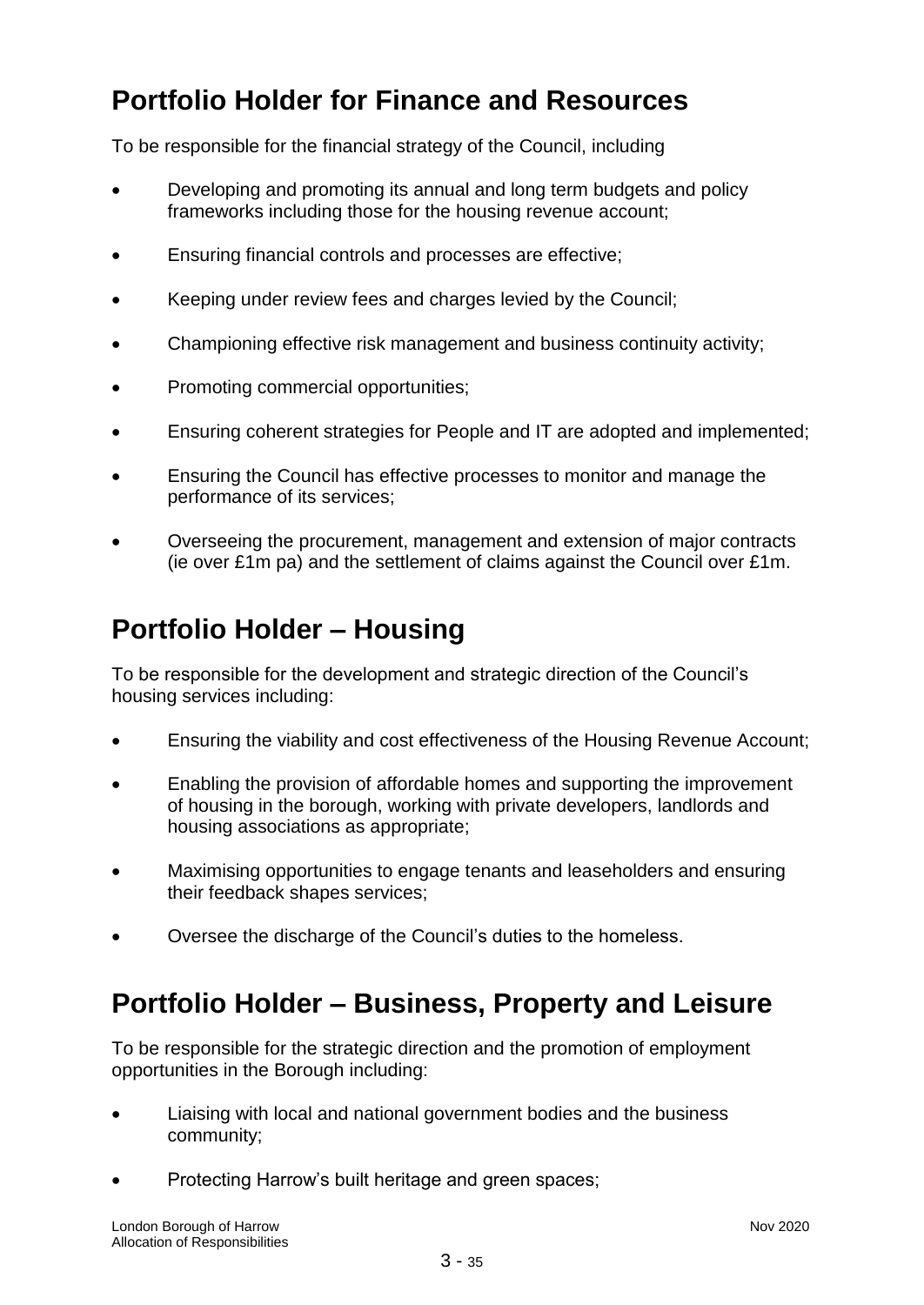- Ensuring the effective management of the Council's property assets, with specific authority to acquire or dispose of land up to £250k (other than at less than best consideration);
- Ensuring good governance in the Council, including overseeing the Legal & Governance Services Directorate;
- Overseeing the development of cultural activities in the Borough;
- Ensuring residents have appropriate training and development opportunities and benefit from employment opportunities in the Borough.

# **Portfolio Holder for Young People and Schools**

To be responsible for the development and strategic direction of services to young people and schools in the Borough including:

- Championing the safeguarding of vulnerable young people;
- Acting as the lead member for children, including overseeing compliance with statutory duties, targets and reporting requirements;
- Promoting and championing the interests of children looked after by the Council;
- Representing the interests of young people on partnerships and boards including the local safeguarding children board and the Health and Wellbeing Board;
- Working with partner bodies including the Harrow Youth Parliament, Ofsted, Health Services and the Police;
- Overseeing the discharge of local education authority responsibilities including sustaining effective relationships with schools and governing bodies.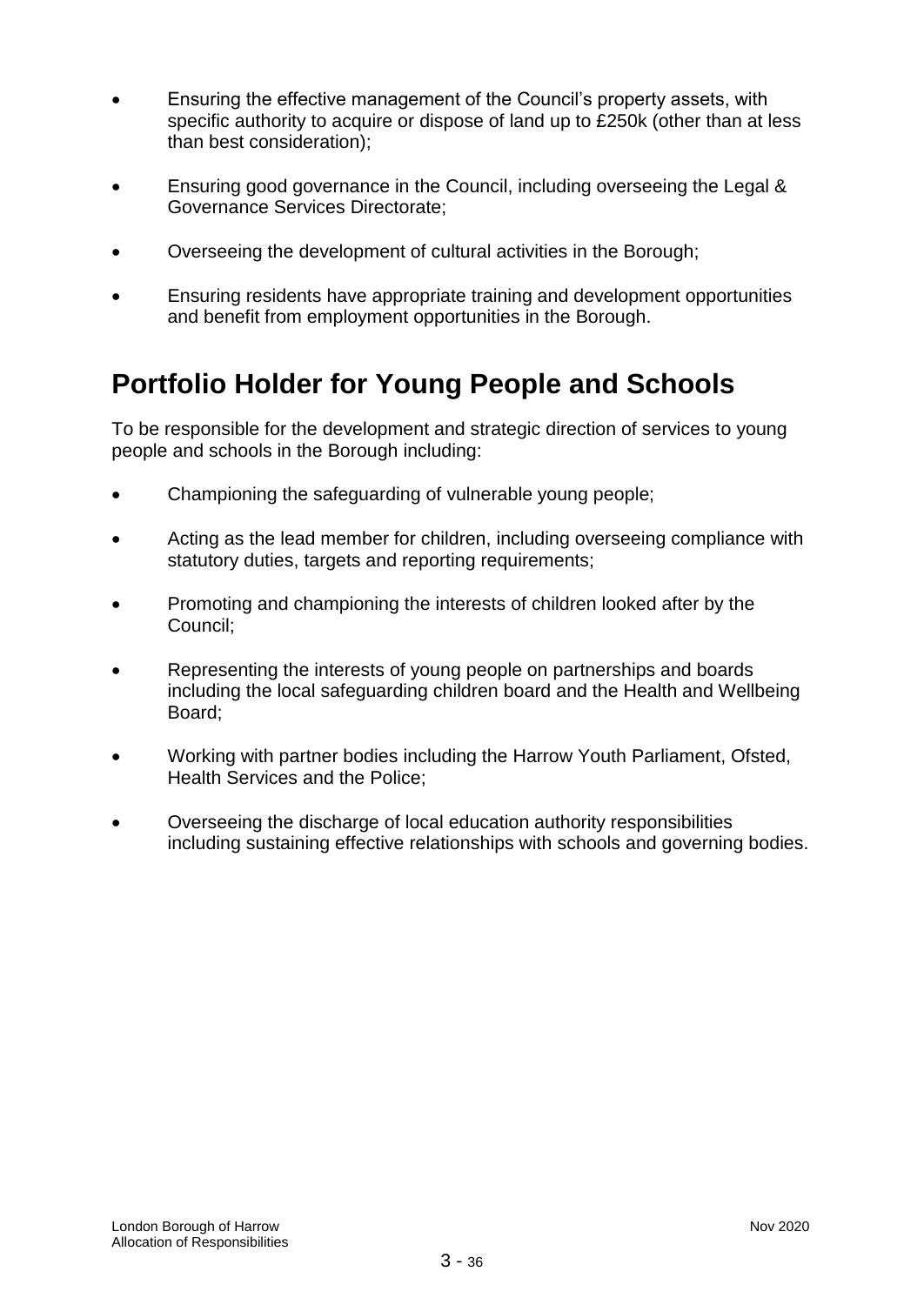# **Cabinet Advisory Panels**

(Note: Cabinet Advisory Panels have no Executive decision making powers. Their purpose is to consider matters referred to them within their terms of reference and to make recommendations to the Cabinet/Portfolio Holder as appropriate.)

### **Corporate Parenting**

**Harrow Business Consultative** 

**Major Developments**

**Traffic and Road Safety**

\* \* \* \* \* \* \* \* \* \* \* \* \* \* \*

# **Corporate Parenting Panel**

### **Purpose**

- 1. To ensure that the Council is fulfilling its duties towards Children Looked After corporately and in partnership with other statutory agencies.
- 2. To consider matters referred to the Panel within its terms of reference and to make recommendations to Cabinet/Portfolio Holder as appropriate including:
	- a. Approving annually the Statement of Purpose for the Adoption Service
	- b. Approving annually the Statement of Purpose for the Fostering Service
	- c. To ensure all councillors are aware of their corporate parenting responsibilities through Mandatory training and communication.

### **Role of the Panel**

- 1. To take an overview of the Council's and partner agencies responsibilities towards looked after children
- 2. To examine ways in which the Council as a whole and partner agencies can improve the life chances of looked after children and care leavers.
- 3. Ensure there are good joint working arrangements between council departments and partner agencies.
- 4. To consider and regularly review on an annual basis a Corporate Parenting Strategy setting out key priorities and areas for action. The Corporate Parenting Strategy will be submitted to Cabinet and full council for consideration and decision on approval.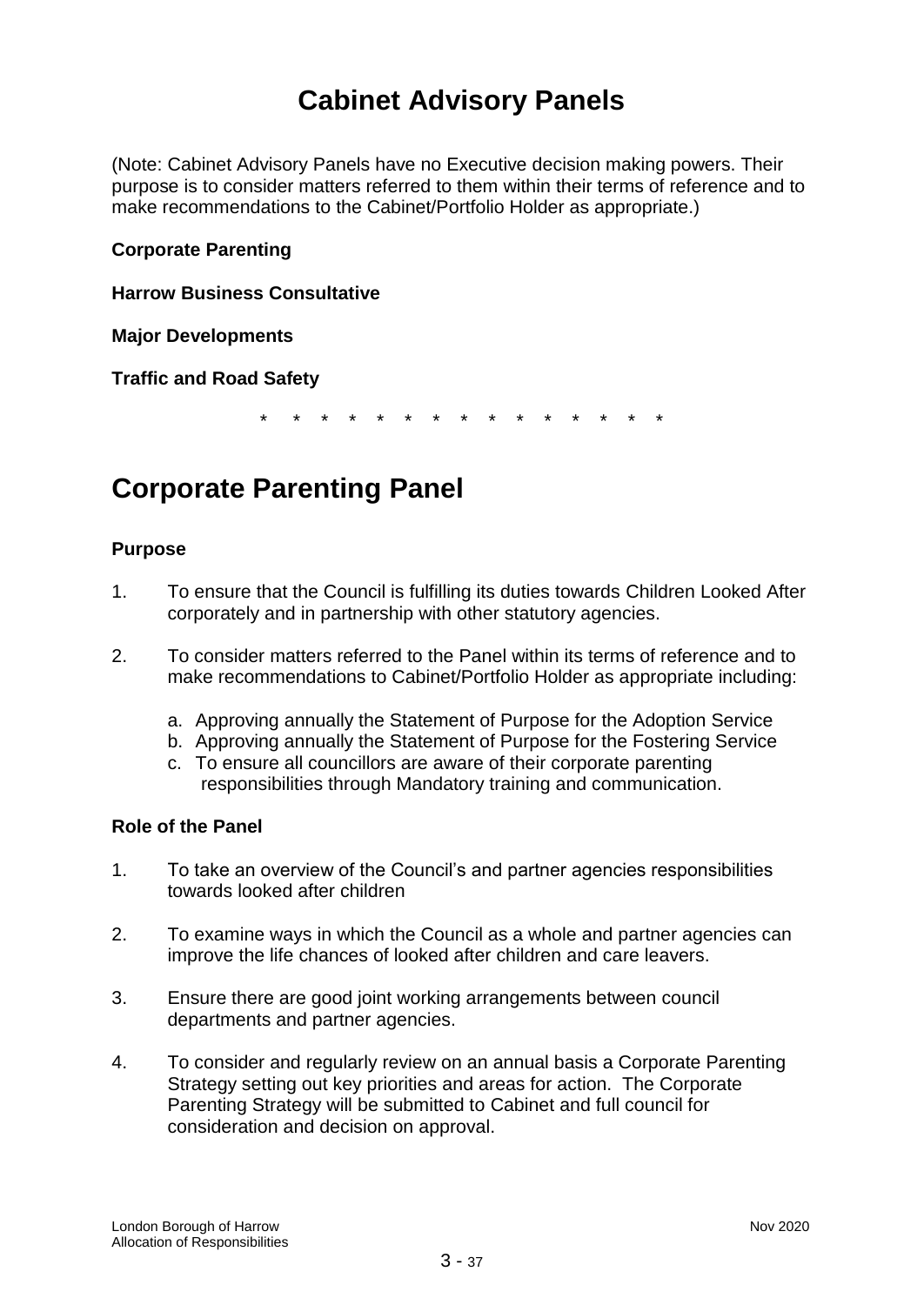- 5. To provide a forum for Children Looked After (CLA) to participate and influence policy and enable CLA to have opportunity to talk about issues relating to their own direct experiences of services they have received. Hence the Board will ensure that the positive experiences/services are maintained and lessons are learnt and changes made in the areas that require improvements.
- 6. To comment on and contribute to plans, polices and strategies for looked after children and make appropriate recommendations for action.
- 7. To have a monitoring role, by receiving regular progress reports and data on all key Performance Indicators for all CLA e.g. educational attainment (including implementation of Personal Education Plans) and health assessments.
- 8. Monitor the plans/needs of children in Secure Accommodation.
- 9. To receive regular reports on the needs of care leavers including employment, further education, training and housing.
- 10. To receive annual reports on the following services
	- Adoption
	- Fostering
	- Complaints
- 11. To meet with CLA and their carers on a regular basis to consult and celebrate achievements, festivals etc.
- 12. To manage and arrange Member visits to
	- Children's Homes
	- Foster Placements
	- Frontline Services (as indicated in the Victoria Climbie Audit)

# **Membership**

The Corporate Parenting panel will comprise:

A proportionate number of 6 Elected Members

Service Users, Carers and Schools (Non-Voting)

- At least 1 Care leaver
- 1 Foster Carer
- 1 Virtual Head Teacher

Senior Officers (advisors to the Panel – to attend as appropriate to the work of the Panel)

- Director of Children's Services
- Divisional Director Children and Young People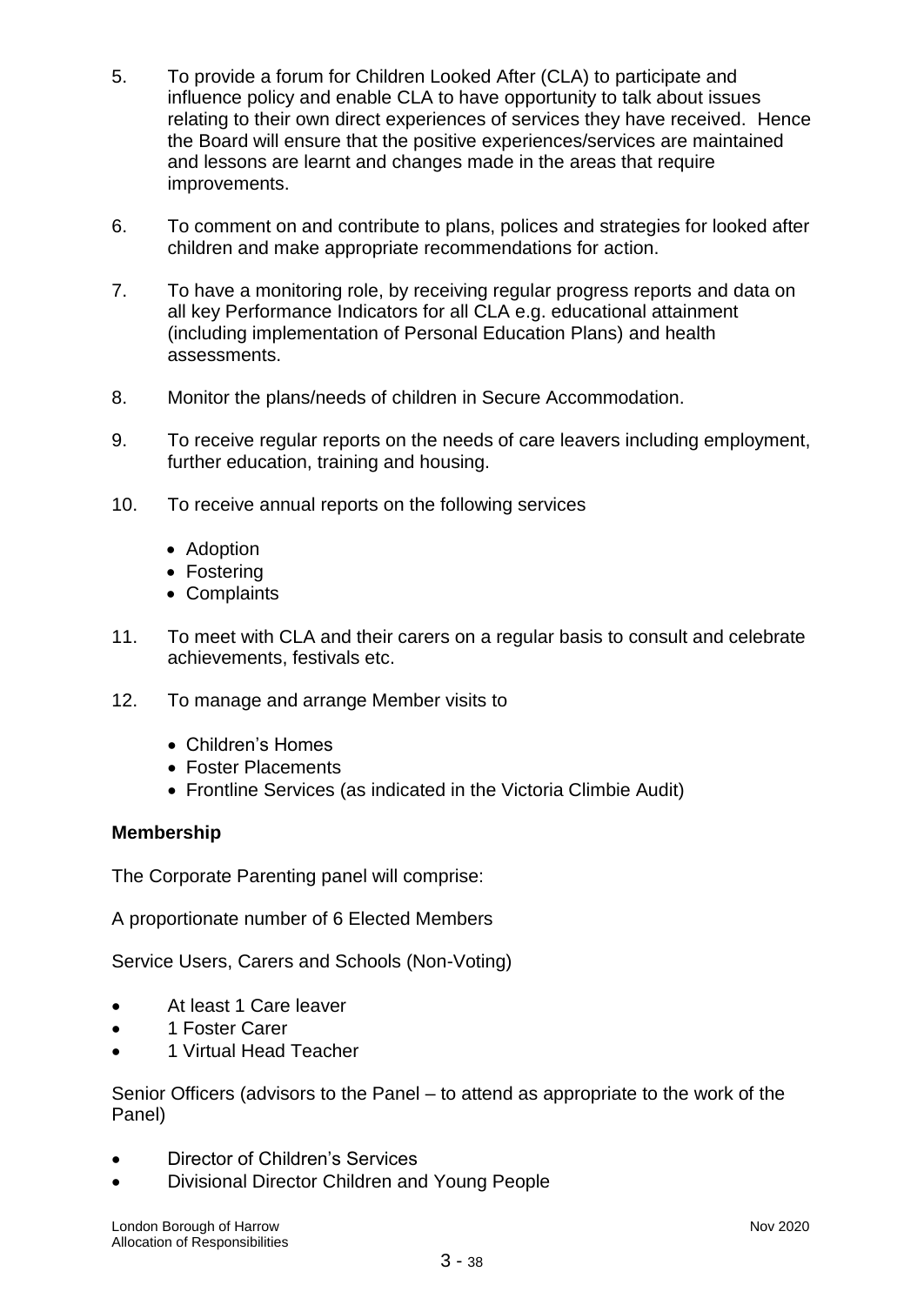- Head of Service Corporate Parenting
- CLA Nurse
- Housing Needs Manager
- Business Intelligence

# **Harrow Business Consultative Advisory Panel**

## **Terms of Reference**

- 1. To enable consultation between the Council and representatives of local nondomestic ratepayers required by Section 65 of the Local Government Finance Act 1992 and to provide information regarding the Council's expenditure proposals for the future budget in accordance with Non-Domestic Ratepayers (Consultation) Regulations 1992. The minutes of the meetings to be reported to the Cabinet.
- 2. To facilitate consultation between the Council and representatives of the business community as required by the Authority.

# **Major Developments Panel**

The Terms of Reference and Delegated Powers of the Major Developments Panel are:

- 1. To oversee the development of the Harrow and Wealdstone Intensification Area, to include:
	- Reviewing the emerging master plan(s) for the area;
	- Considering emerging design and development principles; and
	- Reviewing the outcomes of community consultation and feedback on the emerging strategy;
	- Reviewing and commenting upon site specific proposals for major developments, prior to their submission to the Local Planning Authority;
	- Reviewing and commenting upon significant capital projects taking place within the area;
	- Reviewing and commenting upon strategies associated with the promotion and delivery of development and economic renewal within the area.
- 2. To oversee the development of proposals for individual major development sites within the borough including:
	- Providing comments on pre application proposals received by the Council for such sites;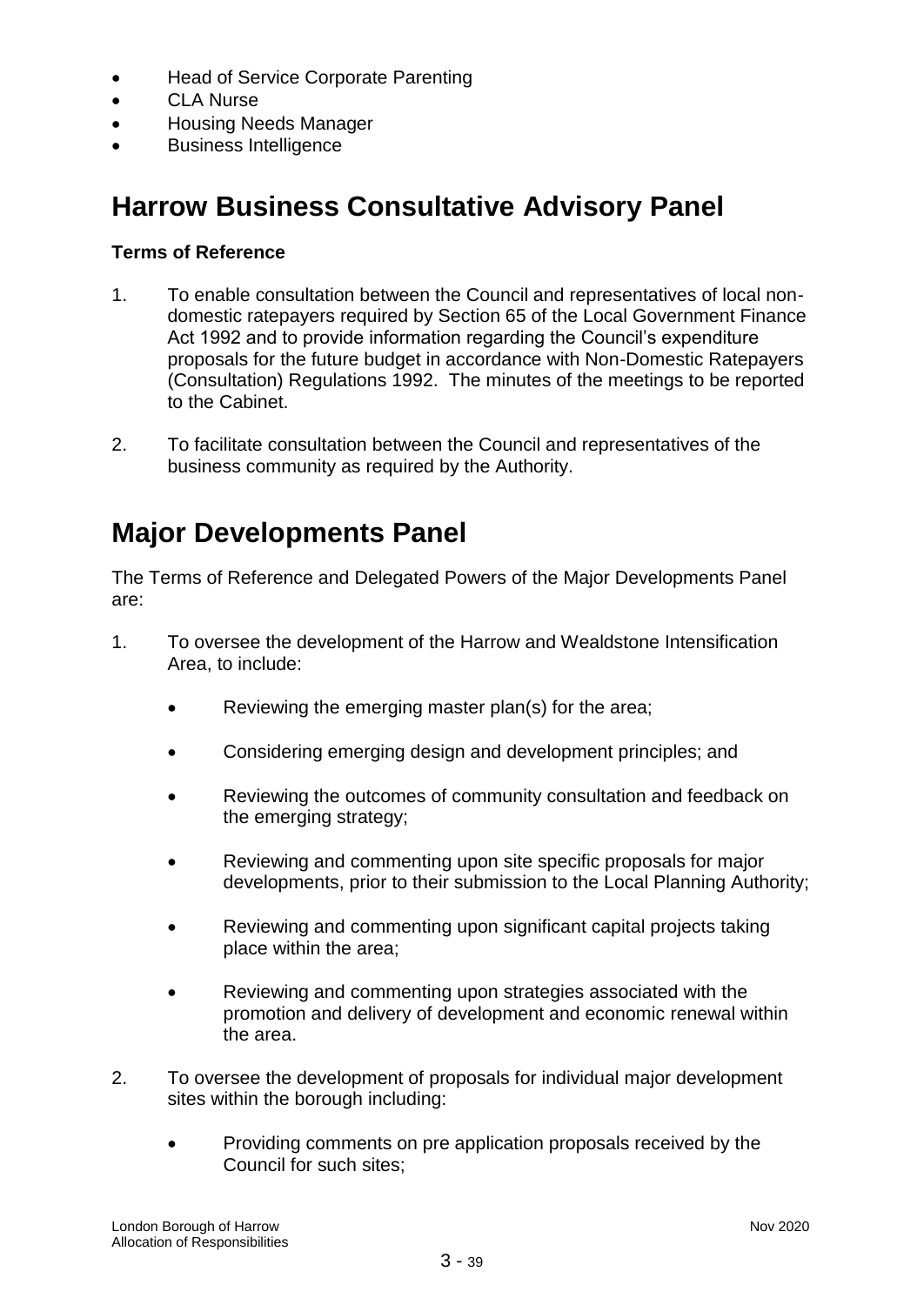- Reviewing progress of strategic development sites within the borough and considering site specific planning and development briefs.
- 3. To give detailed consideration to and make recommendations to Cabinet in respect of:
	- The use of the Community Infrastructure Levies funds;
	- Reviewing and commenting upon changes to the CIL Charging Scheduled and S106 SPG.
- 4. To oversee the implementation of the Borough Wide CIL / Infrastructure Delivery Plan prepared to support strategic growth in the Borough and to make recommendations to Cabinet, to include:
	- Reviewing and commenting upon the draft IDP's comprising annual and longer term infrastructure delivery programmes and projects;
	- Considering the result of public consultation on such plans and programmes and make recommendations to Cabinet on any proposed changes / revisions;
	- Monitor the delivery of the IDP against budget and delivery provisions;
	- Consider and comment upon reports / presentations on infrastructure innovations and best practice in infrastructure delivery.
- 5. To undertake post development reviews within Harrow and on sites beyond the borough and communicate learning on such visits to Cabinet and the Planning Committee.

# **Traffic and Road Safety Advisory Panel**

# **Terms of Reference**

To make recommendations on the following:

- traffic management;
- the management and control of parking both on and off-street;
- the operational aspects of public transport within the Borough.

# **Examples of business:**

- Petitions, Deputations
- Scheme Approval (from existing budgets), including consultation results and authority to make traffic orders.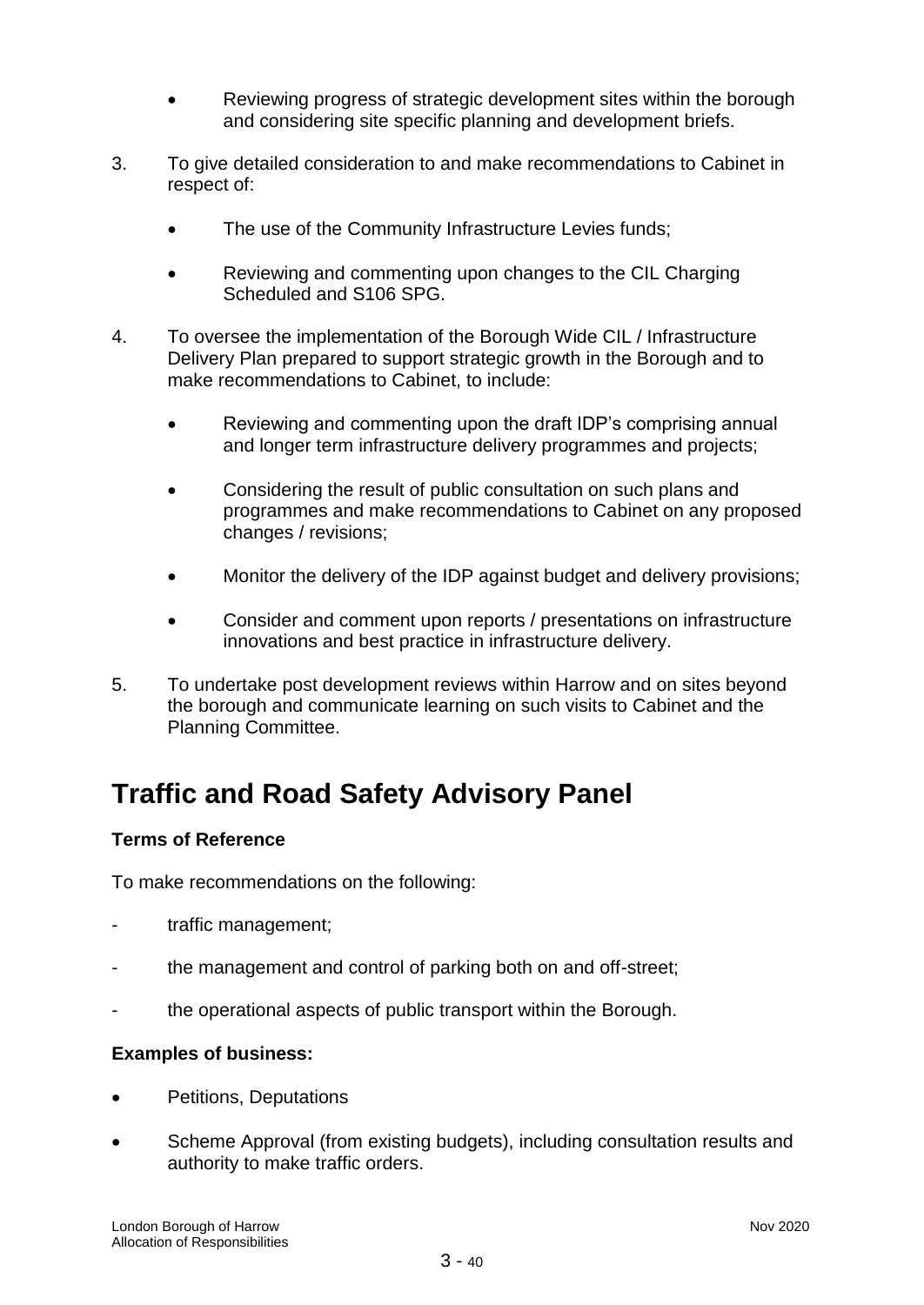- Objections to traffic orders
- Investigations into traffic problems (other than those identified by petition etc)
- Local Safety Schemes Annual Review
- Consultations from neighbouring authorities on traffic management schemes on or near boundary
- Amendments to London Lorry Ban operation
- Approval of model traffic orders
- References and motions from other bodies
- Setting traffic management criteria e.g. traffic calming.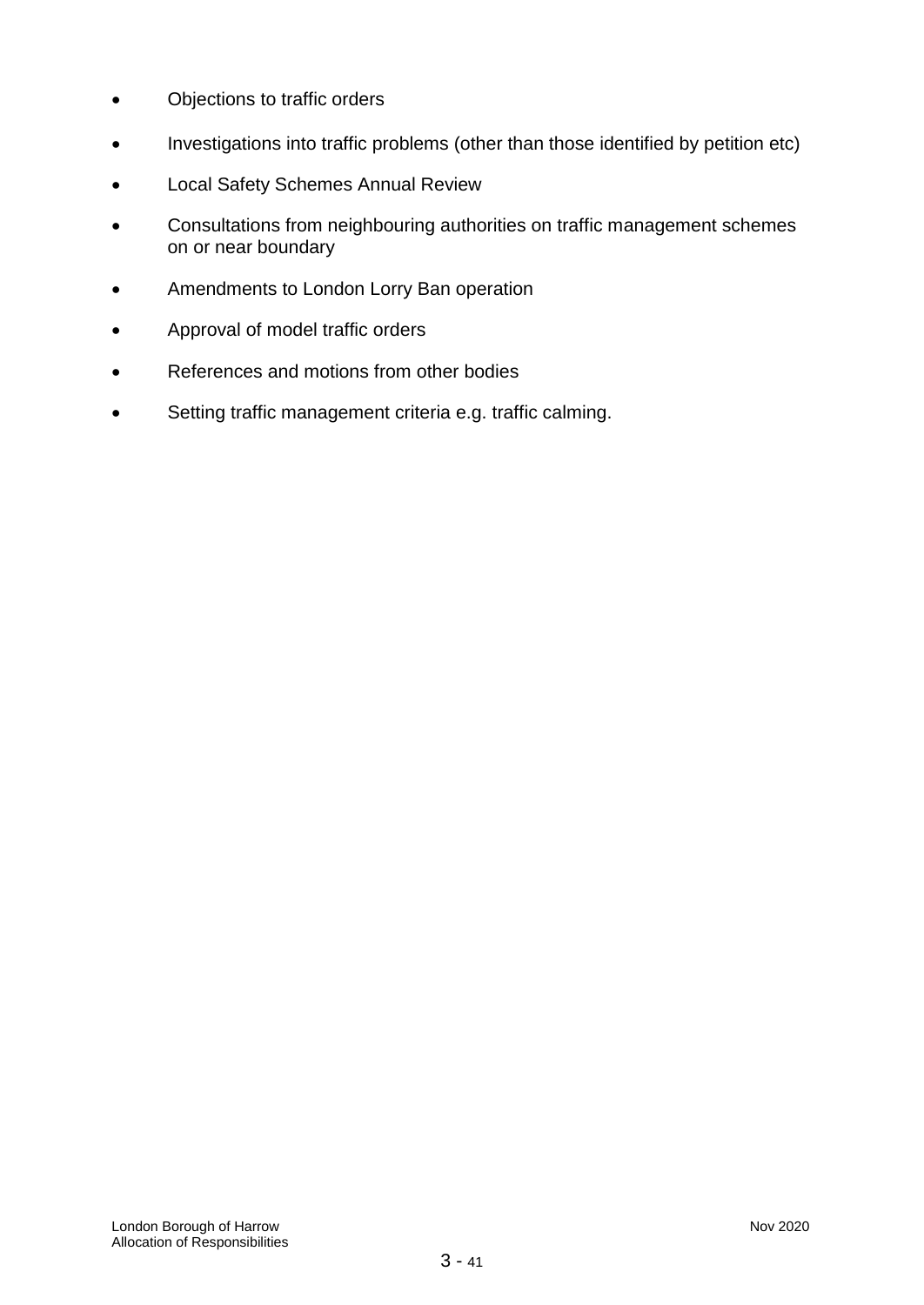# **Consultative Forums**

# **Employees' Consultative Forum**

# **Employees' Consultative Forum**

### **Terms of Reference**

## **1.0 Consultation**

- 1.1 The Employees' Consultative Forum (ECF) is the primary mechanism by which Council Members will consult Union Representatives on specific matters of mutual interest. The ECF shall make recommendations to the Cabinet on such issues. In addition, the ECF will receive reports on actions from the ECF Sub-Group.
- 1.2 The ECF will meet at least twice annually.

## **2.0 Equal Opportunities**

- 2.1 The ECF will seek to promote Equal Opportunities in Employment within the Council, ensuring compliance with all the relevant anti-discrimination legislation.
- 2.2 The ECF will ensure the effective implementation of 'Making a Difference Making Equality of Opportunity a Reality'. The ECF will receive and comment on regular reports including:-
	- Statistics and progress on meeting equality targets including an annual report on employment issues analysed by protected characteristics.

### **3.0 Health & Safety**

- 3.1 The ECF will seek to promote health and safety and welfare within the Council and will keep under review the measures taken to ensure health and safety and welfare at work. The Forum will receive and comment on reports, including:-
	- The Council's half-year and annual health and safety performance report providing an update of health and safety activities and giving information on outcome measures.
- 3.2 Any health and safety and welfare matters which are the responsibility of the Council as set out in the schedule to the Council's Constitution must be referred to the Licensing and General Purposes Committee.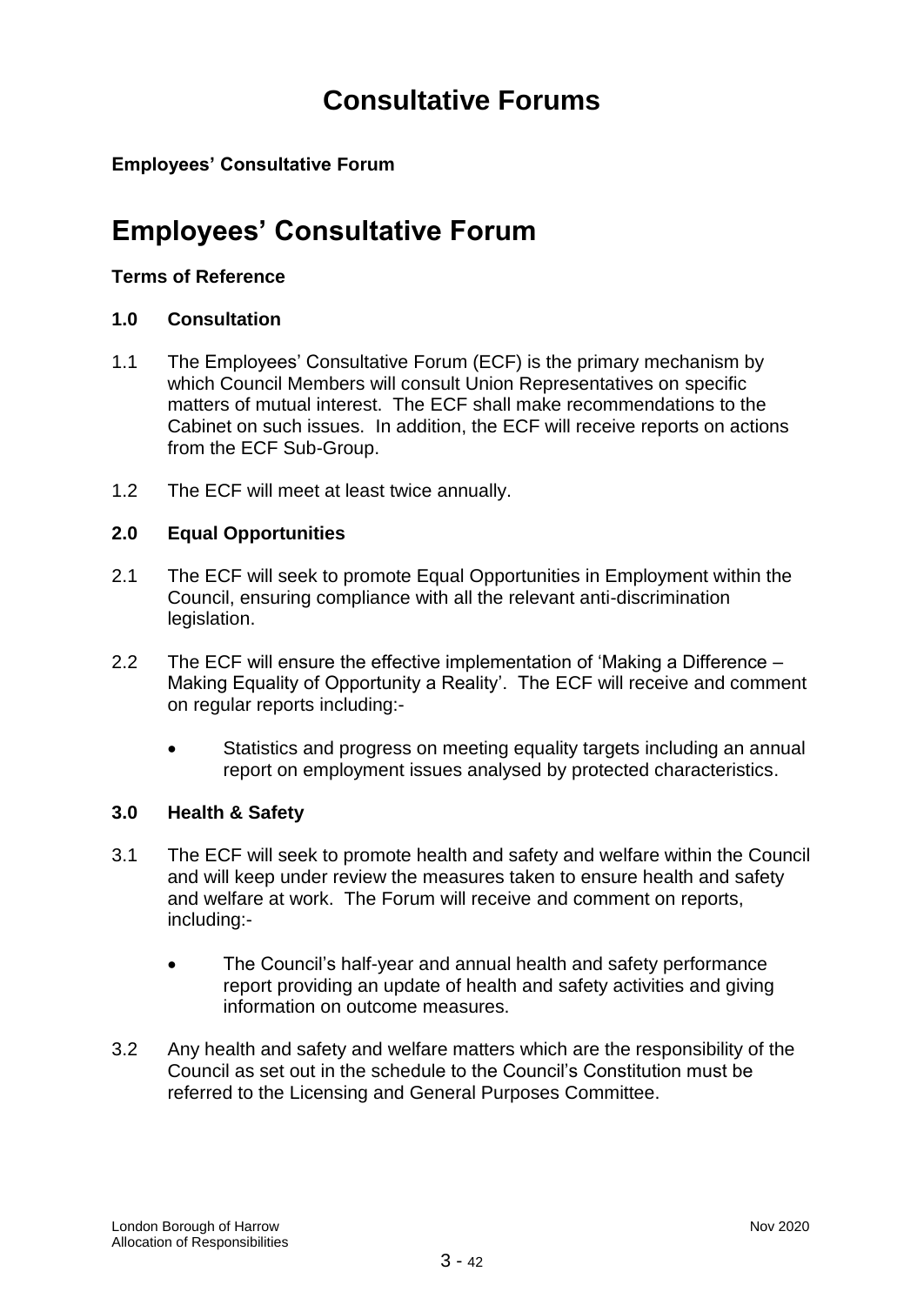### **4.0 Budget**

The ECF will consider the budget, as part of the Council's consultation on the budget setting process and make comments on the recommendations.

### **5.0 Membership**

- 5.1 The permanent membership of the Forum shall be as follows:
	- a) 7 Councillors to include the Leader / Deputy leader and the Portfolio Holder with responsibility for Human Resources.
	- b) A minimum of one and maximum of 3 representatives from each recognised trade union. (Note the number of representatives for each trade union to be determined by their notified membership numbers).
- 5.2 The Council Members shall be appointed annually by the Cabinet. If a Council Member is unable to attend any meeting then a duly appointed Reserve Council Member may attend in their place.
- 5.3 The Employee Side Representatives shall be nominated to the Head of Paid Service within 14 days of each Annual Council. If an Employee Side representative is unable to attend any meeting they may nominate a substitute who shall be co-opted onto the committee for the purposes of this meeting.
- 5.4 The role of chairing the ECF will rotate between Council Members and Employee Side representatives each Municipal Year.
- 5.5 The Employee Side will agree amongst themselves who will take the Chair and notify Democratic Services.
- 5.6 Others who may attend the Forum include:-

Head of Paid Service, Corporate Directors & Directors (or representative) Trade Union Branch Secretaries (or representative) Trade Union Branch Regional Officials (as required) Representatives from Employee Support Groups – for the Annual Equality in Employment report. Other officers as required.

For the meeting to be quorate, it must be attended by a minimum of three Council Members and two trade union representatives from different trade unions.

### **6.0 Recommendations of the Employees' Consultative Forum**

6.1 Recommendations of the ECF are reached by a majority vote among elected Members.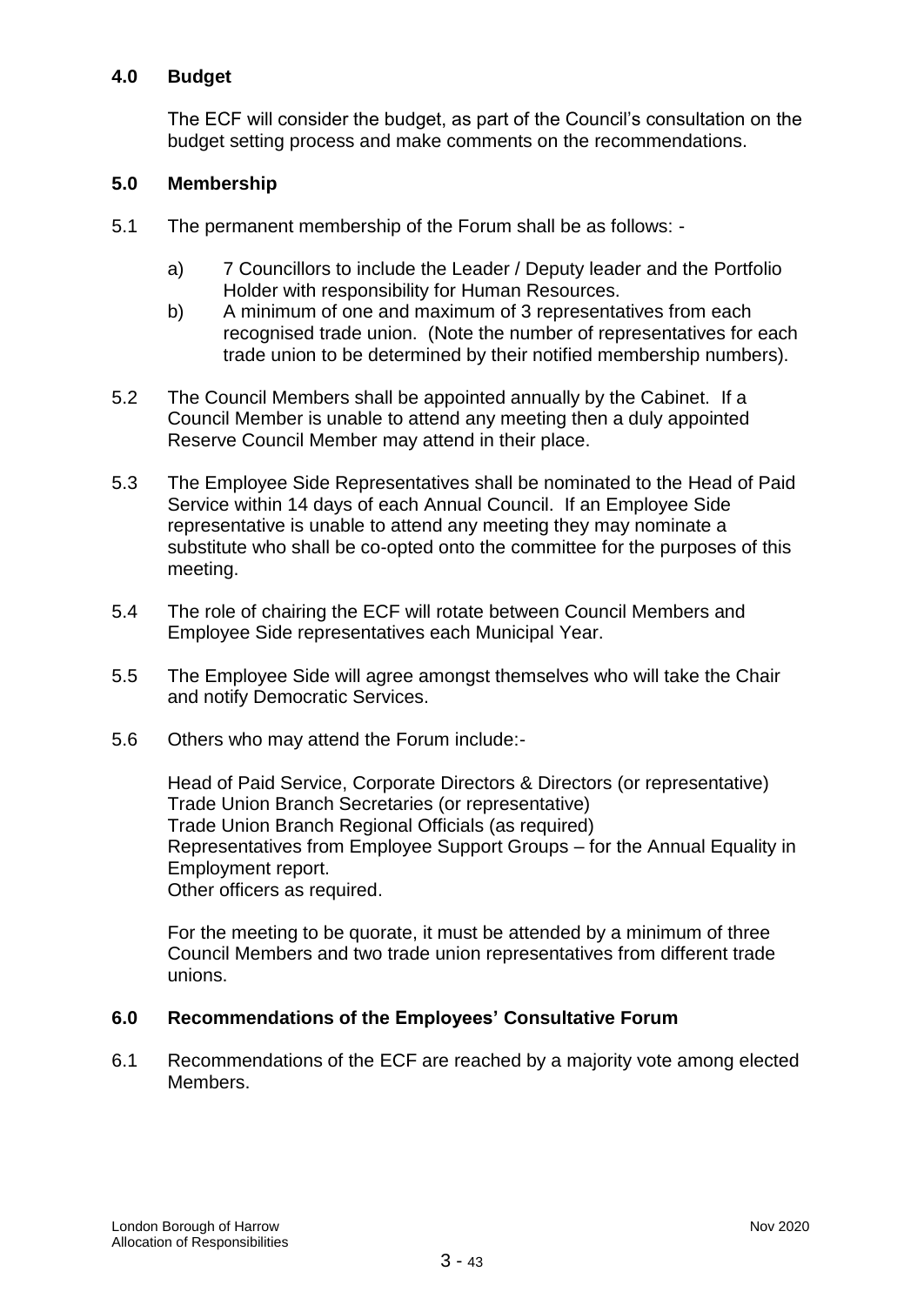6.2 Recommendations of the ECF must go to the relevant portfolio holder or Cabinet, who are the last stage in the local procedures and in the normal course of events, will be implemented immediately (subject to the call-in period).

(Note: A proposal to establish any subsidiary body of this Committee shall be subject to its prior referral to and approval by Cabinet).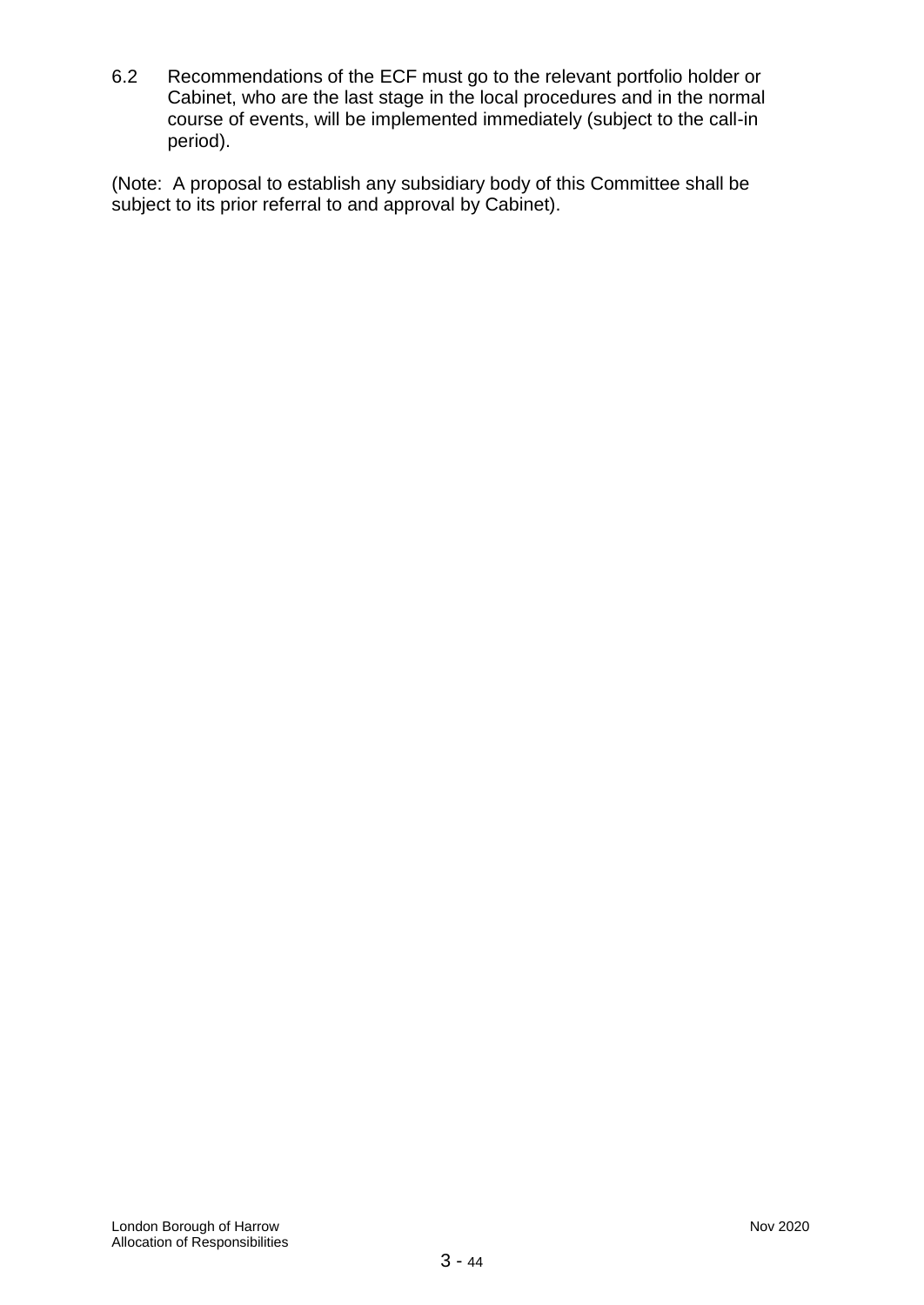# **Joint Arrangements**

# **Joint Committee of the Boroughs of Barnet, Brent, Ealing, Harrow and Hounslow (known as "West London Economic Prosperity Board")**

## **Functions and Procedure Rules**

### **1. Purpose of the Joint Committee**

- 1.1 The London Boroughs of Barnet, Brent, Ealing, Hammersmith & Fulham, Harrow and Hounslow ("the Participating Boroughs") have established the Joint Committee pursuant to powers under the Local Government Acts 1972 and 2000, and under the Local Authorities (Arrangements for the Discharge of Functions) (England) Regulations 2012.
- 1.2 The Joint Committee shall be known as '**West London Economic Prosperity Board'**.
- 1.3 The Joint Committee's role and purpose on behalf of the Participating Boroughs relates to ensuring appropriate, effective and formal governance is in place for the purposes of delivering the West London Vision for Growth and advancing Participating Boroughs' aspirations for greater economic prosperity in West London, including promoting "the Economic Prosperity Agenda", in partnership with employers, representatives from regional and central government, and education and skills providers.
- 1.4 The purpose of the Joint Committee will be collaboration and mutual cooperation and the fact that some functions will be discharged jointly by way of the Joint Committee does not prohibit any of the Participating Boroughs from promoting economic wellbeing in their own areas independently from the Joint Committee.
- 1.5 The Joint Committee is not a self-standing legal entity but is part of its constituent authorities. Any legal commitment entered into pursuant of a decision of the Joint Committee must be made by all of the Participating Boroughs.
- 1.6 These Procedure Rules govern the conduct of meetings of the Joint Committee.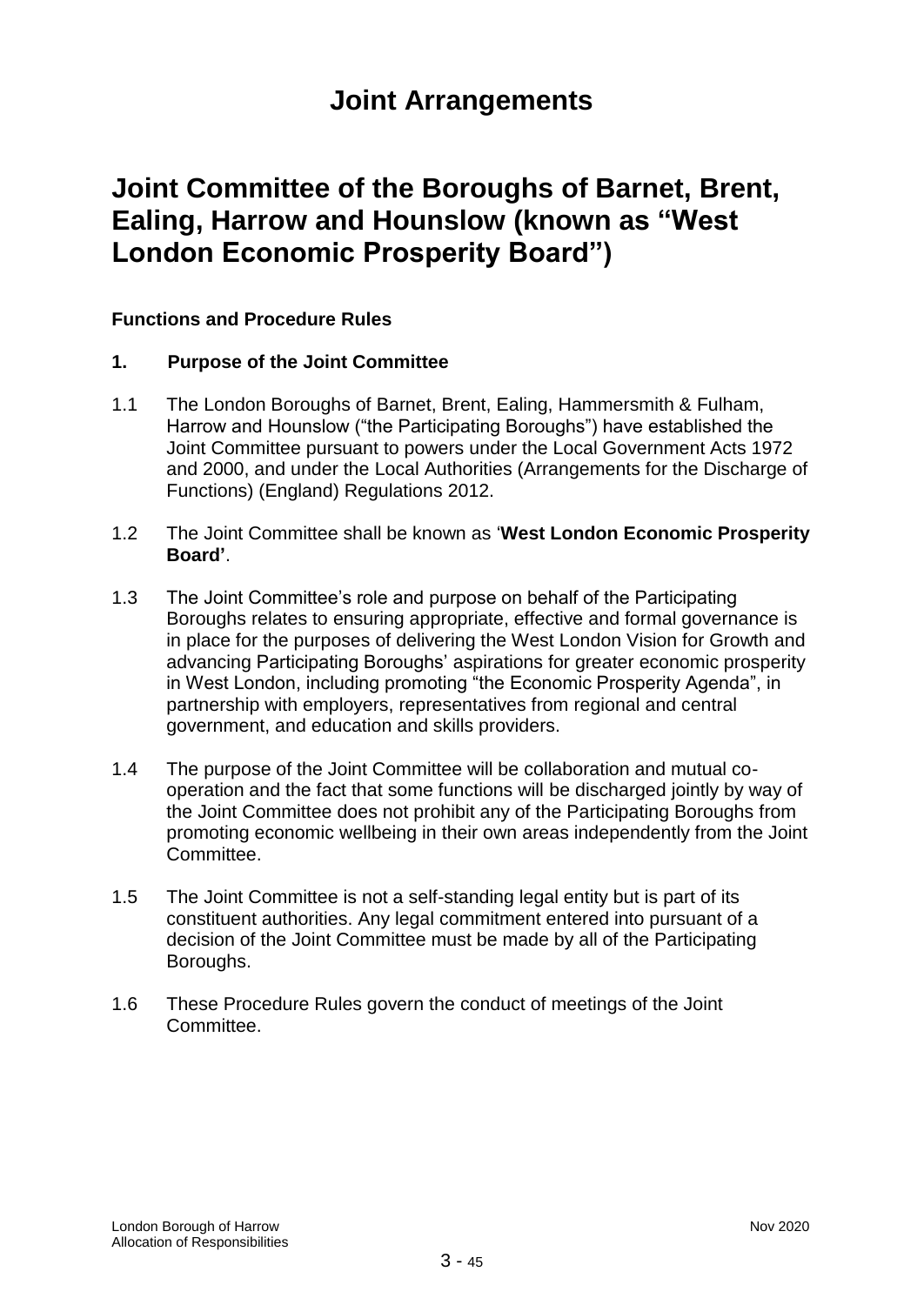# **2. Definitions**

- 2.1 Any reference to "Access to Information legislation" shall mean Part V and VA of the Local Government Act 1972 (as amended) and, to the extent that they are applicable, to the Openness of Local Government Bodies Regulations 2014 (as amended) and the Local Authorities (Executive Arrangements) (Meetings and Access to Information) (England) Regulations 2012 (as amended).
- 2.2 Any reference to "executive", "executive arrangements", "executive function" or "committee system" has the meaning given by Part 1A of the Local Government Act 2000.

### **3. Functions**

- 3.1 The Joint Committee will discharge on behalf of the Participating Boroughs the functions listed below related to promoting economic prosperity in West London:
	- 3.1.1 Making funding applications and/or bids to external bodies, in relation to economic prosperity for the benefit of the local government areas of the participating local authorities.
	- 3.1.2 Providing direction to a nominated lead borough on the allocation of any such funding awards to appropriate projects for the benefit of the local government areas of the participating local authorities, including, where applicable, approving the approach to the procurement to be undertaken by the lead borough.
	- 3.1.3 Seeking to be the recipient of devolved powers and/or funding streams for the local government areas of the participating local authorities, which relate to the economic prosperity agenda.
	- 3.1.4 Exercising any such powers and allocating any such funding.
	- 3.1.5 Representing the participating local authorities in discussions and negotiations with regional bodies, national bodies and central government on matters relating to economic prosperity for the benefit of the local government areas of the participating authorities.
	- 3.1.6 Representing the participating authorities in connection with the Greater London Authority, London Councils and the London Enterprise Panel, for the benefit of the local government areas of the participating authorities, in matters relating to the economic prosperity agenda.
	- 3.1.7 Representing the participating local authorities in discussions and negotiations in relation to pan-London matters relating to economic prosperity.
	- 3.1.8 Seeking to influence and align government investment in West London in order to boost economic growth within the local government areas of the participating authorities.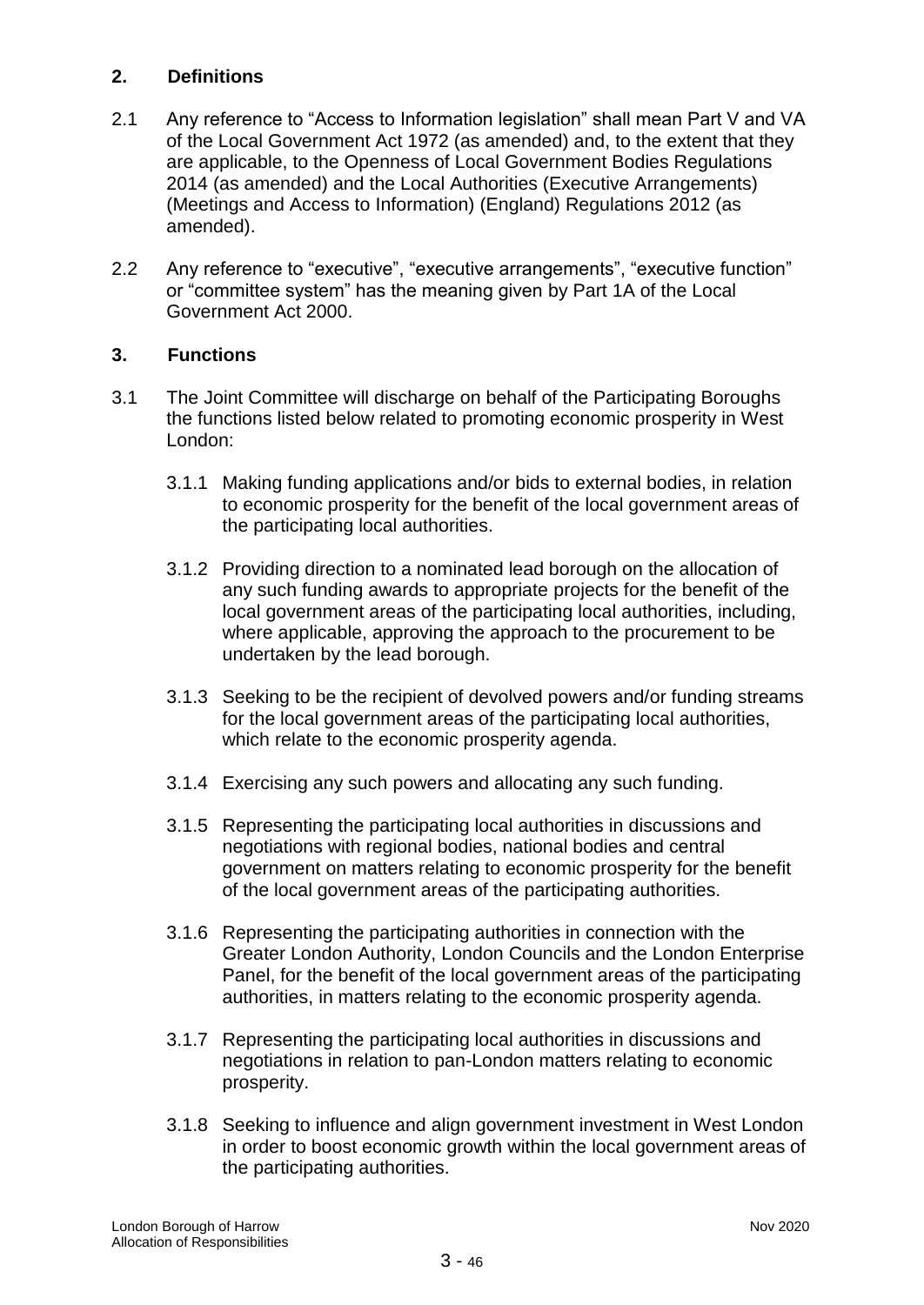- 3.1.9 Agreeing and approving any additional governance structures as related to the Joint Committee, or any sub-committees formed by the Joint Committee.
- 3.1.10 Representing the participating local authorities in discussions and negotiations with the Secretary of State for Communities and Local Government to encourage legislative reform enabling Economic Prosperity Boards, as defined by the Local Democracy, Economic Development and Construction Act 2009 Act, to be established by groups of boroughs in London.
- 3.1.11 Inviting special representatives of stakeholders such as business associations, government agencies such as DWP or Jobcentre Plus, the further education sector, higher education sector, schools, voluntary sector, and health sector to take an interest in, and/or seek to influence, the business of the committee including by attending meetings and commenting on proposals and documents.
- 3.2 In relation to the Participating Boroughs which operate executive arrangements only executive functions of each borough may be exercised.

## **4. Membership and Quorum**

- 4.1 The membership will comprise of 6 members with each Participating Borough appointing one person to sit on the Joint Committee as a voting member.
- 4.2 Each Participating Borough will make a suitable appointment in accordance with its own constitutional requirements.
- 4.2.1 Where a Participating Borough operates executive arrangements, then the appointment of a voting member of the West London EPB will be by the leaders of the executive or by the executive. It is anticipated that, where practicable, the leader of each such executive will be appointed to the West London EPB.
- 4.2.2 Where a Participating Borough does not operate executive arrangements, the appointment of a voting member of the West London EPB will be in accordance with the Borough's own procedures. It is envisaged that this will usually be one of its senior councillors.
- 4.3 In all cases, the appointed person must be an elected member of the council of the appointing Participating Borough. Appointments will be made for a maximum period not extending beyond each member's remaining term of office as a councillor, and their membership of the Joint Committee will automatically cease if they cease to be an elected member of the appointing Participating Borough.
- 4.4 Members of the Joint Committee are governed by the provisions of their own Council's Codes and Protocols including the Code of Conduct for Members and the rules on Disclosable Pecuniary Interests.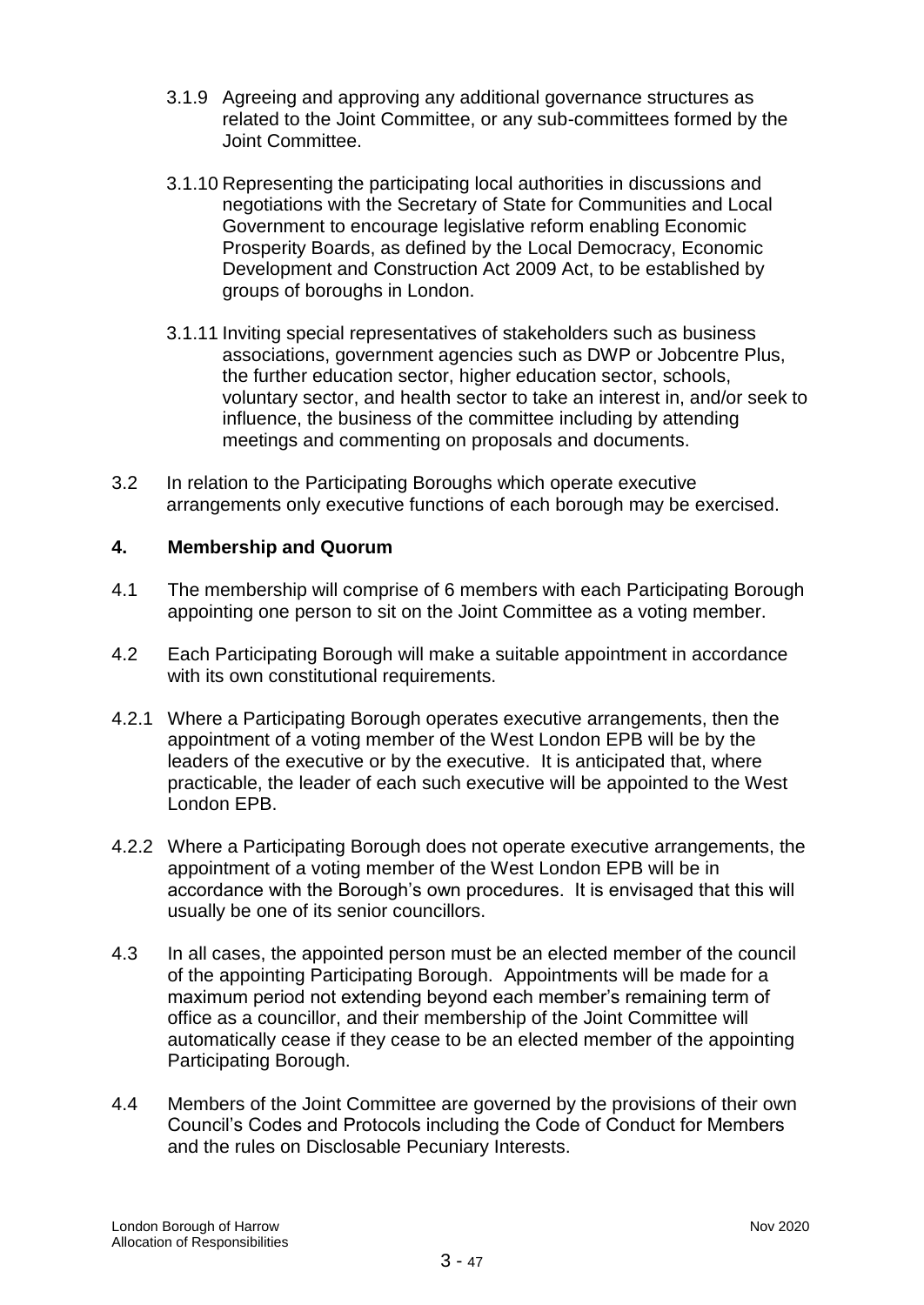- 4.5 Each Participating Borough will utilise existing mechanisms for substitution as laid down in their own Standing Orders. Continuity of attendance is encouraged.
- 4.6 Where a Participating Borough wishes to withdraw from membership of the Joint Committee this must be indicated in writing to each of the committee members. A six month notice period must be provided.
- 4.7 When a new borough wishes to become a Participating Borough then this may be achieved if agreed by a unanimous vote of all the existing Participating Boroughs.
- 4.8 The quorum for the Joint Committee is three members. If the Joint Committee is not quorate it cannot transact any business. If there is no quorum at the time the meeting is due to begin, the start of the meeting will be delayed until a quorum is achieved. If no quorum is achieved after 30 minutes has elapsed, the clerk will advise those present that no business can be transacted and the meeting will be cancelled.

### **5. Chair and Vice-Chair**

- 5.1 The Chair of the Joint Committee will be appointed for 12 months, and will rotate amongst the Participating Boroughs.
- 5.2 Unless otherwise unanimously agreed by the Joint Committee, each Participating Borough's appointed person will serve as chair for 12 months at a time. Where the incumbent Chair ceases to be a member of the Joint Committee, the individual appointed by the relevant borough as a replacement will serve as Chair for the remainder of the 12 months as chair.
- 5.3 The Joint Committee will also appoint a Vice-Chair from within its membership on an annual basis to preside in the absence of the Chairman. This appointment will also rotate in a similar manner to the Chair.
- 5.4 At its first meeting, the Committee will draw up the rotas for Chair and Vice-Chair respectively.
- 5.5 Where neither the Chair nor Vice-Chair are in attendance, the Joint Committee will appoint a Chair to preside over the meeting.
- 5.6 In the event of any disagreement as the meaning or application of these Rules, the decision of the Chair shall be final.

### **6. Sub-Committees**

6.1 The Joint Committee may establish sub-committees to undertake elements of its work if required.

### **7. Delegation to officers**

7.1 The Joint Committee may delegate specific functions to officers of any of the Participating Boroughs.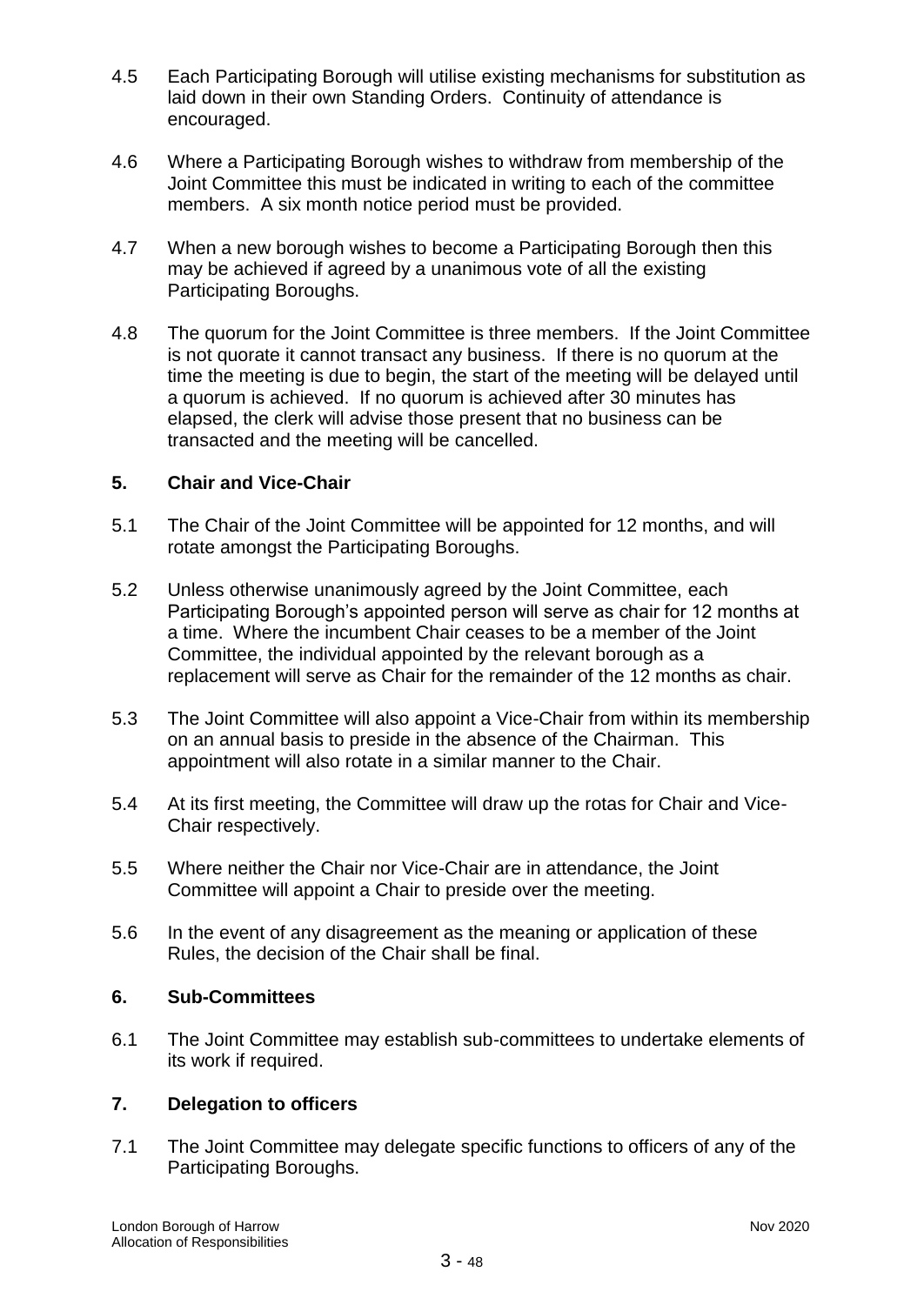- 7.2 Any such delegation may be subject to the requirement for the officer to consult with or obtain the prior agreement of an officer (or officers) of the other boroughs.
- 7.3 It may also be subject to the requirement for the officer with delegated authority to consult with the Chair of the Joint Committee and the Leaders of the one or more Participating Boroughs before exercising their delegated authority.

### **8. Administration**

8.1 Organisational and clerking support for the Joint Committee, and accommodation for meetings, will be provided by the Participating Borough whose representative is Chair unless otherwise agreed by the Joint Committee. The costs of this will be reimbursed by contributions from the other Participating Boroughs as approved by the Joint Committee.

### **9. Financial matters**

- 9.1 The Joint Committee will not have a pre-allocated budget.
- 9.2 When making a decision which has financial consequences, the Joint Committee will follow the relevant provisions of the Financial Procedure Rules of LB Ealing.

#### **10. Agenda management**

- 10.1 Subject to 10.2, all prospective items of business for the Joint Committee shall be agreed by a meeting of the Chief Executives of the Participating Boroughs or their representatives.
- 10.2 It will be the responsibility of each report author to ensure that the impacts on all Participating Boroughs are fairly and accurately represented in the report. They may do this either by consulting with the monitoring officer and chief finance officer of each Participating Borough or by some other appropriate method.
- 10.3 In pursuance of their statutory duties, the monitoring officer and/or the chief financial officer of any of the Participating Boroughs may include an item for consideration on the agenda of a meeting of the Joint Committee, and, may require that an extraordinary meeting be called to consider such items.
- 10.4 Each Participating Borough operating executive arrangements will be responsible for considering whether it is necessary [in order to comply with Access to Information legislation regarding the publication of agendas including Forward Plan requirements] to treat prospective decisions as 'keydecisions' and/or have them included in the Forward Plan. Each Participating Borough operating a committee system will apply its local non statutory procedures.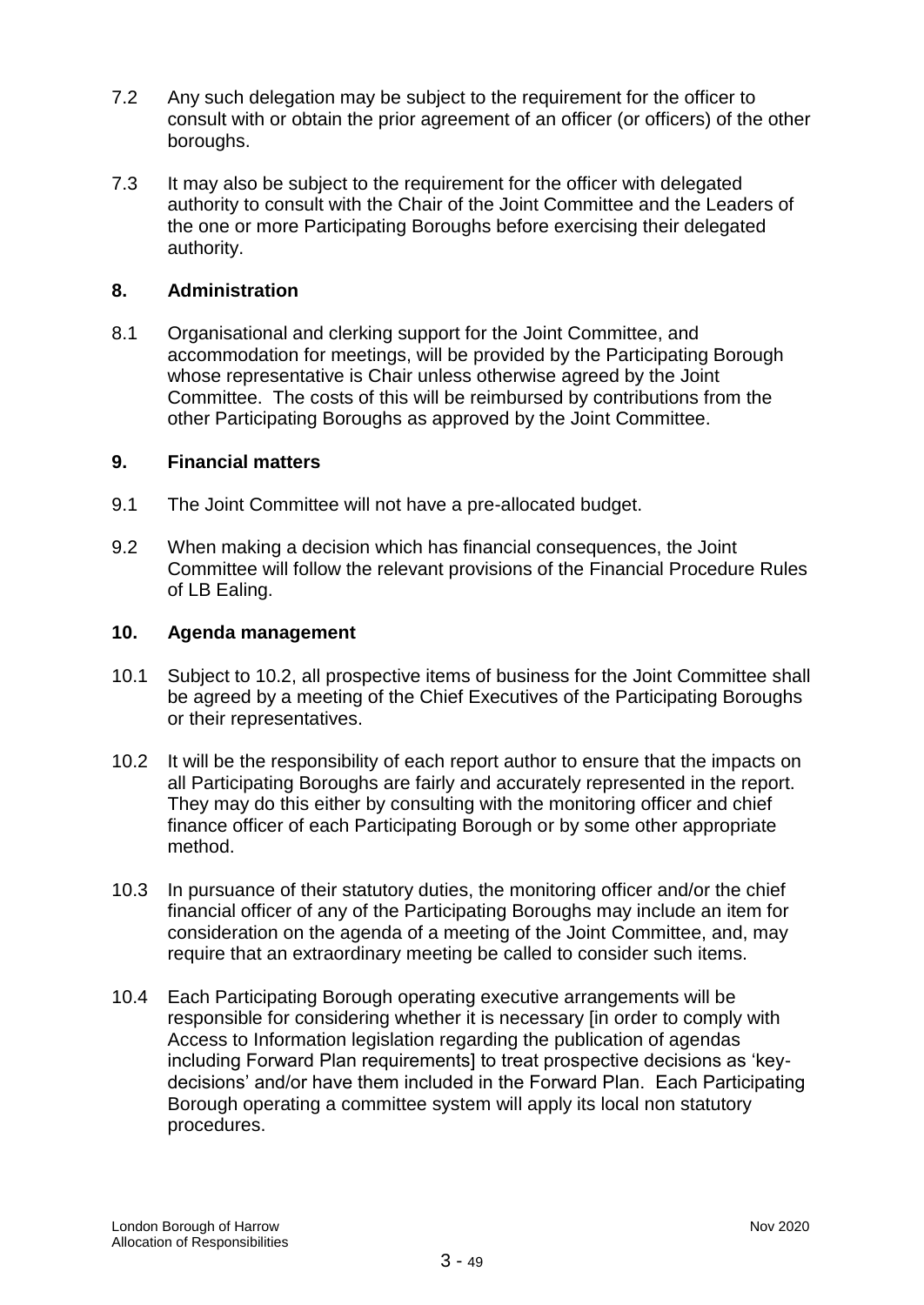### **11. Meetings**

- 11.1 The Joint Committee will meet as required to fulfil its functions.
- 11.2 A programme of meetings at the start of each Municipal Year will be scheduled and included in the Calendar of Meetings for all Participating Boroughs.
- 11.3 Access to meetings and papers of the Joint Committee by the Press and Public is subject to the Local Government Act 1972 and to the Openness of Local Government Bodies Regulations 2014. The Joint Committee will also have regard to the Local Authorities (Executive Arrangements) (Meetings and Access to information) (England) Regulations 2012, notwithstanding the fact that its provisions do not strictly apply to the Joint Committee for so long as the committee has any members who are not members of an executive of a Participating Borough.

## **12. Notice of meetings**

- 12.1 On behalf of the Joint Committee, a clerk will give notice to the public of the time and place of any meeting in accordance with the Access to Information requirements.
- 12.2 At least five clear working days in advance of a meeting a clerk to the Joint Committee will publish the agenda via the website of clerk's authority and provide the documentation and website link to the Participating Boroughs to enable the information to be published on each Participating Borough's website. "Five Clear Days" does not include weekends or national holidays and excludes both the day of the meeting and the day on which the meeting is called.
- 12.3 The clerk to the Joint Committee will arrange for the copying and distribution of papers to all Members of the Committee.

### **13. Public participation**

- 13.1 Unless considering information classified as 'exempt' or 'confidential' under Access to Information Legislation, all meetings of the Joint Committee shall be held in public.
- 13.2 Public representations and questions are permitted at meetings of the Joint Committee. Notification must be given in advance of the meeting indicating by 12 noon on the last working day before the meeting the matter to be raised and the agenda item to which it relates. Representatives will be provided with a maximum of 3 minutes to address the Joint Committee.
- 13.3 The maximum number of speakers allowed per agenda item is 6.
- 13.4 Where the number of public representations exceed the time / number allowed, a written response will be provided or the representation deferred to the next meeting of the Joint Committee if appropriate.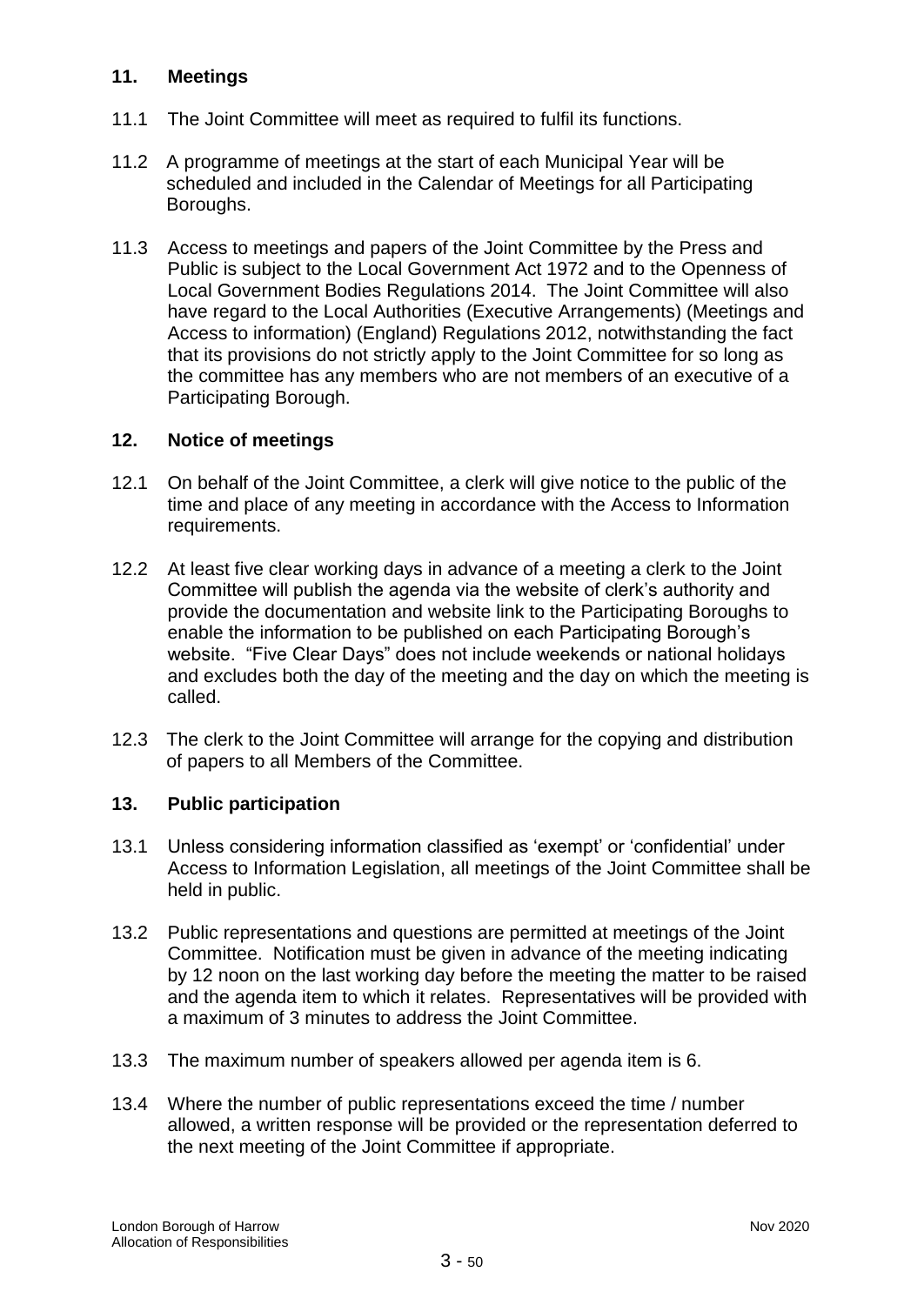- 13.5 The Joint Committee may also invite special representatives of stakeholders such as business associations, government agencies such as DWP or Jobcentre Plus, the further education sector, voluntary sector, and health sector to take an interest in the business of the committee including by attending meetings and commenting on proposals and documents.
- 13.6 The Chair shall have discretion to regulate the behaviour of all individuals present at the meeting in the interests of the efficient conduct of the meeting.

### **14. Member participation**

14.1 Any elected member of the council of any of the Participating Boroughs who is not a member of the Joint Committee may ask a question or address the Committee with the consent of the Chair.

## **15. Business to be transacted**

- 15.1 Standing items for each meeting of the Joint Committee will include the following:
	- Minutes of the Last Meeting
	- Apologies for absence
	- Declarations of Interest
	- Provision for public participation
	- Substantive items for consideration
- 15.2 The Chair may vary the order of business and take urgent items as specified in the Access to Information Requirements at his / her discretion. The Chair should inform the Members of the Joint Committee prior to allowing the consideration of urgent items.
- 15.3 An item of business may not be considered at a meeting unless:
	- (i) A copy of the agenda included the item (or a copy of the item) is open to inspection by the public for at least five clear days before the meeting; or
	- (ii) By reason of special circumstances which shall be specified in the minutes the Chair of the meeting is of the opinion that the item should be considered at the meeting as a matter of urgency.
- 15.4 "Special Circumstances" justifying an item being considered as a matter or urgency will relate to both why the decision could not be made at a meeting allowing the proper time for inspection by the public as well as why the item or report could not have been available for inspection for five clear days before the meeting.

### **16. Extraordinary meetings**

16.1 Arrangements may be made following consultation with Chair of the Joint Committee to call an extraordinary meeting of the Joint Committee. The Chair should inform the appointed Members prior to taking a decision to convene an extraordinary meeting.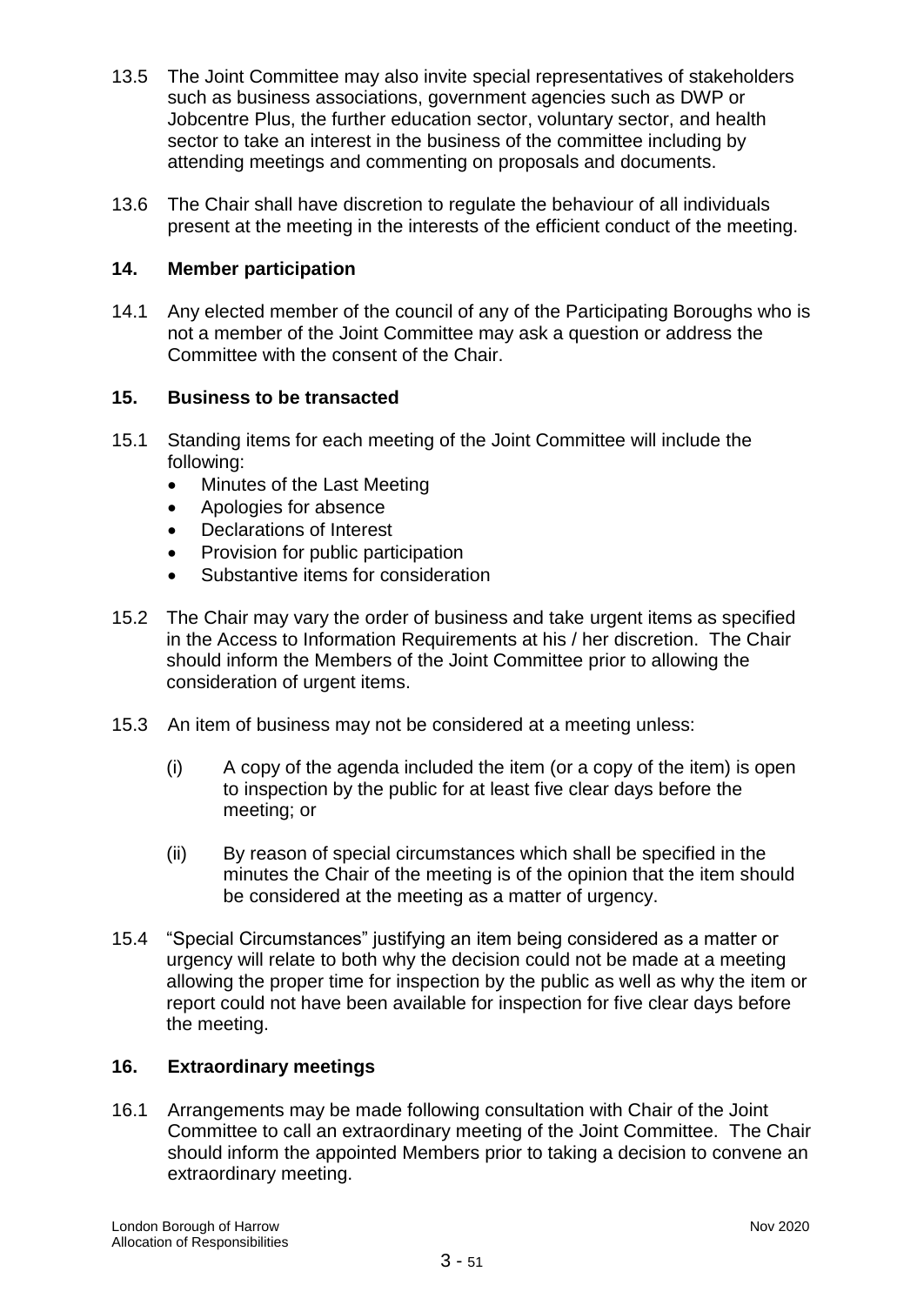16.2 The business of an extraordinary meeting shall be only that specified on the agenda.

# **17. Cancellation of meetings**

17.1 Meetings of the Joint Committee may, after consultation with the Chairman, be cancelled if there is insufficient business to transact or some other appropriate reason warranting cancellation. The date of meetings may be varied after consultation with the Chairman and appointed members of the Joint Committee in the event that it is necessary for the efficient transaction of business.

## **18. Rules of debate**

18.1 The rules of debate in operation in the Chair's authority shall apply.

## **19. Request for determination of business**

- 19.1 Any member of the Joint Committee may request at any time that:
	- The Joint Committee move to vote upon the current item of consideration.
	- The item be deferred to the next meeting.
	- The item be referred back to a meeting of the Chief Executives of the Participating Boroughs for further consideration.
	- The meeting be adjourned.
- 19.2 The Joint Committee will then vote on the request.

### **20. Urgency procedure**

20.1 Where the Chair (following consultation with the appointed Members of the Joint Committee) is of the view that an urgent decision is required in respect of any matter within the Joint Committee's functions and that decision would not reasonably require the calling of an Extraordinary Meeting of the Joint Committee to consider it and it cannot wait until the next Ordinary Meeting of the Joint Committee, then they may request in writing the Chief Executive of each Participating Borough (in line with pre-existing delegations in each Borough's Constitution) to take urgent action as is required within each of the constituent boroughs.

### **21. Voting**

- 21.1 The Joint Committee's decision making will operate on the basis of mutual cooperation and consent and will take into account the views of the special representatives. It is expected that decisions will be taken on a consensual basis wherever reasonably possible.
- 21.2 Where a vote is required it will be on the basis of one vote per member and unless a recorded vote is requested, the Chair will take the vote by show of hands.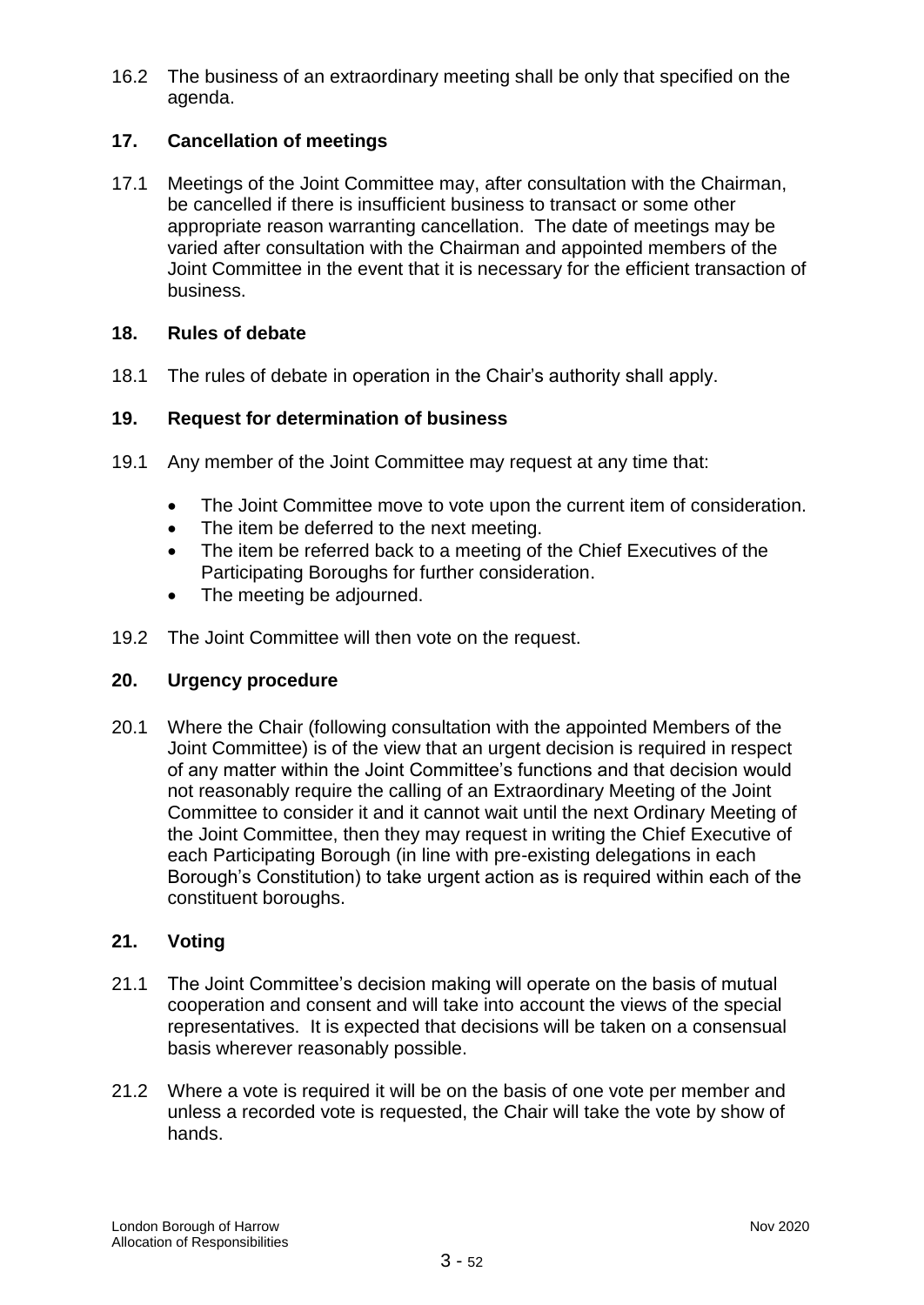- 21.3 Any matter (save for a decision under Rule 4.7 above) shall be decided by a simple majority of those members voting and present. Where there is an equality of votes, the Chair of the meeting shall have a second and casting vote.
- 21.4 Any two members can request that a recorded vote be taken.
- 21.5 Where, immediately after a vote is taken at a meeting, if any Member so requests, there shall be recorded in the minutes of the proceedings of that meeting whether the person cast his / her vote for or against the matter or whether he/ she abstained from voting.

## **22. Minutes**

- 22.1 At the next suitable meeting of the Joint Committee, the Chairman will move a motion that the minutes of the previous meeting be agreed as a correct record. The meeting may only consider the accuracy of the minutes and cannot change or vary decisions taken at a previous meeting as a matter arising out of the minutes.
- 22.2 Once agreed, the Chairman will sign them.
- 22.3 There will be no item for the approval of minutes of an ordinary Joint Committee meeting on the agenda of an extraordinary meeting.

## **23. Exclusion of Public and Press**

- 23.1 Members of the public and press may only be excluded from a meeting of the Joint Committee either in accordance with the Access to Information requirements or in the event of disturbance.
- 23.2 A motion may be moved at any time for the exclusion of the public from the whole or any part of the proceedings. The motion shall specify by reference to Section 100(A) Local Government Act 1972 the reason for the exclusion in relation to each item of business for which it is proposed that the public be excluded. The public must be excluded from meetings whenever it is likely, in view of the nature of business to be transacted, or the nature of the proceedings that confidential information would be disclosed.
- 23.3 If there is a general disturbance making orderly business impossible, the Chairman may adjourn the meeting for as long as he/she thinks is necessary.
- 23.4 Background papers will be published as part of the Joint Committee agenda and be made available to the public via the website of each authority.

### **24. Overview and Scrutiny**

24.1 Decisions of the Joint Committee which relate to the executive functions of a Participating Borough will be subject to scrutiny and 'call -in' arrangements (or such other arrangements equivalent to call-in that any Participating Borough operating a committee system may have) as would apply locally to a decision made by that Participating Borough acting alone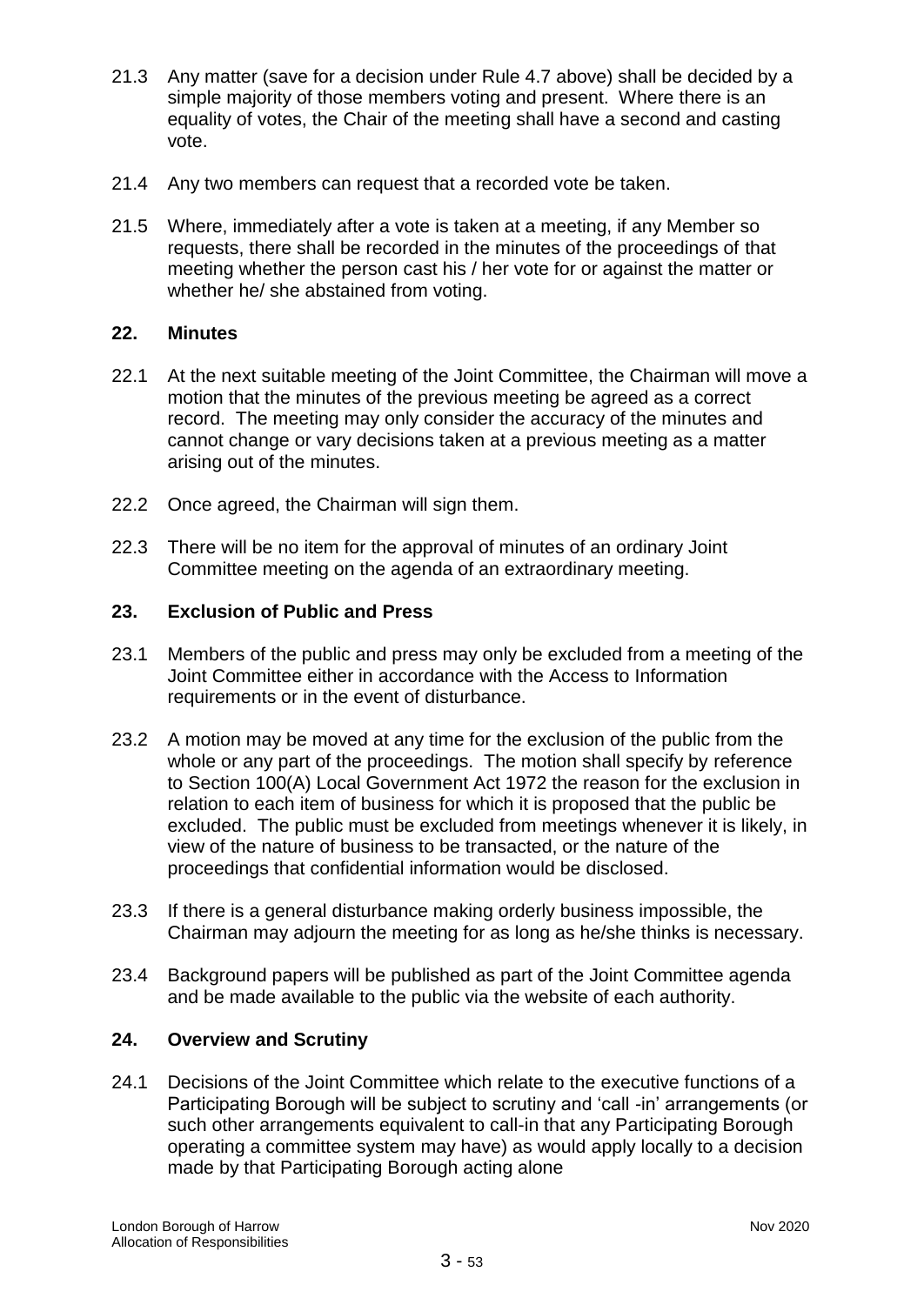- 24.2 No decision should be implemented until such time as the call-in period has expired across all of the Participating Boroughs.
- 24.3 Where a decision is called in, arrangements will be made at the earliest opportunity within the Participating Borough where the Call-In had taken place for it to be heard.
- 24.4 Any decision called in for scrutiny before it has been implemented shall not be implemented until such time as the call-in procedures of the Participating Borough concerned have been concluded.

## **25. Access to minutes and papers after the meeting**

- 25.1 On behalf of the Joint Committee, a clerk will make available copies of the following for six years after the meeting:
	- (i) the minutes of the meeting and records of decisions taken, together with reasons, for all meetings of the Joint Committee, excluding any part of the minutes of proceedings when the meeting was not open to the public or which disclose exempt or confidential information;
	- (iii) the agenda for the meeting; and
	- (iii) reports relating to items when the meeting was open to the public.

### **26. Amendment of these Rules**

26.1 These Rules shall be agreed by the Joint Committee at its first meeting. Any amendments shall be made by the Joint Committee following consultation with the monitoring officers of the Participating Boroughs. Note that Rule 3 (Functions) may only be amended following a formal delegation from each of the Participating Boroughs.

### **27. Background Papers**

- 27.1 Every report shall contain a list of those documents relating to the subject matter of the report which in the opinion of the author:
	- (i) disclose any facts or matters on which the report or an important part of it is based;
	- (ii) which have been relied on to a material extent in preparing the report but does not include published works or those which disclose exempt or confidential information and in respect of reports to the Joint Committee, the advice of a political assistant.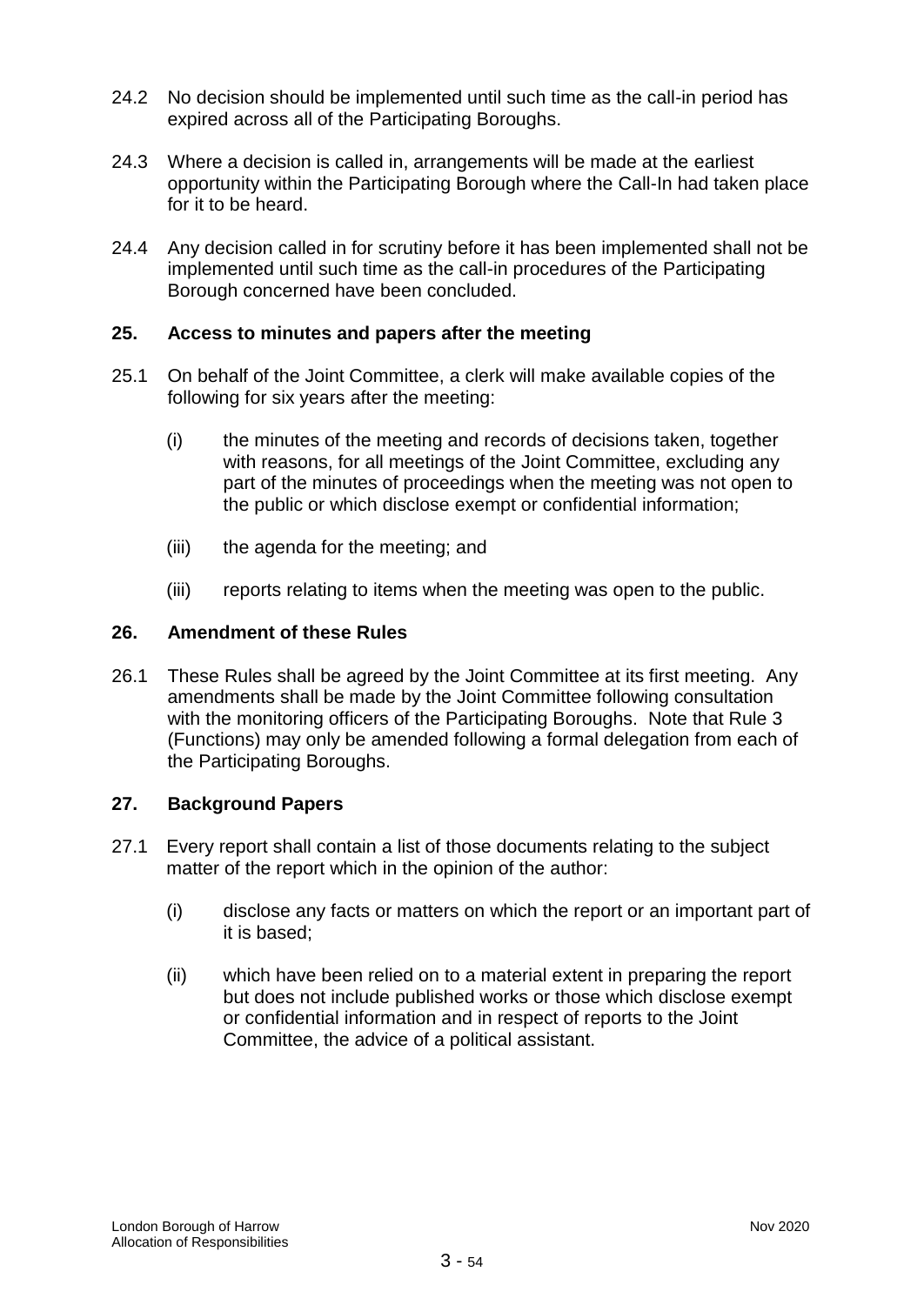- 27.2 Where a copy of a report for a meeting is made available for inspection by the public at the same time the clerk shall make available for inspection
	- (i) a copy of the list of background papers for the report
	- (ii) at least one copy of each of the documents included in that list.
- 27.3 The Clerk will make available for public inspection for four years after the date of the meeting one copy of each of the documents on the list of background papers.

# **North West London Joint Health Overview and Scrutiny Committee**

# **Membership**

One nominated voting member from each Council participating in the North West London Joint Health Overview and Scrutiny Committee plus one alternate member who can vote in the voting member's absence. In addition, one non-voting co-opted member of the London Borough of Richmond. The committee will require at least six voting members in attendance to be quorate.

# **Chair and Vice Chair**

The North West London Joint Health Overview and Scrutiny Committee will elect its own chair and vice chair. Elections will take place on an annual basis each May, or as soon as practical thereafter, such as to allow for any annual changes to the committee's membership.

# **Terms of Reference**

- 1. To scrutinise the 'Shaping a Healthier Future' reconfiguration of health services in North West London and the Sustainability and Transformation Plan for North West London; in particular the implementation plans and actions by the North West London Collaboration of Clinical Commissioning Groups ('NWL CCGs') and its Joint Committee, focusing on aspects affecting the whole of North West London.
- 2. To review and scrutinise decisions made or actions taken by NWL CCGs and/or other NHS service providers, in relation to the 'Shaping a Healthier Future' reconfiguration and the Sustainability and Transformation Plan for North West London, where appropriate.
- 3. To make recommendations to NWL CCGs, NHS England, or any other appropriate outside body in relation to the 'Shaping a Healthier Future' plans for North West London and the Sustainability and Transformation Plan for North West London; and to monitor the outcomes of these recommendations where appropriate.